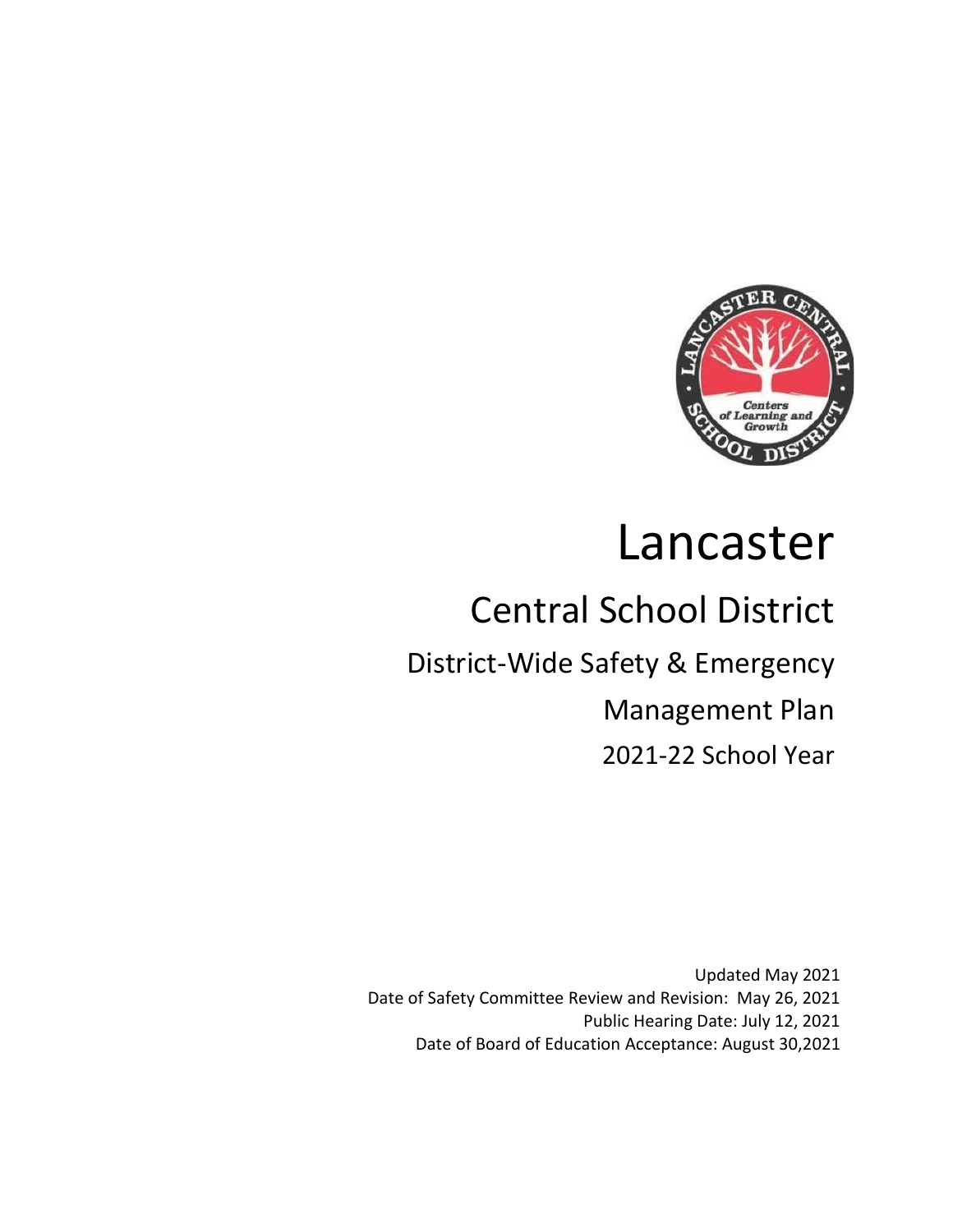## DISTRICT-WIDE SAFETY & EMERGENCY MANAGEMENT PLAN

# Table of Contents

| Section I General Considerations and Planning Guidelines           | 3  |
|--------------------------------------------------------------------|----|
| Purpose                                                            | 3  |
| Superintendent's Directive                                         | 4  |
| <b>Identification of School Teams</b>                              | 4  |
| <b>District Safety Team</b>                                        | 6  |
| <b>Concepts of Operation</b>                                       | 8  |
| Plan Review & Public Comment                                       | 9  |
| Section II Risk Reduction/Prevention and Intervention              | 9  |
| Prevention and Intervention Strategies                             | 9  |
| <b>Improving Communication with Students</b>                       | 11 |
| Training, Drills and Exercises                                     | 11 |
| <b>Staff Development Training:</b>                                 | 12 |
| <b>Proactive Building Security Measures</b>                        | 13 |
| <b>Vital Educational Information</b>                               | 13 |
| Early Detection of Potentially Dangerous Behavior                  | 14 |
| <b>Hazard Identification</b>                                       | 15 |
| School Safety Personnel Allocations, Hiring, Duties, and Training  | 16 |
| Private Security and School Resource Officers                      | 16 |
| <b>Security Allocations</b>                                        | 16 |
| Section III Response                                               | 17 |
| Notification and Activation - Internal and External Communications | 17 |
| <b>Situational Responses</b>                                       | 18 |
| <b>Multi-Hazard Response</b>                                       | 18 |
| <b>Response Protocols</b>                                          | 18 |
| <b>School Cancellation</b>                                         | 18 |
| <b>Early Dismissal</b>                                             | 19 |
| Evacuation                                                         | 20 |
| District-wide Safety & Emergency Management Plan 1                 |    |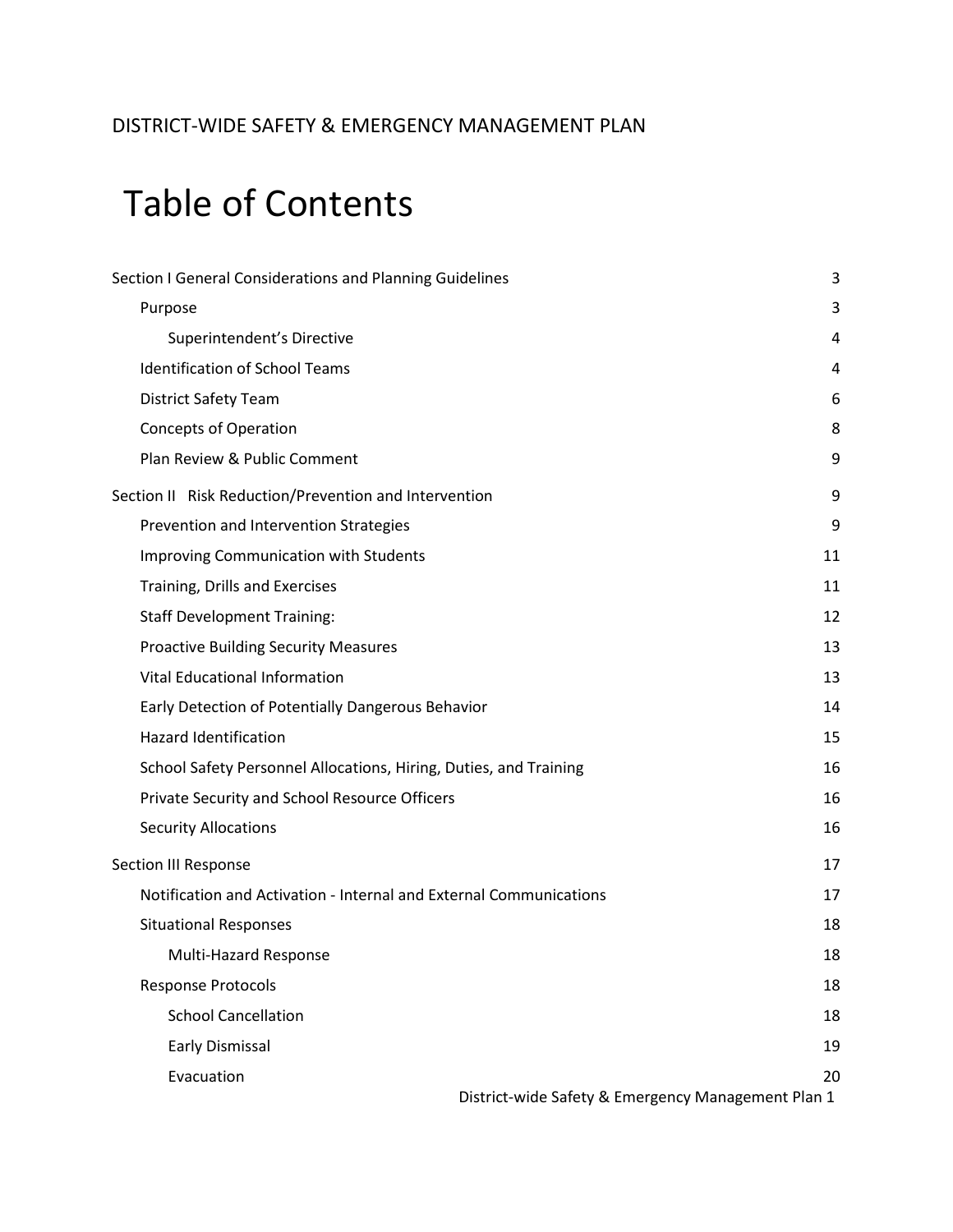| Sheltering Sites (internal and external)                                                                                  | 21 |
|---------------------------------------------------------------------------------------------------------------------------|----|
| Protocols for Responding to Bomb Threats, Hostage-takings, Intruders, Abduction, and Other<br><b>Emergency Situations</b> | 21 |
| Responses to Implied or Direct Threats of Violence                                                                        | 22 |
| Responses to Acts of Violence                                                                                             | 24 |
| Protocols For a Public Health Emergency                                                                                   | 25 |
| Background                                                                                                                | 25 |
| Protocols                                                                                                                 | 25 |
| Identification of District Resources Which May Be Available for Use During an Emergency                                   | 31 |
| Coordination and School District Resources and Manpower During Emergencies                                                | 31 |
| Participating in Unified Command under ICS Principles                                                                     | 32 |
| Assignment of Responsibilities                                                                                            | 32 |
| Variations of Emergencies and Chain of Command                                                                            | 32 |
| <b>ICS Positions</b>                                                                                                      | 32 |
| <b>Potential ICS EMERGENCY Sites</b>                                                                                      | 34 |
| Section IV Communication with Others                                                                                      | 35 |
| Section V Recovery                                                                                                        | 36 |
| <b>Continuity of Operations</b>                                                                                           | 36 |
| Continuity of Instruction                                                                                                 | 36 |
| <b>District Support for Buildings</b>                                                                                     | 37 |
| <b>Disaster Mental Health Services</b>                                                                                    | 38 |
| Appendix 1 - Listing of School Buildings                                                                                  | 38 |
| Appendix 2 - Building-level Emergency Response Plans                                                                      | 40 |
| Appendix 3 - Memoranda of Understanding                                                                                   | 41 |
| Appendix 4 - District Resources - Contact Information                                                                     | 45 |
| Appendix 5 - Section 155.17 Regulation Compliance Reference                                                               | 49 |
| Appendix 6 - Threat Inquiry Process                                                                                       | 49 |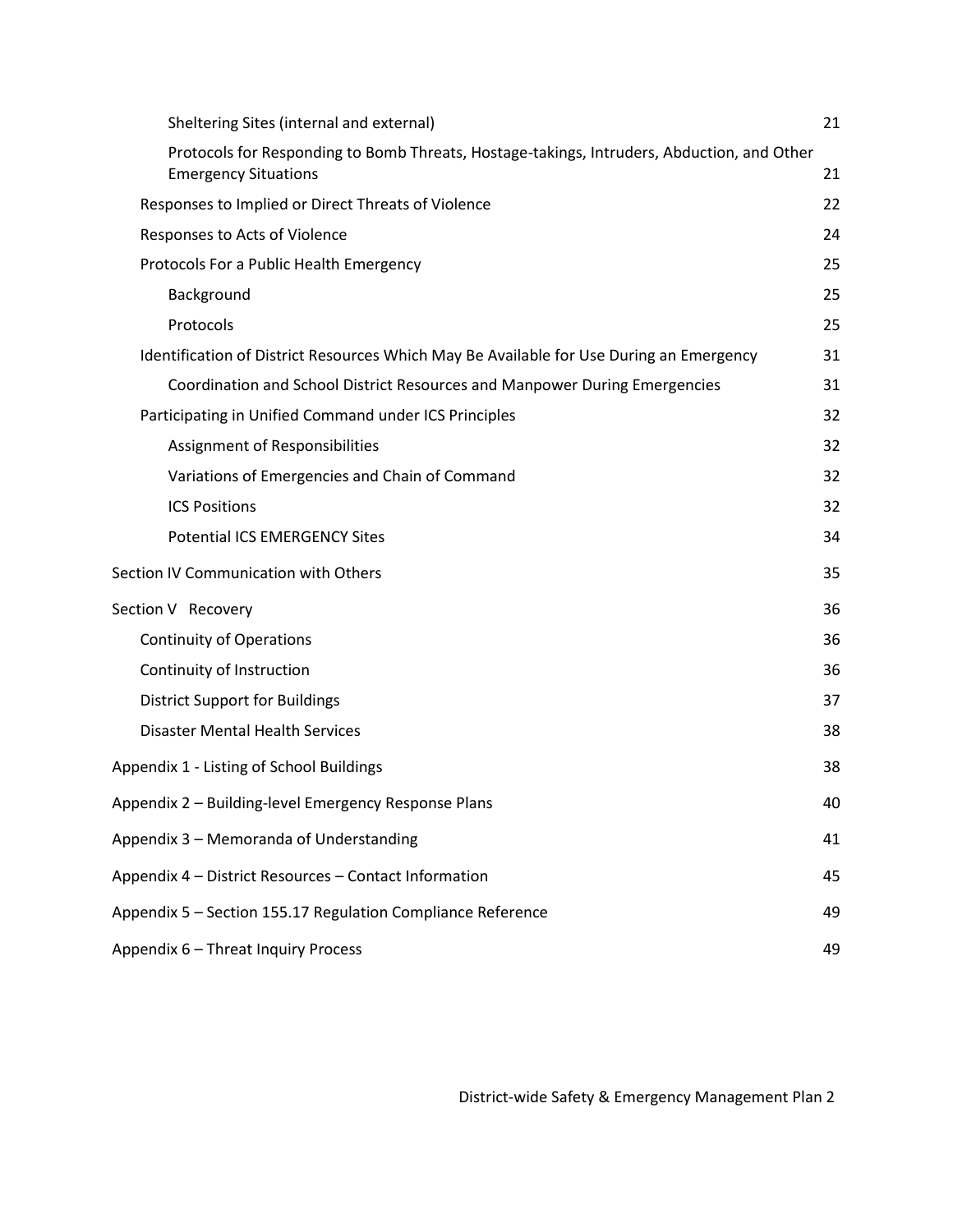## <span id="page-3-0"></span>SECTION **I** GENERAL CONSIDERATIONS AND PLANNING GUIDELINES

#### <span id="page-3-1"></span>PURPOSE

Emergencies in schools are defined as undesirable events that occur and have the potential to cause injury or illness to members of our school community or disrupt the orderly educational process. They range from acts of bullying or harassment to catastrophic natural or man-made events. Emergency management is the discipline of dealing with and avoiding risks. It is a discipline that involves preparing for an emergency situation or disaster before it occurs as well as supporting and rebuilding from the emergency after natural or human-made disasters have occurred.

Emergency management in our schools is the continuous process by which our staff, students, administrators, parents, school groups, emergency responders and our community manages hazards in an effort to avoid or mitigate the impact of disasters resulting from hazards. Preventive measures and good planning will reduce the likelihood that emergencies will occur and allow us to address those that do in an expeditious and effective manner.

Districts are required to develop district-wide school safety and emergency management plans designed to prevent and effectively manage such events to minimize the effects of serious incidents and emergencies. These plans also facilitate the coordination of the District with local and county plans and resources when incidents and emergencies occur.

The district-wide plan is responsive to the needs of all schools in the District and is consistent with the more detailed building-level emergency plans. Districts are vulnerable to a wide variety of acts of violence; and natural and manmade disasters. To address these threats, the State of New York has enacted the Safe Schools Against Violence in Education (S.A.V.E.) law. Project S.A.V.E. is a comprehensive planning effort that addresses prevention, response, and recovery with respect to a variety of emergencies in schools.

The Lancaster Central School District supports the S.A.V.E. legislation. As such, the Superintendent of Schools, Board of Education, and the entire District staff encourages and advocates on-going districtwide cooperation in support of Project S.A.V.E.

#### <span id="page-3-2"></span>SUPERINTENDENT'S DIRECTIVE

 $\ddot{\phantom{a}}$ 

The Assistant Superintendent for Business and Support Services, Jamie Phillips, will serve as the District's Chief Emergency Officer (CEO)<sup>1</sup> whose duties shall include, but not be limited to:<sup>2</sup>

 $^1$  155.17(1)(c)(xix) the designation of the superintendent, or superintendent's designee, as the district chief emergency officer whose duties shall include, but not be limited to:

 $^2$  155.17(1)(c)(xix) the designation of the superintendent, or superintendent's designee, as the district chief emergency officer whose duties shall include, but not be limited to: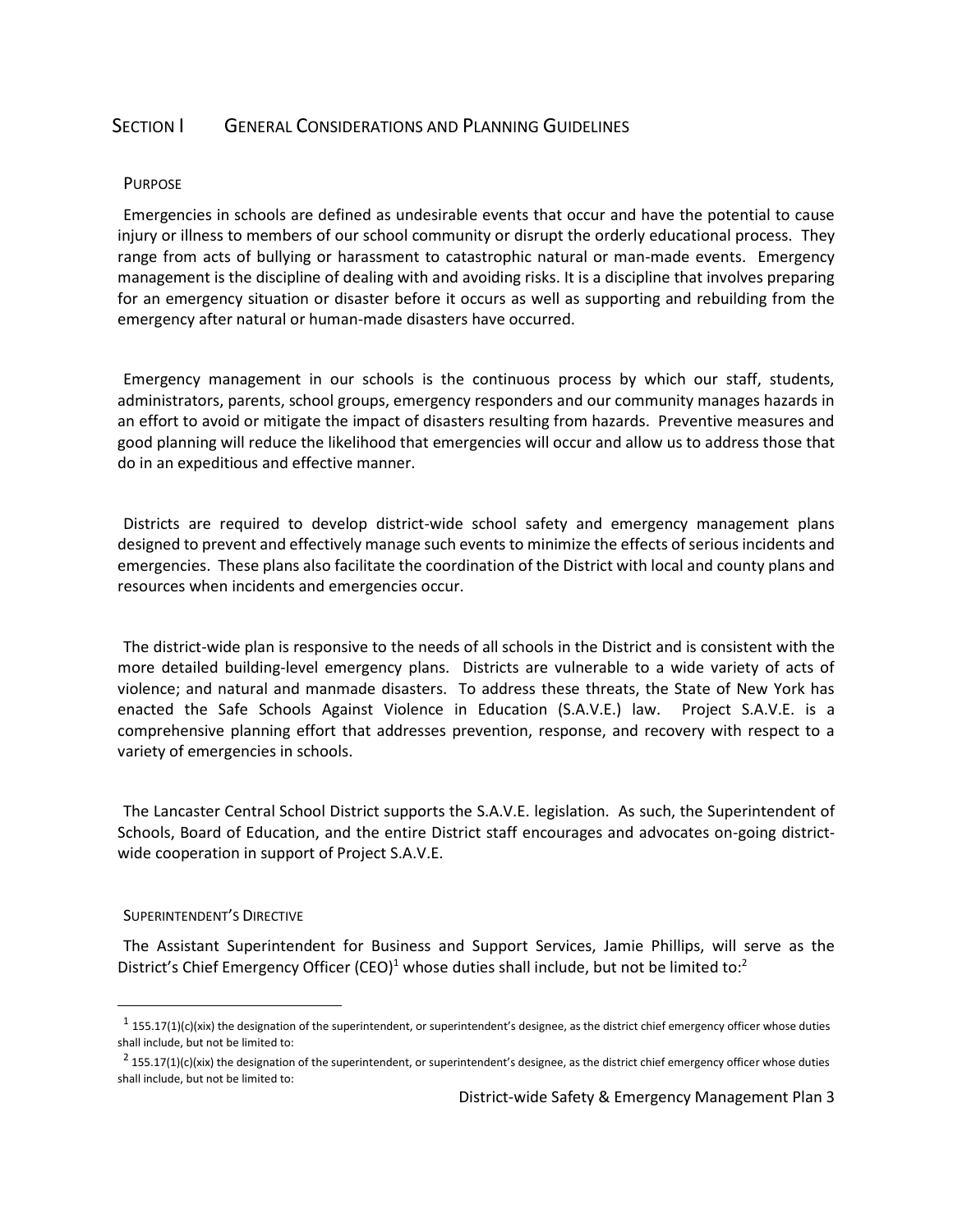- 1. Coordination of the communication between school staff, law enforcement, and other first responders;<sup>3</sup>
- 2. Leading the efforts of the district-wide school safety team in the completion and yearly update of the district-wide school safety plan and the coordination of the district-wide plan with the building-level emergency response plans;<sup>4</sup>
- 3. Ensuring staff understanding of the district–wide school safety plan; $5$
- 4. Ensuring the completion and yearly update of building-level emergency response plans for each school building<sup>6</sup> The CEO will require each building principal to maintain a Building-level Emergency Response Plan in compliance with Commissioner of Education Regulation 155.17(2). Each plan should be updated annually with the assistance of the Building Emergency Response Team (BERT). The plan shall provide for lockdown, lockout, sheltering, evacuation, early dismissal, fire and other emergency planning and notification (when necessary) to students and staff, annual drills and exercises, and coordination with local and county emergency preparedness administrators. These plans shall be submitted to the District's Safety Team for annual approval and incorporation into the overall District-wide Safety and Emergency Management Plan.
- 5. Assisting in the selection of security related technology and development of procedures for the use of such technology; $<sup>7</sup>$ </sup>
- 6. Coordination of appropriate safety, security, and emergency training for district and school staff, including required training in the emergency response plan;<sup>8</sup>
- 7. Ensuring the conduct of required evacuation and lockdown drills in all district buildings as required by Education Law section 807;<sup>9</sup> and
- 8. Ensuring the completion and yearly update of building-level emergency response plans by the dates designated by the commissioner.

<span id="page-4-0"></span>IDENTIFICATION OF SCHOOL TEAMS

 $\ddot{\phantom{a}}$ 

The District-wide Safety and Emergency Management Plan was developed pursuant to Commissioner's Regulation 155.17(b)(13) and NYS Education Law 2801.a(4)<sup>10</sup>. At the direction of the Board of Education and under the direction of the Superintendent, a District-wide Safety Team will be utilized for emergency

 $^3$  155.17(c)(1)(xix)(a) coordination of the communication between school staff, law enforcement, and other first responders;

 $^4$  155.17(c)(1)(xix)(b) lead the efforts of the district-wide school safety team in the completion and yearly update of the district-wide school safety plan and the coordination of the district-wide plan with the building-level emergency response plans

<sup>&</sup>lt;sup>5</sup> 155.17(c)(1)(xix)(c) ensure staff understanding of the district–wide school safety plan

 $^6$  155.17(c)(1)(xix)(d) ensure the completion and yearly update of building-level emergency response plans for each school building

 $^7$  155.17(c)(1)(xix)(e) assist in the selection of security related technology and development of procedures for the use of such technology

 $^8$  155.17(c)(1)(xix)(f) coordinate appropriate safety, security, and emergency training for district and school staff, including required training in the emergency response plan

 $^9$  155.17(c)(1)(xix)(g) ensure the conduct of required evacuation and lock-down drills in all district buildings as required by Education Law section 807

 $10$  2801.a(4) Each district-wide school safety team shall be appointed by the board of education, or the chancellor in the case of the city school district of the city of New York, and shall include but not be limited to representatives of the school board, teacher, administrator, and parent organizations, school safety personnel, and other school personnel including bus drivers and monitors.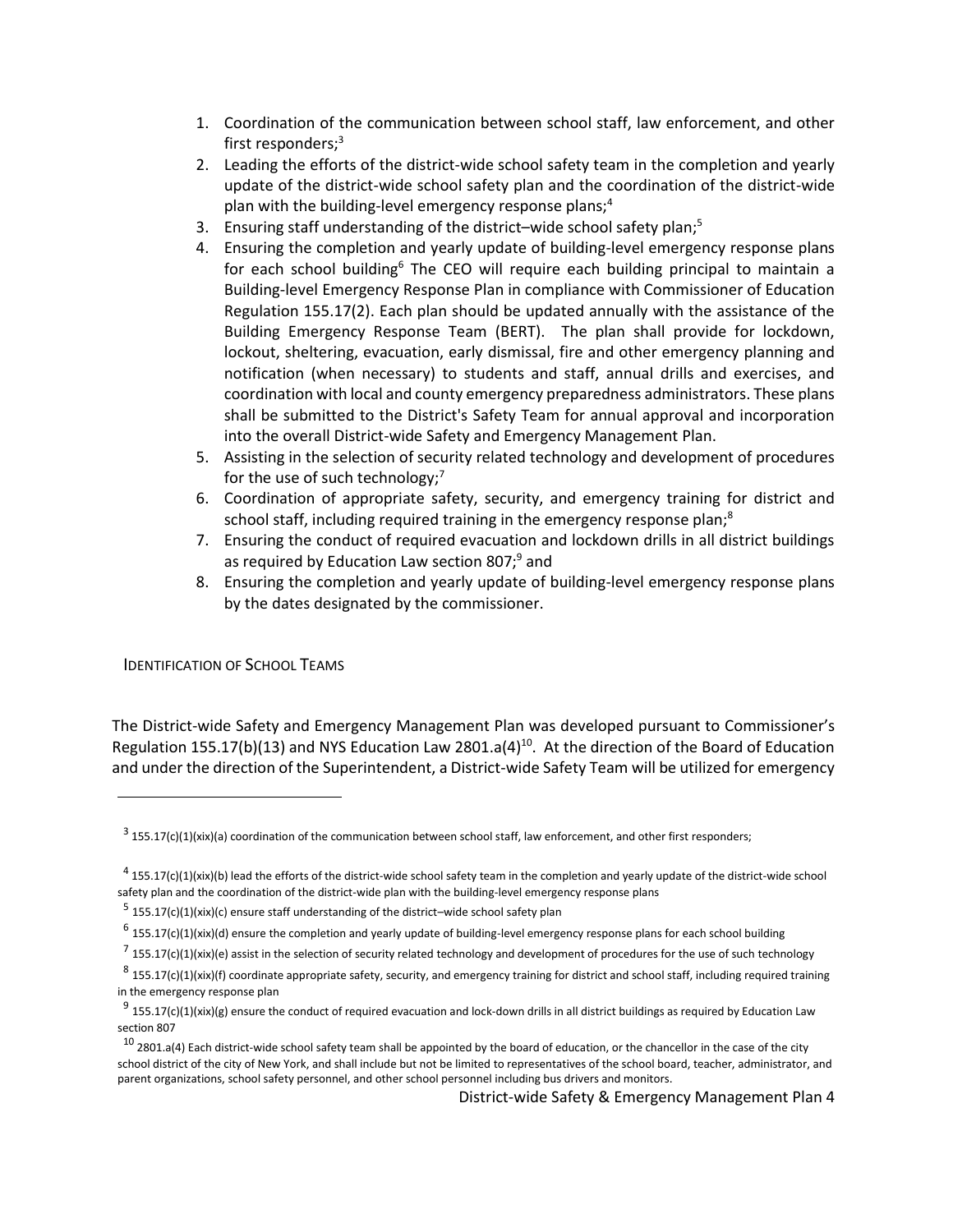management within the District<sup>11</sup>. The Safety Team shall include, but is not limited to, representatives of the school board, teacher, administrator, and parent organizations, school safety personnel and other school personnel including bus drivers and monitors. At the discretion of the board of education, a student may be allowed to participate on the safety team, however, no portion of a confidential buildinglevel emergency response plan shall be shared with such student nor shall such student be present where details of a confidential building-level emergency response plan or confidential portions of a district-wide emergency response strategy are discussed.

The duties of the team shall include the development, review, and update of the District-wide Safety and Emergency Management Plan in compliance with Commissioner of Education Regulation 155.17. The District Safety Team should meet regularly throughout the year to conduct the following business:

- 1. Assess and review the District-wide Safety and Emergency Management Plan annually.
- 2. Make any necessary recommendations regarding emergency operations, planning, procedures, and/or protocols.
- 3. Conduct training sessions as necessary.
- 4. Meet with, oversee, and help guide the Building-level Emergency Response Teams at each school as necessary.
- 5. Meet as needed with the District's Emergency Management Consultant to review protocols and procedures as well as receive training and instruction.
- 6. Meet with local government and emergency service organization officials to develop procedures for obtaining guidance and for emergency situations that exceed the expertise and/or resources of the District. These procedures may then be incorporated into the District's Emergency Management Plan.
- 7. Conduct all other business as deemed necessary.

 $\ddot{\phantom{a}}$ 

 $11$  155.17(c)(14) District-wide school safety team means a district-wide team appointed by the board of education, the chancellor in the case of New York City, or other governing board. The district-wide team shall include, but not be limited to, representatives of the school board, teacher, administrator, parent organizations, bus drivers and monitors, school safety personnel and other school personnel.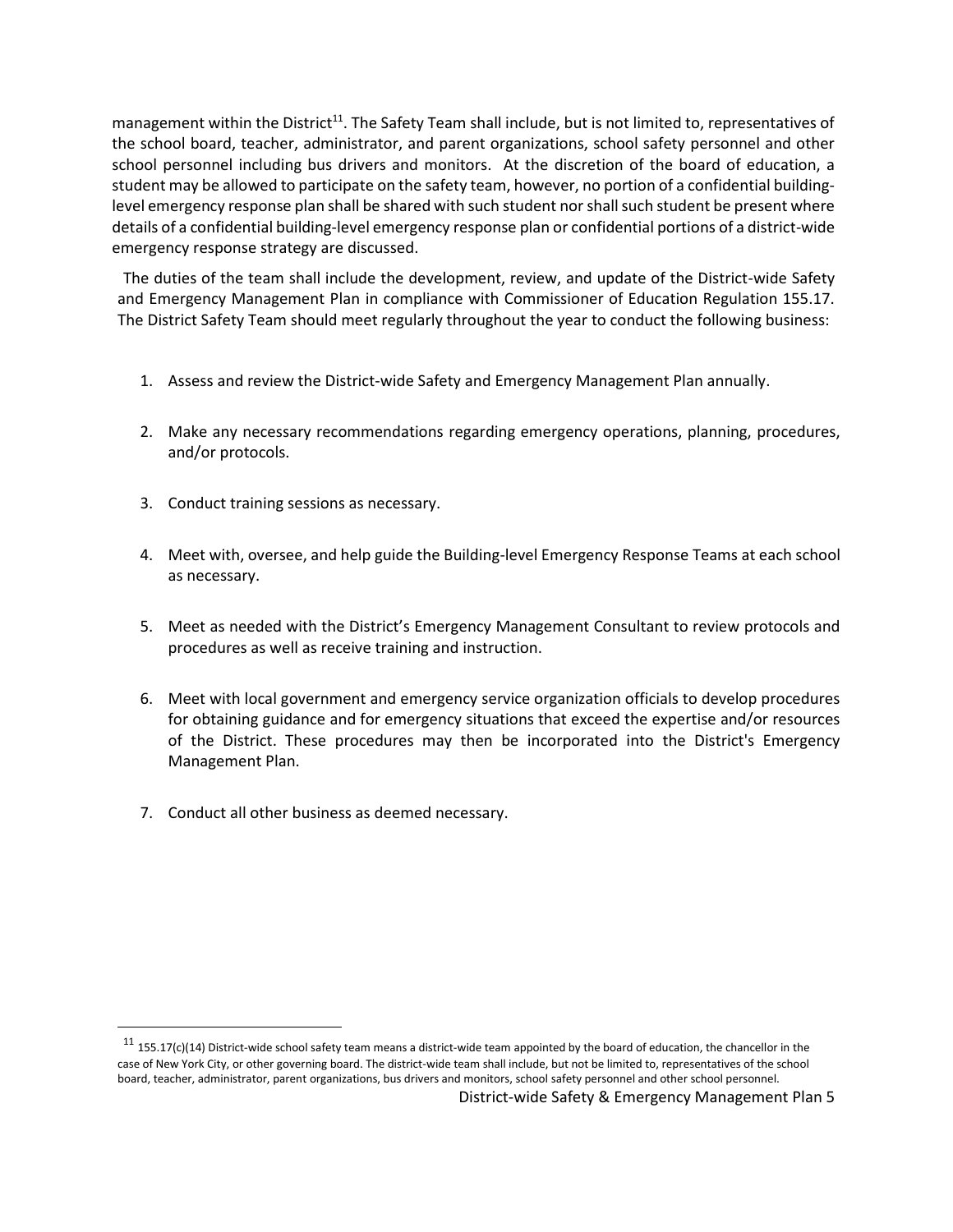<span id="page-6-0"></span>District Safety Team Food Service Director Tami Augugliaro 716-686-3245 Director of Facilities Michael Bryniarski 716-686-3209 Bus Driver Larry Crossman 716-686-3299 Parent Representative Sharon Deacon 716-686-3800 Teacher, William Street School DiMarco, Kristen 716-686-3800 x6220 Custodian, Lancaster Middle School Troy Durrance 716-686-3220 Board of Education Trustee Jill Fecher 716-686-3201 Transportation Supervisor Judy Feldmeyer 716-686-3290 Teacher, Hillview Elementary Kristyn Fuqua 716-686-3280 x4412 Bus Attendant Mary Gerasimowicz 716-686-3290 Principal, John A. Sciole Elementary Carrie Greene 716-686-3376 Director of Public Relations Kim Gromoll 716-686-3214 Assistant Principal, William Street School Gregory Heer 716-686-3805 Parent Representative Antionette Kaminski 716-686-3201 School Resource Officer Bill Loewer 716-686-3226 Teacher, John A. Sciole Elementary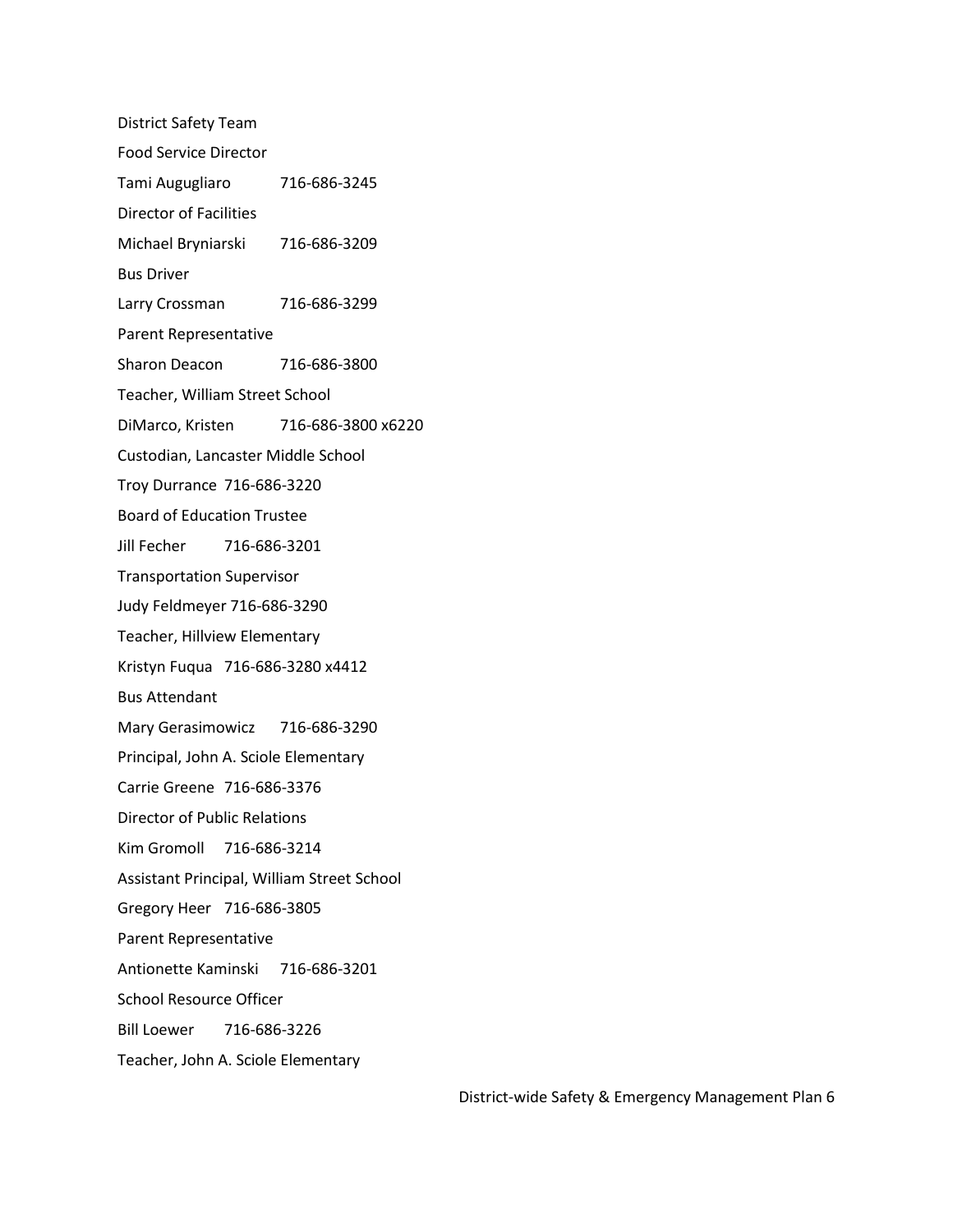Marlena Marrano 716-686-3285 x5041

School Resource Officer

Stacy Maute 716-686-3301

The Evans Agency

Josh Merewether 716-926-8452

Teacher, Court Street Elementary

Jessica Mokan 716-686-3240 x1605

Assistant Principal, Lancaster High School

Jamie Pernick 716-686-3862

Assistant Superintendent for Business and Support Services

Jamie Phillips 716-686-3212

Utica National Insurance

Luann Romanelli 716-799-5013

Senior Safety Analyst, Erie 1 BOCES

Karen Rozuk 716-821-7440

Teacher on Special Assignment, Lancaster High School Evening Alternative Program, Lancaster High School Alternative Program

Allsion Smerka 716-686-3255 x9821

New York State Insurance Fund

Don Stephens 315-453-6673

Board of Education Trustee

John Talarico (Alternate) 716-686-3201

Assistant Principal, Lancaster Middle School

John Tresmond 716-686-3228

Teacher, Como Park Elementary

Diana Wilks 716-686-3240 X2928

**Benefits** 

Maureen Wing 716-686-3202

Social Worker, Hillview Elementary and William Street

Amy Wojcik 716-686-3280 x4430 or 716-686-3800 x4430

School Nurse, Court Street Elementary

Judy Wolanin 716-686-3243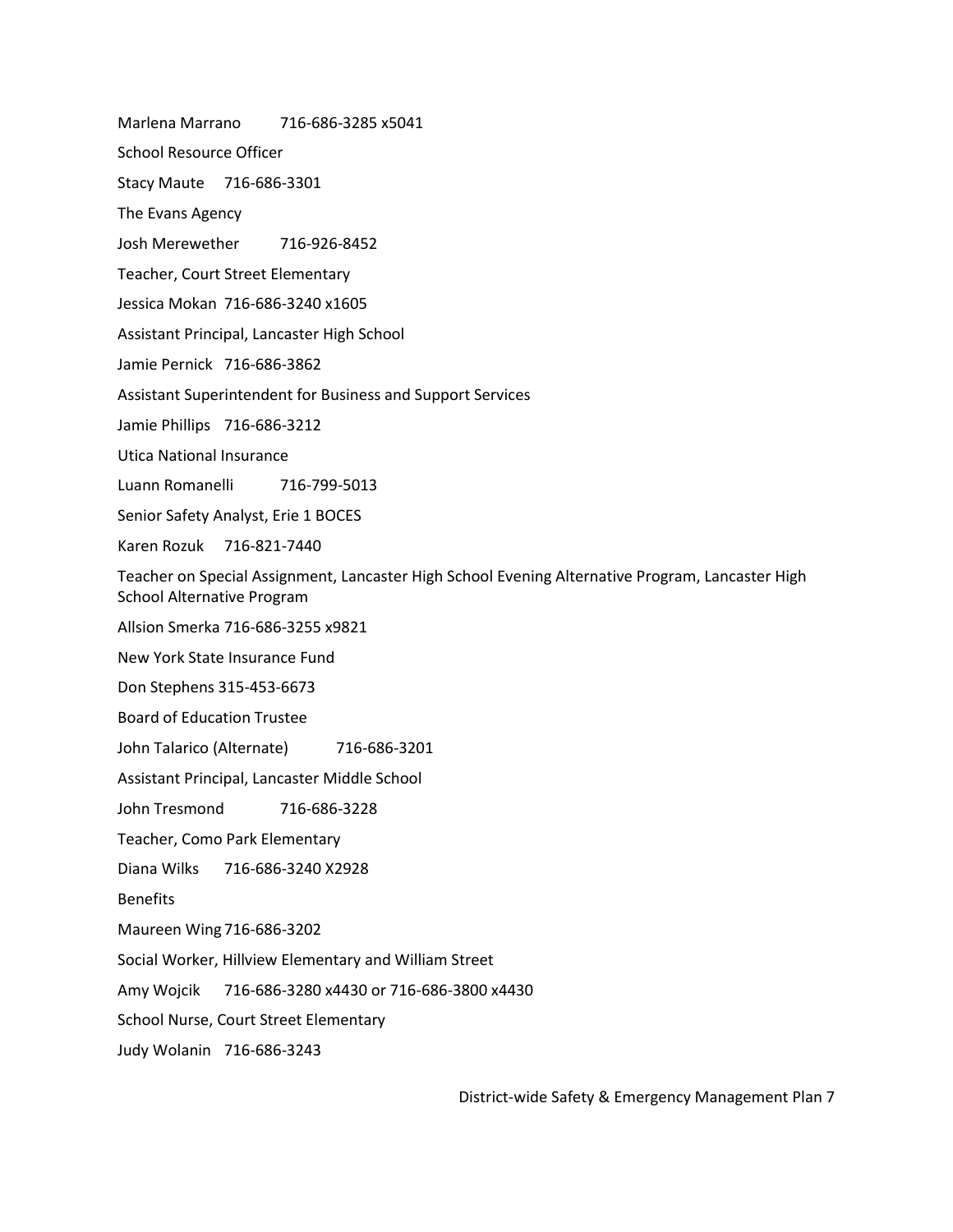School Resource Officer John Zimmerman 716-686-3800 x9876 Teacher, Lancaster Middle School Judy Zitzka 716-686-3220 x7214

## CONCEPTS OF OPERATION

In the event of an emergency or violent incident, the initial response to all emergencies at an individual school will be by the Building-Level Emergency Response Team.

Upon the activation of the Building-Level Emergency Response Team, the Superintendent of Schools or his/her designee will be notified and, where appropriate, local emergency officials will also be notified. Resources will be coordinated based

Efforts may be supplemented by county and state resources through existing protocols.

Local emergency officials play an important role in managing response actions in emergency situations. Assistance from these officials is obtained by:

- Asking for their input in the planning process. When possible, include them as a member of the district-wide and building teams.
- Include them in the training of staff and students.
- Use their expertise and experience in the conduct of all drills, including tabletop exercises.
- Discussing all resources available if Article 2-B is invoked.

Lancaster Central School District Board of Education Policies to refer to and that govern a multitude of safety and security protocols include:

#3 4 1 0-Code of Conduct on School Property #3 4 1 2-Threats of Violence in School #5 6 8 0-School Safety #5 6 8 1-School Safety Plans #5 6 8 3-Fire and Emergency Drills, Bomb Threats, and Bus Emergency Drills #5 6 8 4-Emergency Management Plan #7 3 3 0-Searches and Interrogations of Students and the District's Code of Conduct

- 1. The District-wide School Safety and Emergency Management Plan will be directly linked to individual Building-level Emergency Response Plans for each school building. Protocols developed in the District-wide School Safety and Emergency Management Plan will guide the development and implementation of Building-level Emergency Response Plans.
- 2. All District building plans have been standardized to the extent possible so that leadership decisions are consistent and leaders may be interchangeable as necessary. The training and expectations set at the district level are applicable to all building team members.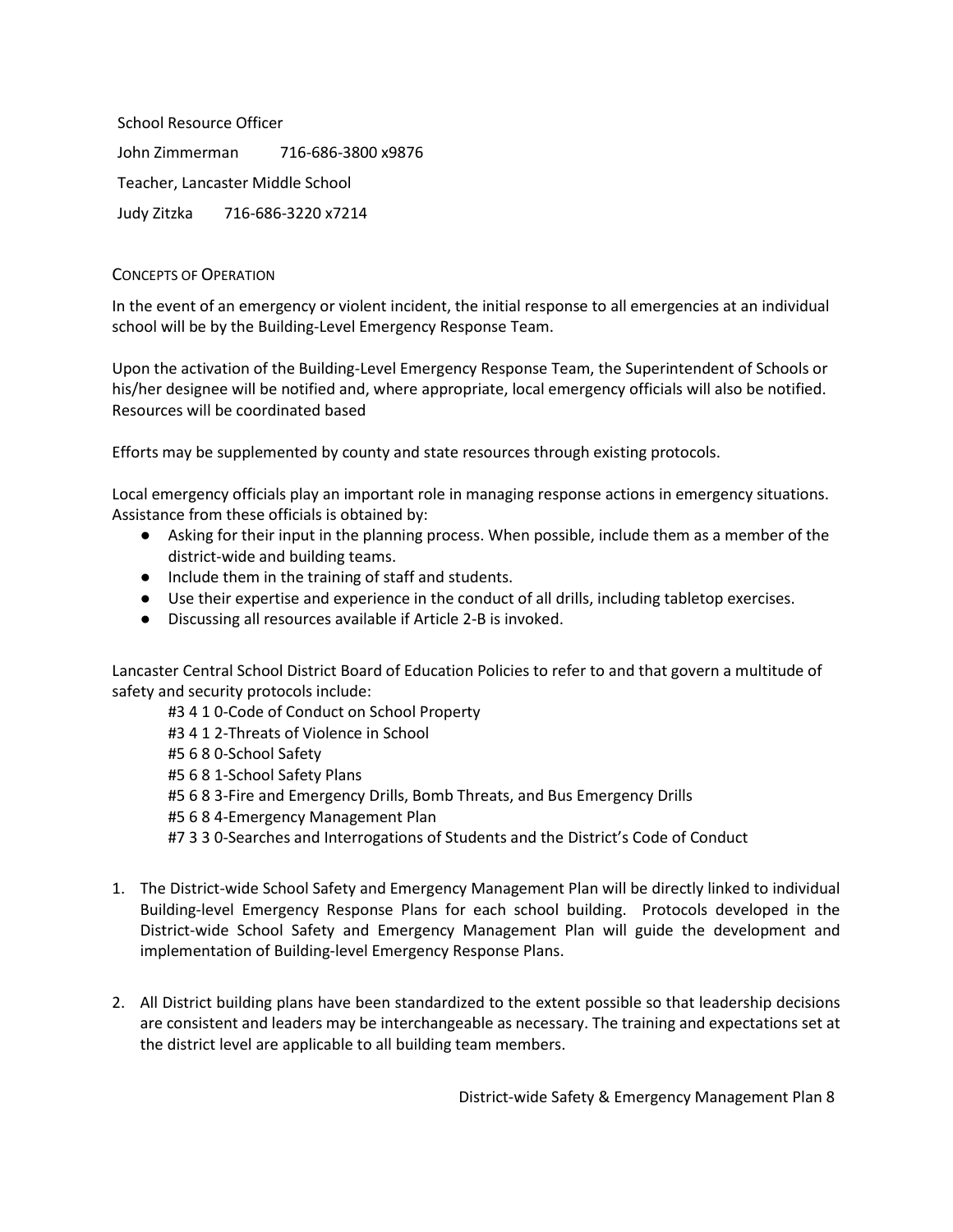- 3. In the event of an emergency or violent incident, the initial response at an individual school will be by the Building Emergency Response Team.
- 4. Once the Superintendent and/or their designee are notified, the District Emergency Response Team may be mobilized to respond, and when appropriate, local emergency officials will be notified. All will follow the emergency management protocols and practices outlined in the National Incident Management System (NIMS) and will practice Incident Command System (ICS) techniques to better manage these events.

## <span id="page-9-0"></span>PLAN REVIEW & PUBLIC COMMENT

- 1. The District-wide Safety and Emergency Management Plan shall be monitored and maintained by the District Safety Team and reviewed annually on or before September 1st of each year. A copy of the plan will be available at the District office and on the District website.
- 2. Building-level Emergency Response Plans shall be confidential and not subject to disclosure under Article 6 of the Public Officers Law or any other provision of law in accordance with Education Law Section 2 8 0 1-a.
- 3. Full copies of the District-wide Safety and Emergency Management Plan and any amendments will be submitted to the New York State Education Department on or before September 1st of each year or within 30 days of adoption.
- 4. The Board of Education must formally adopt the District-wide Plan pursuant to Commissioner's Regulation, Section 155.17(c)(xiii). This plan will be made available for public comment at least 30 days prior to its adoption.
- 5. Building-level Emergency Response Plans will be supplied to the New York State Police, Erie County Sheriffs and all local police departments covering the District, by October 15<sup>th</sup> of each year or within 30 days of adoption.

## <span id="page-9-1"></span>SECTION II RISK REDUCTION/PREVENTION AND INTERVENTION

## <span id="page-9-2"></span>PREVENTION AND INTERVENTION STRATEGIES

The District utilizes a variety of intervention strategies to reduce risk and prevent critical incidents.

- 1. Any utilized school safety personnel are trained annually
- 2. Training for school staff working in an incident control capacity may include:
	- a. Individual and group de-escalation techniques
	- b. Non-violent conflict resolution skills and
	- c. Peer mediation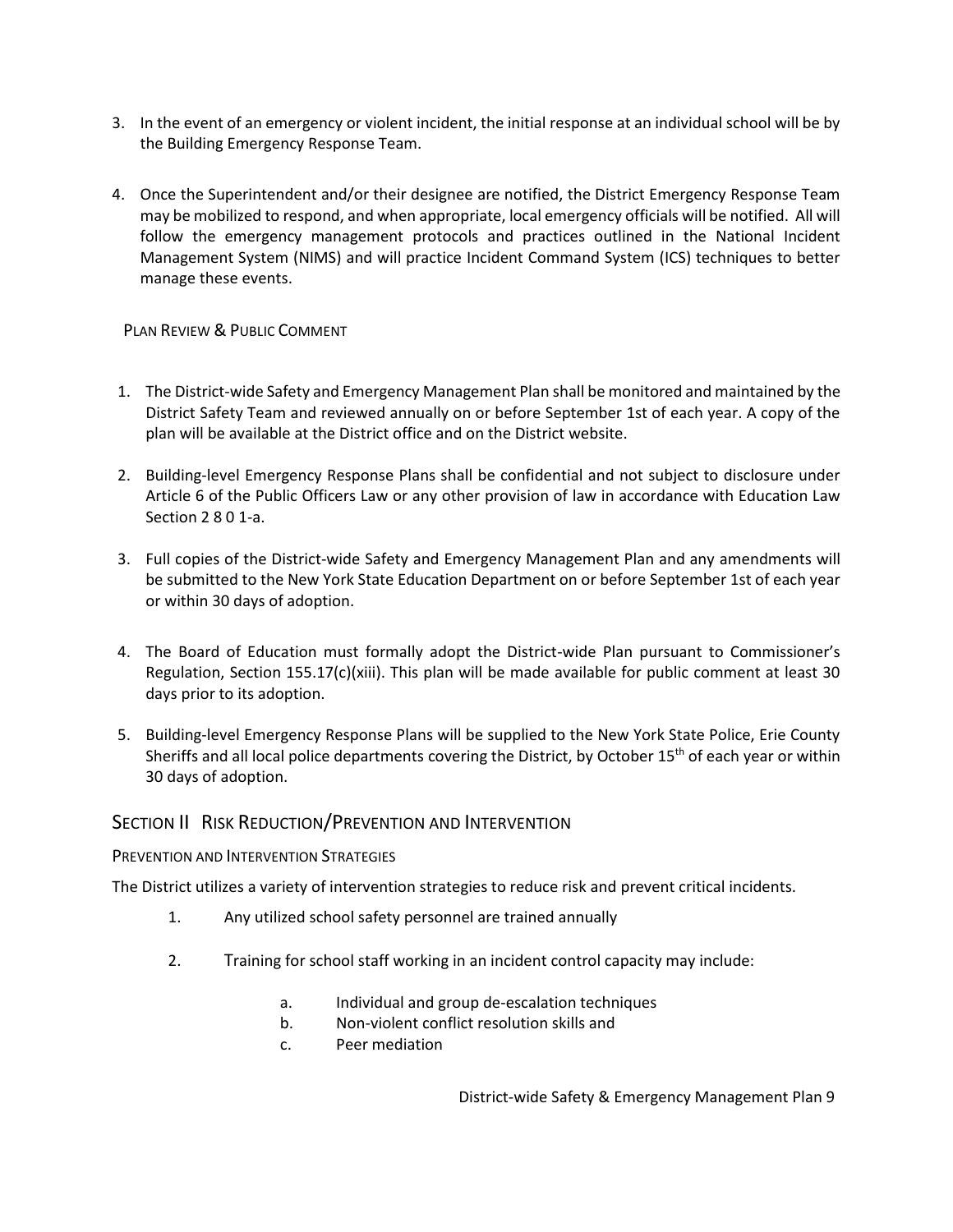- 3. The District may provide de-escalation techniques and nonviolent conflict resolution training to other staff annually. Each building has some staff trained in nonviolent conflict resolution.
- 4. Training may be available during staff development sessions, on conference days and via on-demand web-based training modules.
- 5. Procedures relating to building security including utilization of staff and security equipment are as follows:<sup>12</sup>
	- 1. All staff members are expected to wear District-issued photo identification badges/door access cards at all times.
	- 2. After the designated start time of the school day, each school will be appropriately secured.
	- 3. All visitors must report to each building's designated single point of entry and sign in before proceeding further into the building.
	- 4. All contractors assigned to work in any building must first be authorized by the Buildings & Grounds Department to receive an identification badge, which must be visible at all times when workers are on school property. All deliverables and delivery personnel must first be authorized by the Buildings & Grounds Department, prior to delivery. An exception for regular food service deliveries may be made after the vendor has been authorized for the school year.

The District continually investigates other security measures and conducts staff development training to ensure schools are as safe as possible. Security measures include:

- a. Safety personnel
- b. Surveillance cameras
- c. Door-lock (buzzer) entry systems
- d. Portable Radios
- e. Alarm Systems
- f. Keypad or swipe entry systems
- g. Single or limited points of entry

## <span id="page-10-0"></span>IMPROVING COMMUNICATION WITH STUDENTS

 $\overline{a}$ 

Each of the schools within the district provides a wealth of school safety-related initiatives. These programs may include peer mediation, bullying prevention, conflict resolution, social skills development, managing emotions and components of character education. Students are involved in a wide variety of safety activities through both their classes as well as through work with school counselors, social workers, and school psychologists.

 $12$  155.17(c)(1)(xi) policies and procedures relating to school building security, including, where appropriate, the use of school safety officers and/or security devices or procedures;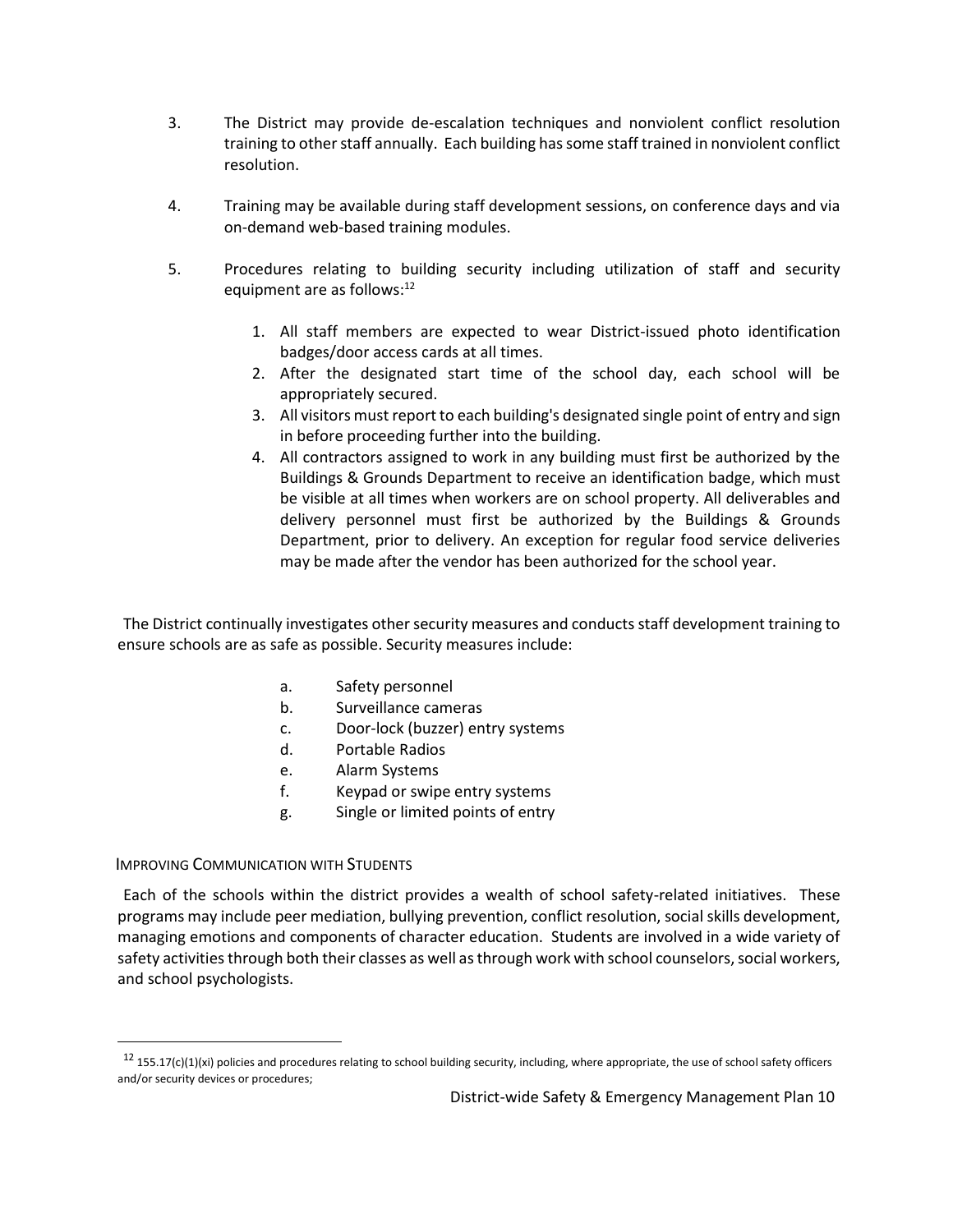Each building has established a mechanism for the anonymous reporting of school violence and harassment and has communicated this to students and parents.<sup>13</sup>

The school district's Code of Conduct is accessible to parents and students and reviewed with all students at the beginning of the school year. During the review with students, bullying, discrimination, harassment and violations of the Code of Conduct, along with consequences are discussed.

All staff members are trained in recognizing and effectively dealing with these behaviors, as outlined in the Code of Conduct.

In addition, each school has a wide range of programs and supports that impact school safety. These may include offering a variety of clubs, classroom lessons, small group lessons and/or individual counseling sessions, school-wide meetings, morning meetings in classrooms, assemblies, mindfulness rooms, yoga and movement breaks, and a variety of wellness opportunities. Reporting Threats or Acts of Violence

Students, staff, parents and others are informed annually about the importance of reporting threats or acts of violence and the procedures of reporting.

The District has developed a system for reporting threats and actual acts of violence. The procedure for reporting is as follows:

- Students are instructed to report threats and acts of violence to staff members.
- Each school has designated a reporting process, which can be done anonymously.
- Staff members are required to report all student referrals to the administration for investigation.
- Staff training programs meet S.A.V.E. requirements. Instruction on issues of school safety is provided to all employees each year.

<span id="page-11-0"></span>TRAINING, DRILLS AND EXERCISES

Drills and Exercises:<sup>14</sup>

 $\overline{a}$ 

The District will conduct emergency management drills and exercises annually including, but not limited to:

 $13$  155.17(c)(1)(xvi) strategies for improving communication among students and between students and staff and reporting of potentially violent incidents, such as the establishment of youth- run programs, peer mediation, conflict resolution, creating a forum or designating a mentor for students concerned with bullying or violence and establishing anonymous reporting mechanisms for school violence;

 $14$  155.17(c)(1)(xiv) procedures for review and the conduct of drills and other exercises to test components of the emergency response plan, including the use of tabletop exercises, in coordination with local and county emergency responders and preparedness officials;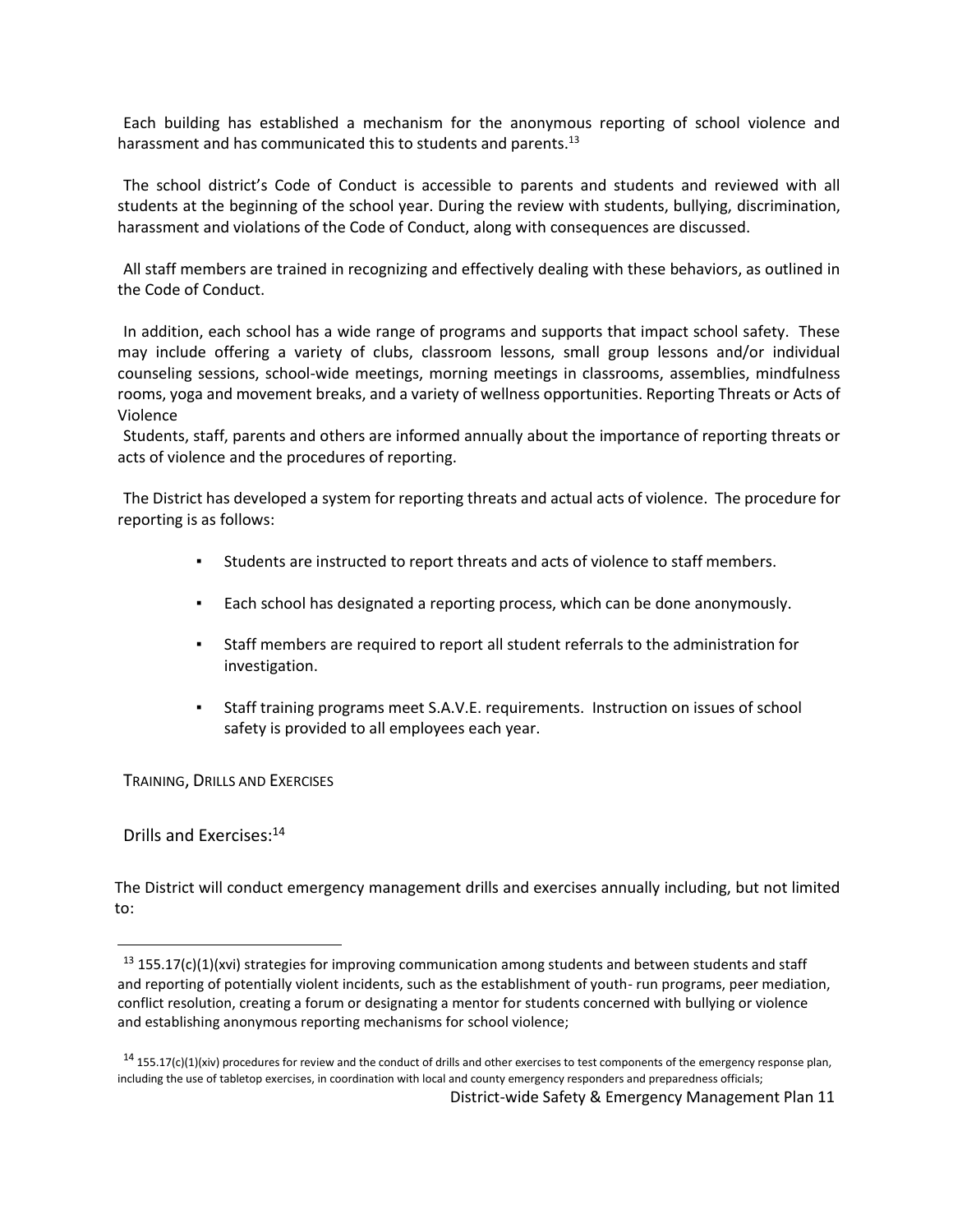EVACUATION AND LOCKDOWN DRILLS: Evacuation and lockdown drills will be conducted during school days in each school within the District with staff and students twelve (12) times annually (September – June). The first eight (8) drills are conducted prior to December 31st of each school year. Eight of all such drills shall be evacuation drills. Four of all such required drills shall be lockdown drills. The appropriate Fire Department may, upon mutual agreement with the District, participate in some or all of the drills and offer feedback regarding effective building evacuation in the event of a fire. The appropriate Police Department may, upon mutual agreement with the District, participate in some or all of the lockdowns drills and offer feedback regarding the effectiveness of these drills. Drills shall be conducted at different times of the school day with at least one of the eight required evacuation drills occurring during a mass gathering event such as lunch or assemblies.

EARLY DISMISSAL DRILL<sup>15</sup>: The District will conduct an Early Dismissal drill annually wherein students are dismissed early from each school. Parents will be notified of these drills well in advance. Transportation Officials and District staff may also take place in conducting and evaluation of this drill.

SHELTER-IN-PLACE DRILLS: Each school in the District will conduct at least one (1) Shelter-in-Place Drill annually utilizing Shelter-in-Place protocols. The appropriate Police Department may, upon mutual agreement with the District, participate in some or all of the drills and offer feedback regarding the effectiveness of these drills.

In addition to post-drill debriefings conducted by each building-level emergency response team, each building will complete a drill evaluation form that will be submitted to the district-wide safety team for periodic review.

Each Building-level Emergency Response Team and representatives of the District administration engage in tabletop exercises facilitated by the district's emergency management consultant. Emergency response agencies are encouraged to participate in these exercises. The district may opt to conduct functional exercises with emergency response agencies to involve staff, students and parents in realistic drills.

<span id="page-12-0"></span>STAFF DEVELOPMENT TRAINING:

 $\ddot{\phantom{a}}$ 

All general staff will receive training on District-wide procedures as well as specific procedures contained within their respective building-level emergency response plan. This training shall occur prior to September 15<sup>th</sup> of each school year or within 30 days of joining the district. This training will be conducted at a staff development day in August, online or a combination of both.<sup>16</sup>

 $15$  155.17(c)(2)(h) Fire and emergency drills. Each school district and board of cooperative educational services shall, at least once every school year, and where possible in cooperation with local county emergency preparedness plan officials, conduct one test of its emergency response procedures under each of its building-level emergency response plans, including sheltering, lock-down, or early dismissal, at a time not to occur more than 15 minutes earlier than the normal dismissal time.

 $16$  155.17(c)(1)(xiii) policies and procedures for annual multi-hazard school safety training for staff and students, provided that the district must certify to the commissioner that all staff have undergone annual training by September 15, 2016 and each subsequent September 15th thereafter on the building-level emergency response plan which must include components on violence prevention and mental health,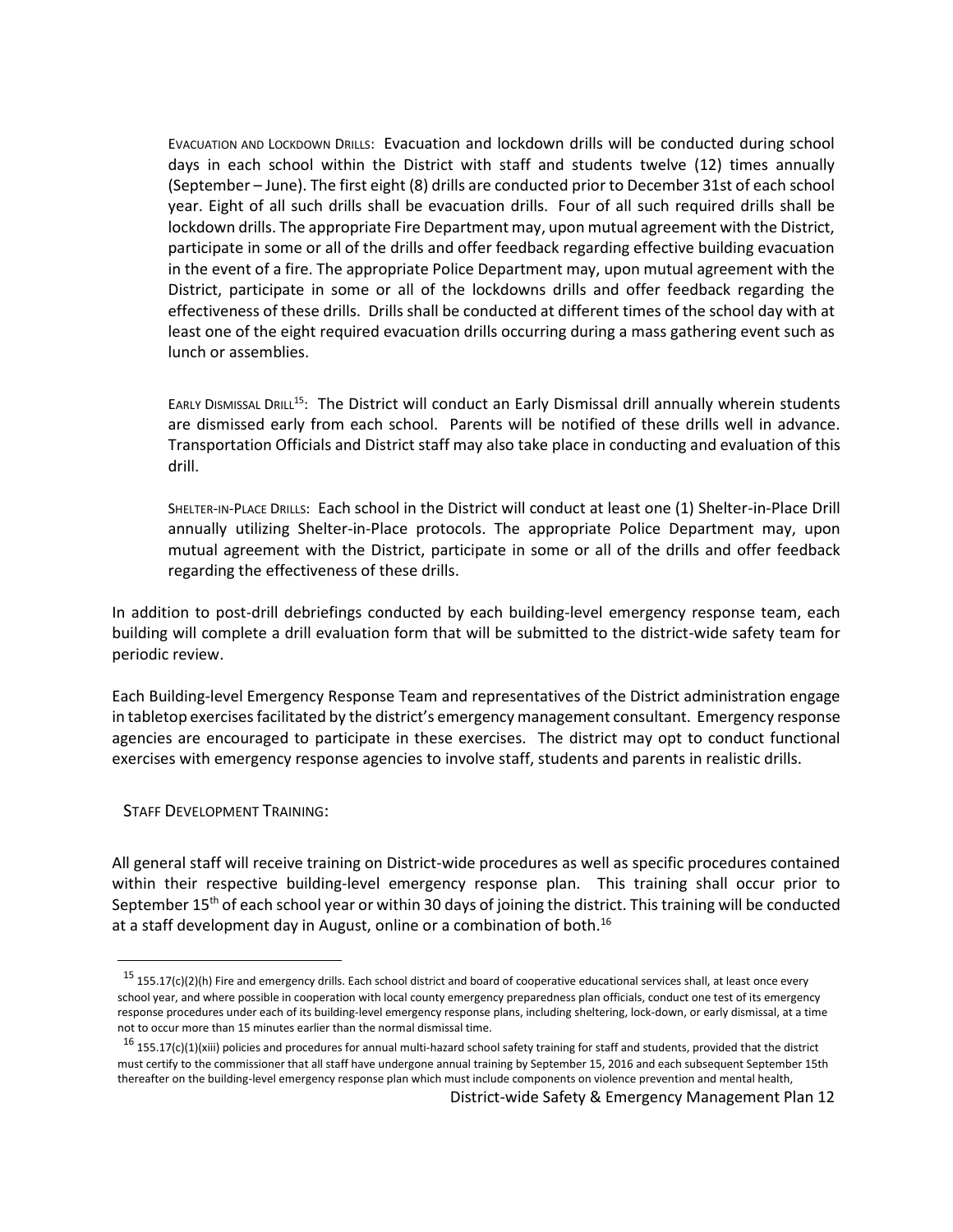The District will provide advanced training for each Building-level Emergency Response Team (BERT) and District-wide Safety Team annually. The training will include practices and procedures to educate, evaluate, update and review all Emergency management protocols and procedures the teams perform including, but not limited to Lockdown, Lockout, Evacuation, Shelter-In-Place, Hold-in-Place and Early Dismissal. The District may involve local emergency responders to participate in this training.

Additional training includes but is not limited to:

- De-escalation training
- Warning signals for violence and mental health concerns
- Non-violent conflict resolution

<span id="page-13-0"></span>PROACTIVE BUILDING SECURITY MEASURES

- 1. The District buildings use limited points of entry. All doors are locked. Signs are in place directing visitors to sign-in at the reception desk at each school. Main doors are controlled by remote "buzzer" entry during normal school hours.
- 2. All schools have office staff members just inside the entrance to each school in the District. These individuals ensure visitor sign-in procedures and help supervise building traffic flow. The building principals are responsible for supervision of the other staff.
- 3. Staff members are required to wear visible identification badges.
- 4. Visitors are required to sign in and wear visitor identification.
- 5. Visitor access is limited to specific areas of the school building.

<span id="page-13-1"></span>VITAL EDUCATIONAL INFORMATION<sup>17</sup>

Information on each building's student and staff, transportation needs, and the telephone numbers of key officials are outlined in each Building-level Emergency Response Plan.

 $\overline{a}$ provided further that new employees hired after the start of the school year shall receive such training within 30 days of hire or as part of the district's existing new hire training program, whichever is sooner;

 $17$  155.17(c)(2)(h)(3)(i)Except in a school district in a city having a population of more than one million inhabitants, the chief executive officer of each educational agency located within a public school district shall provide to the superintendent of schools information about school population, number of staff, transportation needs and the business and home telephone numbers of key officials of such educational agencies.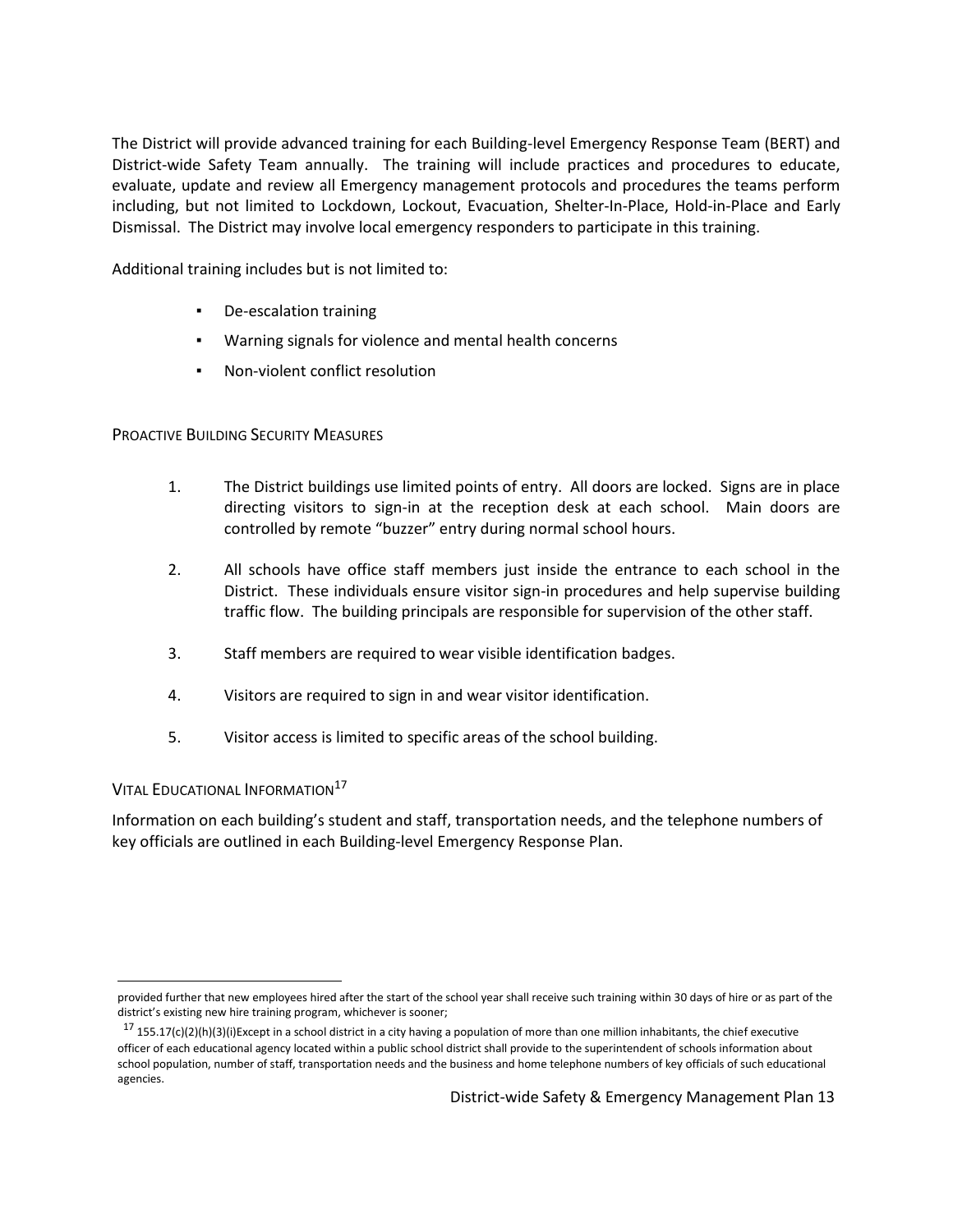## <span id="page-14-0"></span>EARLY DETECTION OF POTENTIALLY DANGEROUS BEHAVIOR<sup>18</sup>

 $\overline{a}$ 

This section contains the District policy and procedure for disseminating information regarding early detection of potentially dangerous behavior.

- 1. A "plain language" summary of the District's Code of Conduct is provided to all students in the District at the start of every school year to ensure that all students understand acceptable behavior in the school setting. The Code of Conduct delineates, among other behavior, lack of tolerance for harassment, discrimination, bullying and violence.
- 2. A "plain language" summary of the District's Code of Conduct is mailed or emailed to all parents/guardians of students in the District at the start of each school year, and is disseminated at the time of registration thereafter.
- 3. All new employees will be provided with a copy of the Code of Conduct at the time of hire. All teachers and other staff members will be provided with a copy of the Code of Conduct annually.
- 4. Efforts are made on the building level in each of the District's schools to identify, prevent, and resolve potentially dangerous behavior at the earliest possible stage. Teams meet regularly in each building in order to work with classroom staff in identifying and preventing potentially dangerous behavior. School Resource Officers, School counselors, school psychologists, school social workers, nurses, outside agencies (when appropriate), administrators, teachers, parents/guardians and students may be involved in this process.
- 5. District students at all grade levels participate in instruction guided by evidence-based violence prevention/intervention programs*.* Elements of these programs support students in identifying potentially violent or problematic situations with peers and in developing strategies to address these such as reporting to an adult.
- 6. Secondary health curricula incorporate information regarding emotional health, the impact of drugs and alcohol on an individual's behavior, and on responsible decisionmaking.
- 7. Each of the District's school psychologists/social workers may facilitate counseling groups for identified students around issues related to poor social skills development, managing emotions, and good decision-making.

 $^{18}$  155.17(c)(1)(xii) policies and procedures for the dissemination of informative materials regarding the early detection of potentially violent behaviors, including but not limited to the identification of family, community and environmental factors to teachers, administrators, school personnel including bus drivers and monitors, persons in parental relations to students of the school district or board, students and other persons deemed appropriate to receive such information;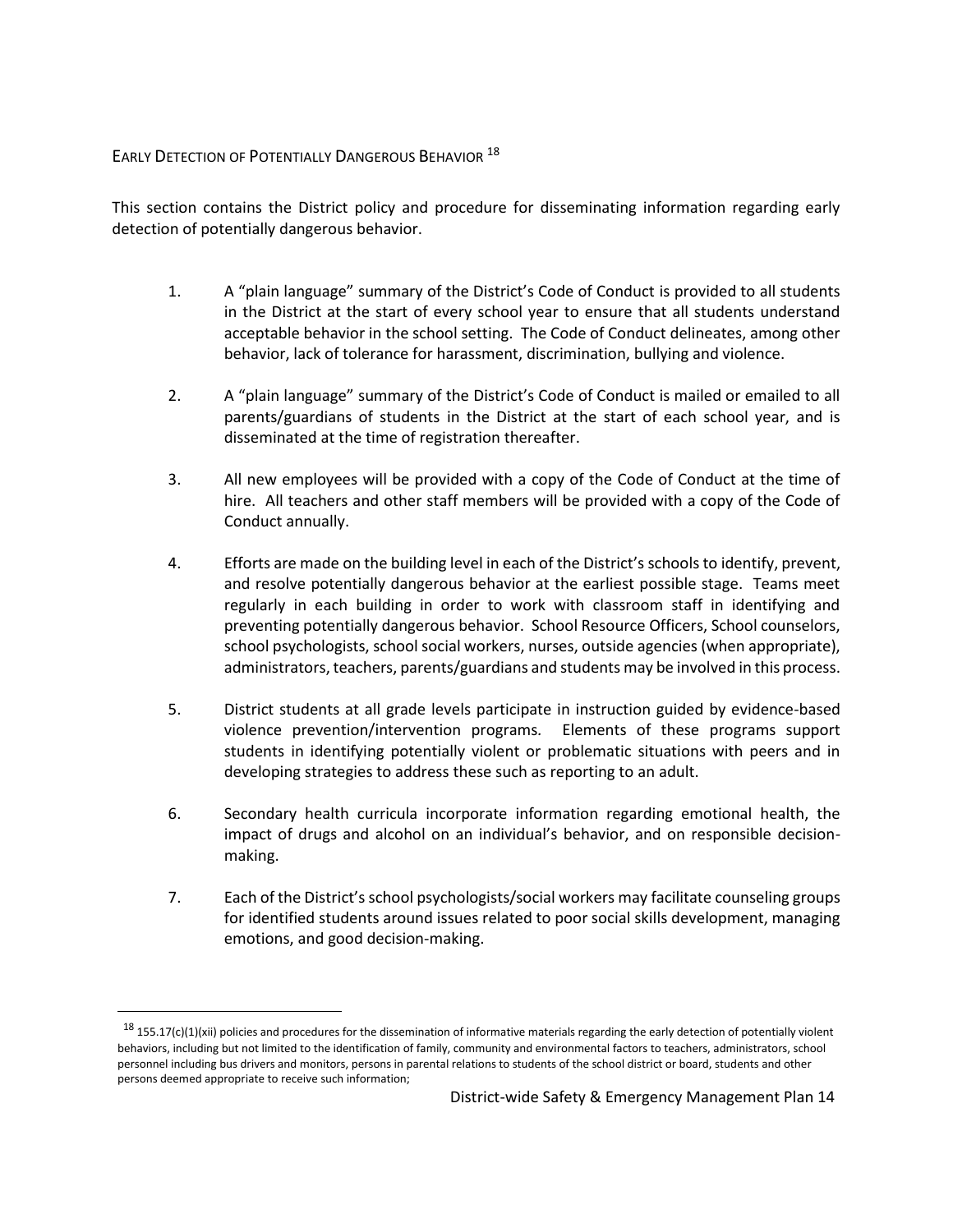- 8. Certified and noncertified staff members working with students who have been identified by the Committee on Special Education as being at-risk for engaging in violent behaviors receive annual training in crisis prevention and intervention.
- 9. The District may work in collaboration with building-level and District-wide PTAs to offer parents/guardians information regarding early-warning signs of potentially dangerous and/or violent behavior, as well as a forum to discuss specific parental concerns.

## Police Agencies

The District buildings fall within the jurisdiction of the following police departments:

| 716-683-1123 |
|--------------|
| 716-683-2800 |
| 716-858-2903 |
| 716-759-6831 |
|              |

## <span id="page-15-0"></span>HAZARD IDENTIFICATION

Identification of Potentially Dangerous or Hazardous Sites:

Each school will identify and locate areas of potential emergencies in and around its building. The Director of Facilities and building custodians will locate these sites.

- 1. These sites are to include electrical, gas, heating, ventilation, water supply and sewage systems locations and shut-off valves. Local fire department personnel have and will continue to participate in these efforts.
- 2. These sites of potential emergencies will be listed in each Building-level Emergency Response Plan supplied to police, fire, emergency management services, and District personnel.
- 3. Potentially dangerous sites indicated below that are contained within school property and under the jurisdiction of the school district, will be checked regularly and inspected by building safety personnel on a regular schedule, at least annually. They include but are not limited to:
	- Electrical panels/shut-offs
	- Gas lines/shut-off
	- Gas appliances
	- Heating plant
	- Sewage system
	- Structural failure
	- H V A C
	- Water supply/shut-off
	- Chemical storage and cleaning supplies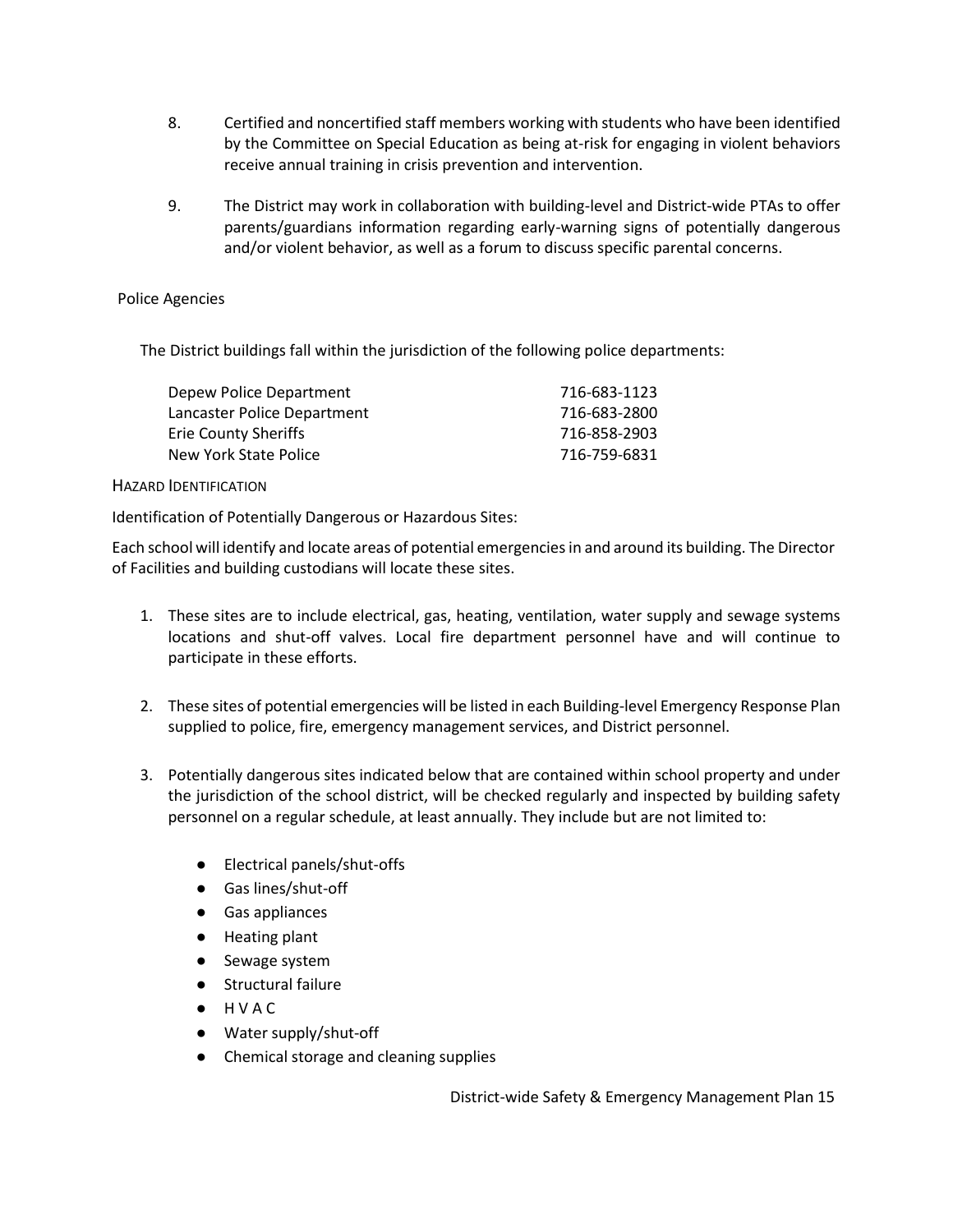- Paper supply storage
- Industrial arts room
- Science rooms and labs
- Isolated areas near the school
- Nearby aqueduct, streams, ponds, rivers (flooding)
- Steep areas near school
- Unprotected exterior gas/electric, air conditioning supplies or equipment
- Playground equipment

<span id="page-16-0"></span>SCHOOL SAFETY PERSONNEL ALLOCATIONS, HIRING, DUTIES, AND TRAINING<sup>19</sup>

## <span id="page-16-1"></span>PRIVATE SECURITY AND SCHOOL RESOURCE OFFICERS

This plan includes the memoranda of understanding that define the relationship between the district, personnel, students, and law enforcement. This memorandum is consistent with the Code of Conduct, and defines the roles, responsibilities, and involvement in the schools of law enforcement. The role of school discipline is delegated to school administration.

## <span id="page-16-2"></span>SECURITY ALLOCATIONS

- A. At the elementary level, there is a single point of entry for visitors at each building and visitors to the school must be buzzed into the building, sign in and receive an identification badge issued by school/district personnel. Staff in the building all wear district-produced identification badges which must be worn at all times. Staff is trained to report to the main office any person they observe who is not wearing a badge.
- B. At the middle school and high school level, there is a single point of entry for visitors, which is staffed during normal school hours by one of several staff members or safety personnel assigned to the High School. Visitors to the school must be buzzed into the building, sign in and receive an identification badge issued by school office staff. Staff in the building all wear district-produced identification badges, which must be worn at all times. In addition, safety personnel are assigned to areas throughout the building.

## Hiring

 $\overline{a}$ 

The interviewing and hiring of safety personnel follows the district's practices for hiring of new staff. All new staff employed by the District must be fingerprinted in order to be employed.

 $19$  155.17(c)(1)(xvii) a description of the duties of hall monitors and any other school safety personnel, the training required of all personnel acting in a school security capacity, and the hiring and screening process for all personnel acting in a school security capacity;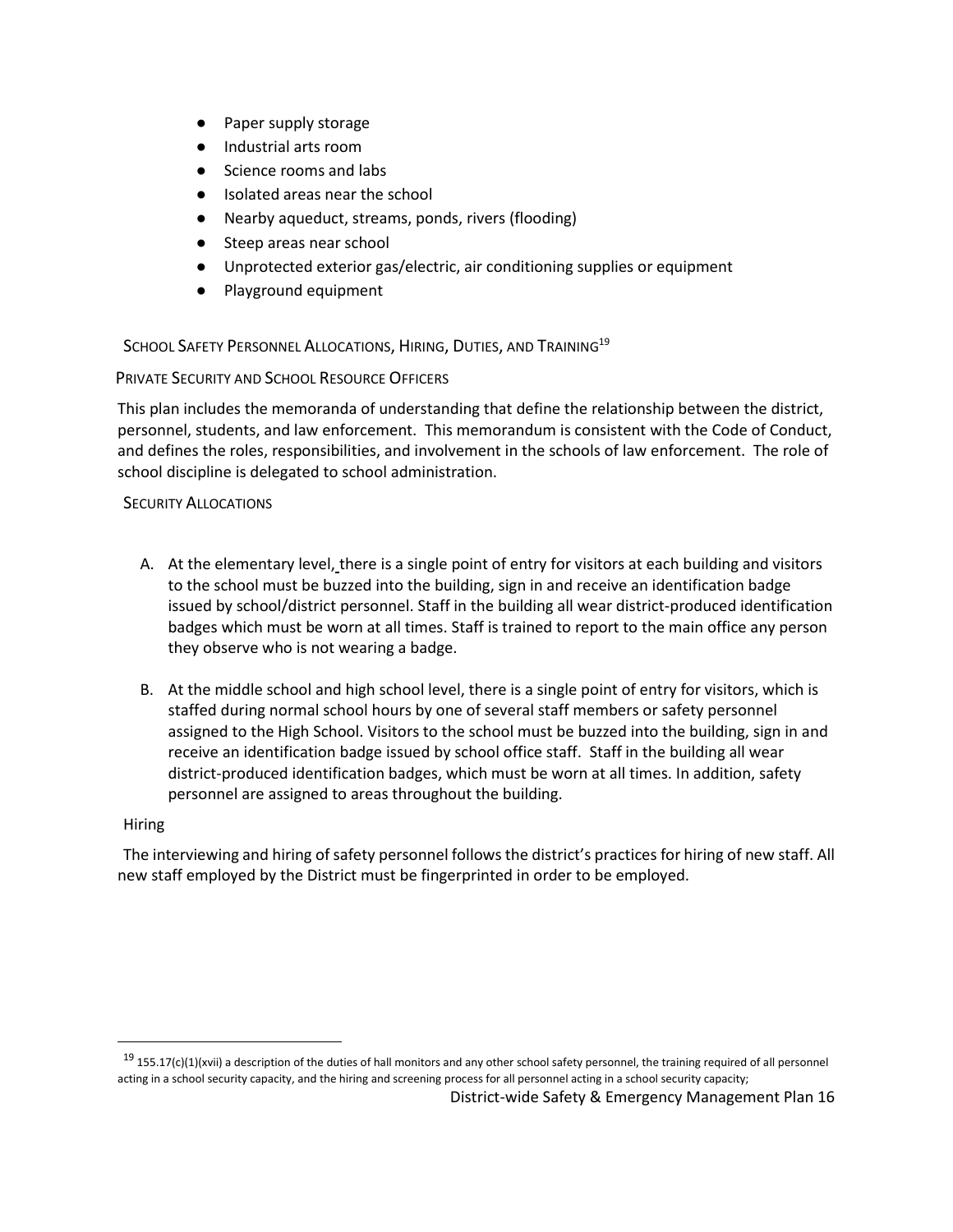## Duties and Training

## Office Staff

- main office personnel at each building main offices are staffed during regular school hours
- responsible for enforcement of the visitor protocols
- deter and report unlawful activity
- provide escorts for visitors, parents, and students when needed

## Secondary School Monitors (Hall)

- staffed at certain elementary, both middle schools and high school
- actively monitor the building and support the staff with student safety and traffic
- provide student supervision outside of the classroom
- enforce adherence to school procedures
- assist with the arrival and dismissal processes

## School Security Monitors

- Active off-duty law enforcement
- staffed during regular school hours at the high school as well as for special events in the evening and on weekends
- enforce our visitor policy as well as actively monitor the building and support the staff with student safety and traffic

Required training includes:

- School violence prevention and intervention training
- Site-specific training including review of all manuals (e.g., school district policies, Code of Conduct, District-wide School Safety Plan, School Handbook, etc.).
- Right-to-know training
- Blood borne pathogen training
- Mental Health / Suicide Prevention
- Training will be provided to all employees by September 15th, including all new employees hired throughout the year (within 30 days of hire). The training will be provided predominately by Global Compliance Network and in person when deemed necessary. The Chief Emergency Officer will annually certify to the commissioner that the training has been provided.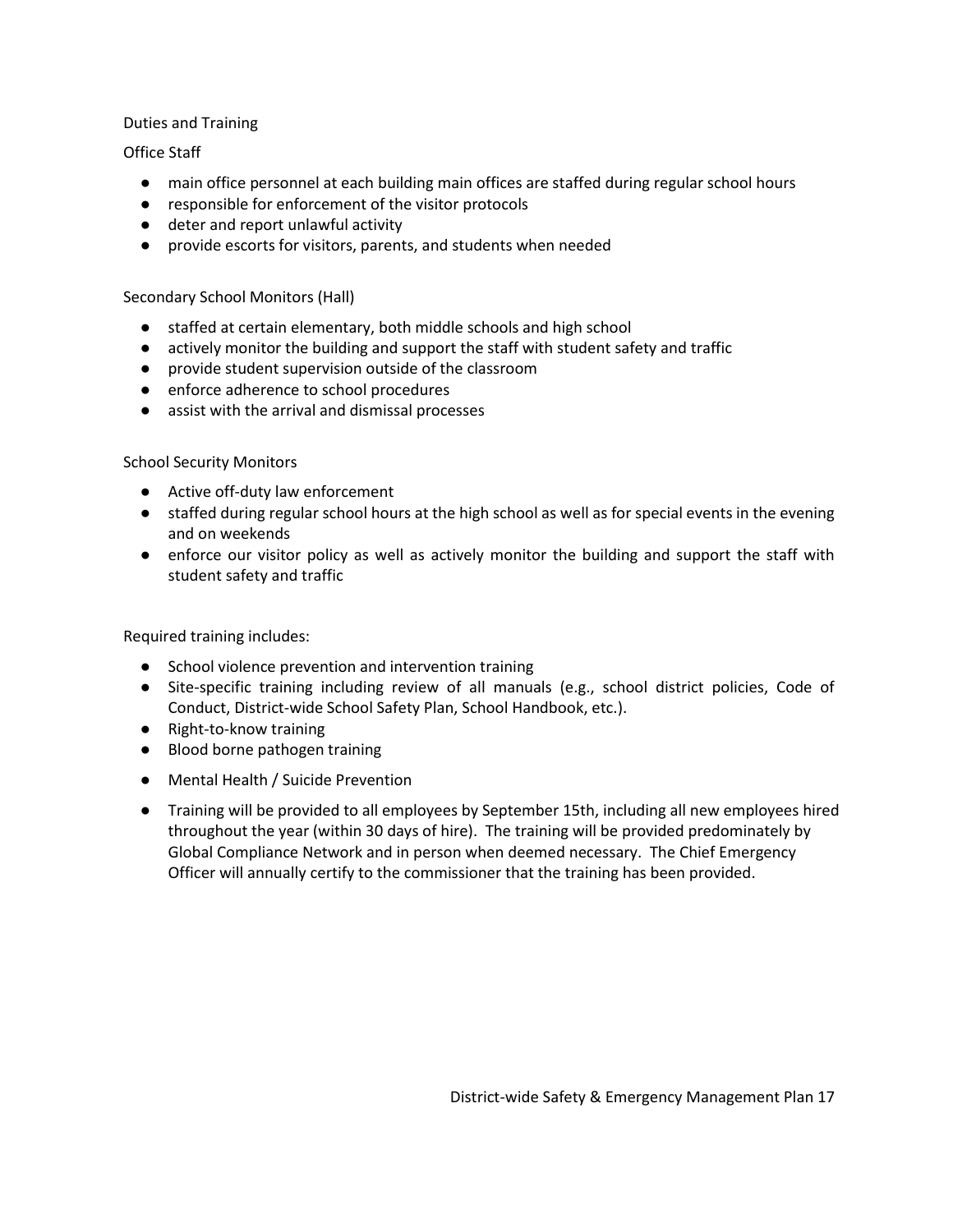## <span id="page-18-0"></span>SECTION III RESPONSE

### <span id="page-18-1"></span>NOTIFICATION AND ACTIVATION - INTERNAL AND EXTERNAL COMMUNICATIONS

#### Internal

After receiving the information from the Incident Commander at the scene, an email / call will be sent from the Superintendent's office to all administrators and administrative offices alerting them to the nature and status of any incident in the district. The mass communication system may be used to provide information as deemed appropriate by the Incident Commander. Portable radios will also be used when appropriate.

#### External

Anyone with knowledge of an emergency event is encouraged to first and immediately call 911.

The District's mass communication system will be used to provide information to parents/guardians and emergency contacts. The District website may also be used to provide updated information throughout an incident as deemed appropriate by the Incident Commander. Schools may also use their websites, groups, and hotlines for announcements or updates as directed by the Incident Commander.

When an emergency requires notification of parents and students, the Superintendent or his designee will provide updated information to parents and students through the emergency notification system. Additional information may also be found on the District's website:<https://www.lancasterschools.org/>

During an emergency, all contact with the media will be handled either by the Superintendent or their designee. The media and public will be informed and updated as soon as practicable on all developments in statements released by the Superintendent or their designee. Students, staff and parents should refer all questions and requests for information to the Superintendent in order to assure the release of factual and current information. The Superintendent may refer such requests to the Public Information Officer for response.

By definition, emergency events are unforeseen and unpredictable. The safety of students and staff is the primary focus of all activities surrounding an emergency event. Every effort will be made to contact parents and the general public once the situation has stabilized.

#### <span id="page-18-2"></span>SITUATIONAL RESPONSES

## <span id="page-18-3"></span>MULTI-HAZARD RESPONSE

In the event of an emergency, a Command Center will be set up at a safe location in collaboration with emergency responders. Each building has specific plans for dealing with a wide range of hazards. Specific response procedures are sensitive in nature and therefore are contained within each confidential building-level emergency response plan.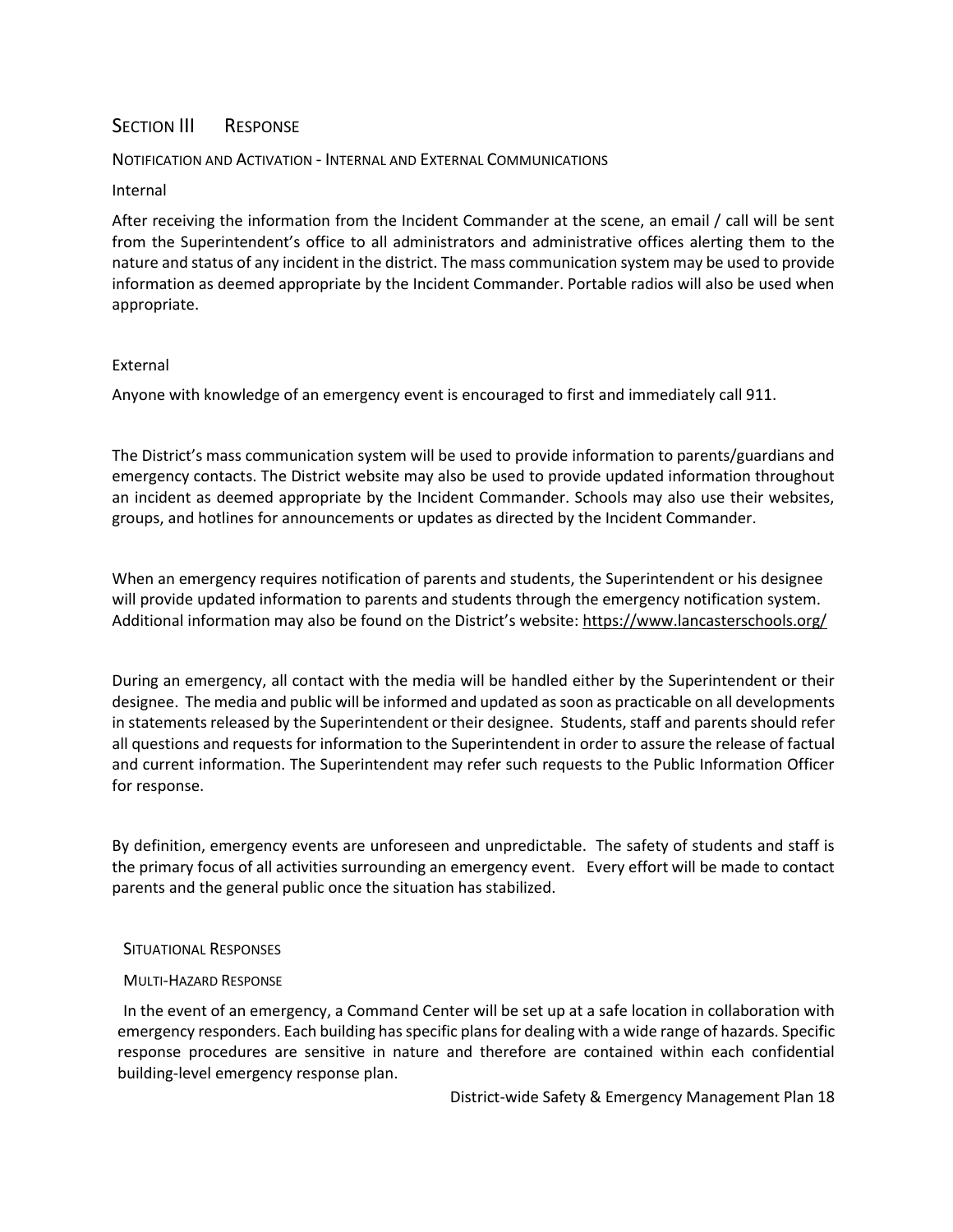In each emergency, the building's administrator will contact the District office for assistance. The District office will provide support as appropriate and deemed necessary by the Incident Commander on the scene (i.e. sending additional mental health resources). The Superintendent or their designee will be the sole contact person for releasing information to the media and for communicating the status of the emergency with other District schools, out-of-district schools, private schools, and outside agencies.

## <span id="page-19-0"></span>RESPONSE PROTOCOLS

## <span id="page-19-1"></span>SCHOOL CANCELLATION

In the event it is necessary to close school for the day due to inclement weather or other emergency reasons, announcement thereof shall be made through the district's all-call system, on the district's website and social media, and on local television and radio stations. Employees should expect information between 5:00 and 6:00 o'clock a.m. Any employee who is doubtful about reporting should contact his/her immediate supervisor.

In making the decision to close schools, either the superintendent or his/her designee shall consider many factors, including the following:

- 1. The availability of parent/guardian to receive the student at home in the event schools should be dismissed early.
- 2. The health and safety of students remaining in a school environment.
- 3. Weather conditions, both existing and predicted.
- 4. Driving and traffic conditions affecting public and private transportation facilities.
- 5. Continuance or discontinuance of the operations of business, commercial and professional people in the area.

When the district or a particular school is closed, all related activities scheduled at the closed locations, including athletic events and student extracurricular activities, will ordinarily be suspended for that day and evening unless express permission has been granted by the Superintendent or his/her designee.

The attendance of personnel shall be governed by their respective contracts and/or upon designation as essential by the Superintendent.

- The Superintendent or their designee will monitor any situation that may warrant a school cancellation and will make the determination to do so.
- The Public Information Officer will activate use of the District's mass communication system.
- The Public Information Officer will contact local media, post the information on the website and social media sites utilized by the District.

## <span id="page-19-2"></span>EARLY DISMISSAL

In the event of an imminent emergency that requires specific early dismissal procedures, they are as follows: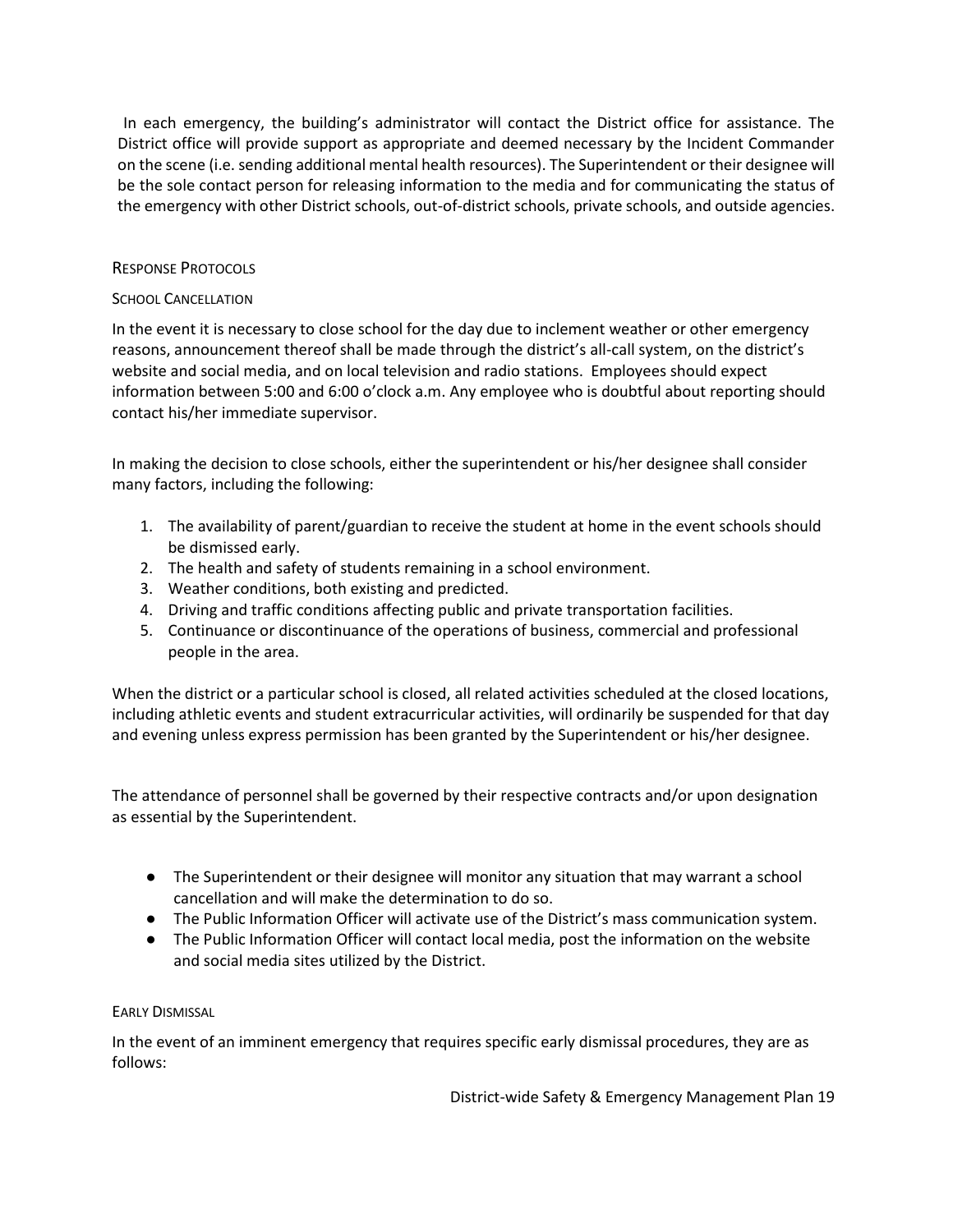The early dismissal procedure will be implemented when a situation such as heavy snow warning, and so forth is imminent. This would occur at any time of the day after the children are on their way to school, or while school is in session. The district order would be given by the Superintendent or his/her designee.

- 1. Contact District transportation department to notify bus drivers.
- 2. Inform Building-level administration
- 3. Building-level administration, close to the time of planned dismissal, shall:
	- a. Inform teachers and students return to homeroom.
	- b. Attendance of all students should be taken by teachers.
	- c. Names of students not accounted for should be referred to the office.
	- d. Teachers and students should remain in place until directions for dismissal are given.
	- e. Good conduct and discipline standards are to be enforced.
	- f. Special considerations should be given to:
		- 1. Students with Special Needs contact transporting agency
		- 2. Student drivers dismissed to go home if situation permits
		- 3. Day care children notify parents to pick up children
- 4. Information for the reason of early dismissal may be shared with teachers and students as deemed necessary.
- 5. Communicate with parents to inform them of planned dismissal details through the district's all-call system, on the district's website and social media.
- The Superintendent or their designee will monitor any situation that may warrant an early dismissal and will make the determination to do so.
- The Operations Chief will designate people to arrange transportation for students.
- The Public Information Officer will activate use of the District's mass communication system.
- The Public Information Officer will contact local media, post the information on the website and social media sites utilized by the District.
- The Liaison Officer will notify each of the building principals.

## <span id="page-20-0"></span>EVACUATION

In the event of an imminent emergency that requires specific evacuation procedures, they are as follows:

- 1. The district office, emergency coordinator or building administrator, upon realization or notification from a public official (fire chief, police officer, local or county disaster official), of a natural or man-made disaster will notify one another of the impending emergency and inform each other of the current situation.
- 2. Contact with local fire or police will be made by the building administrator.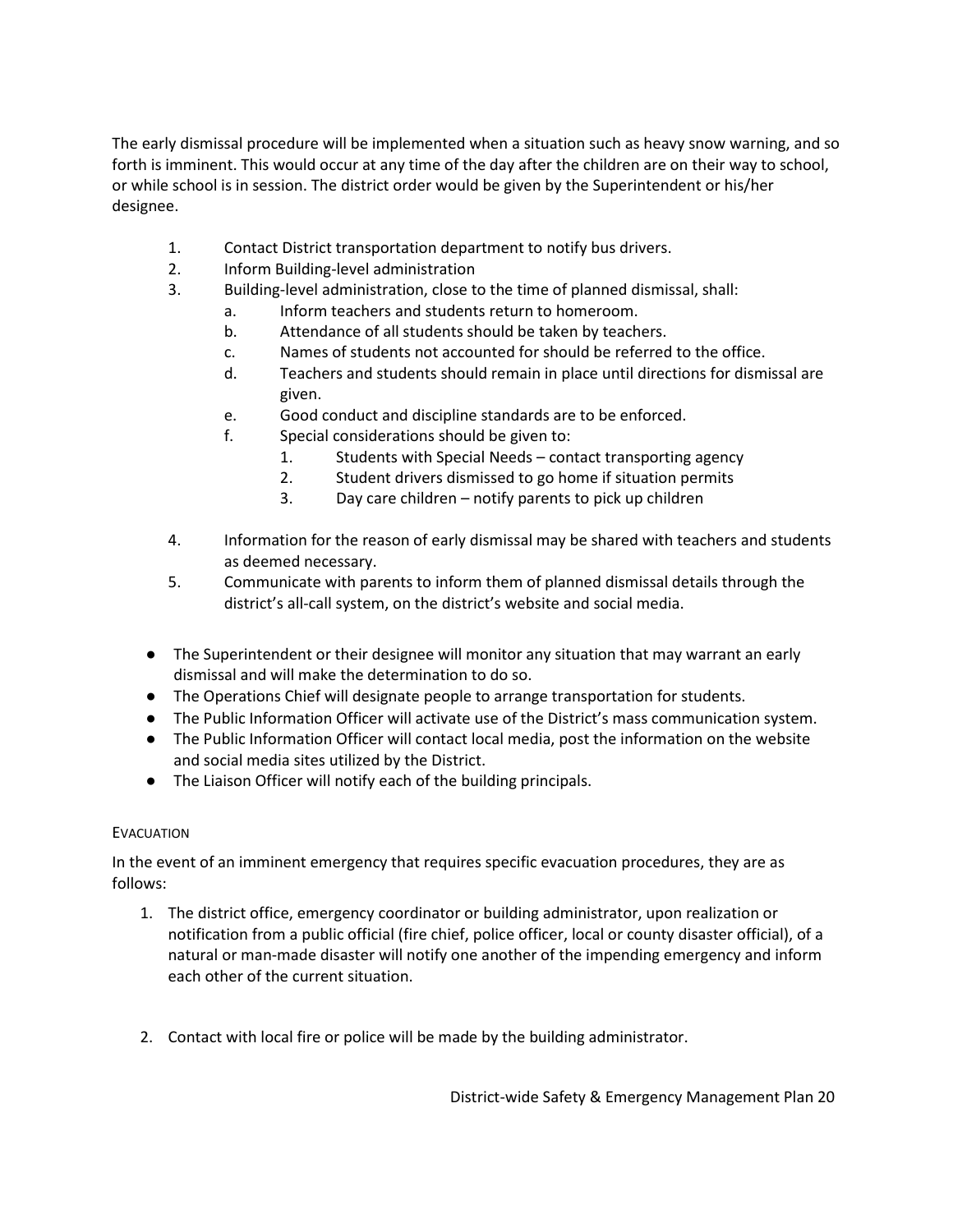3. The building administrator will inform his/her staff of the decision to evacuate and where the building population will be evacuated to. Buildings will evacuate to designated outdoor evacuation sites or off-site location.

Items to consider for evacuation:

- Total accountability of students and staff
- Students/Staff with Special Needs
- Whether transportation is readily available
- Time of travel and length of stay
- Notification of parents/guardians
- If short term sheltering is necessary off-site, notify the site(s) the occupants will be taken to.

Note: Standard fire evacuation procedures should be used in evacuations.

- 4. Building office staff should secure pertinent resource information such as student information and emergency contact information, and so forth. Teachers should carry safety plans, class lists, and got to-go bags (if available).
- 5. Transportation needs are specified in building-level plans.
- 6. Students should prepare for evacuation if time permits:
	- a. Go to lockers to collect personal belongings
	- b. Consideration to walkers and students with cars
- The Superintendent or their designee will determine the level of the threat.
- The Operations Chief will contact the transportation supervisor to arrange transportation. They will also arrange for student-parent reunification.
- The Safety Officer will clear all evacuation routes and sites prior to evacuation
- Principal(s) will evacuate all staff and students to prearranged evacuation sites as outlined in building plans. They will report to the superintendent or their designee any missing staff or students.

<span id="page-21-0"></span>SHELTERING SITES (INTERNAL AND EXTERNAL)

- The Superintendent or their designee will determine the level of the threat and communicate with building principal(s) who are affected by the emergency.
- Principal(s) will move all staff and students to pre-arranged sheltering sites as outlined in building plans. They will report any missing staff or students.
- The Logistics Chief will make appropriate arrangements for human needs in the event of a longterm situation.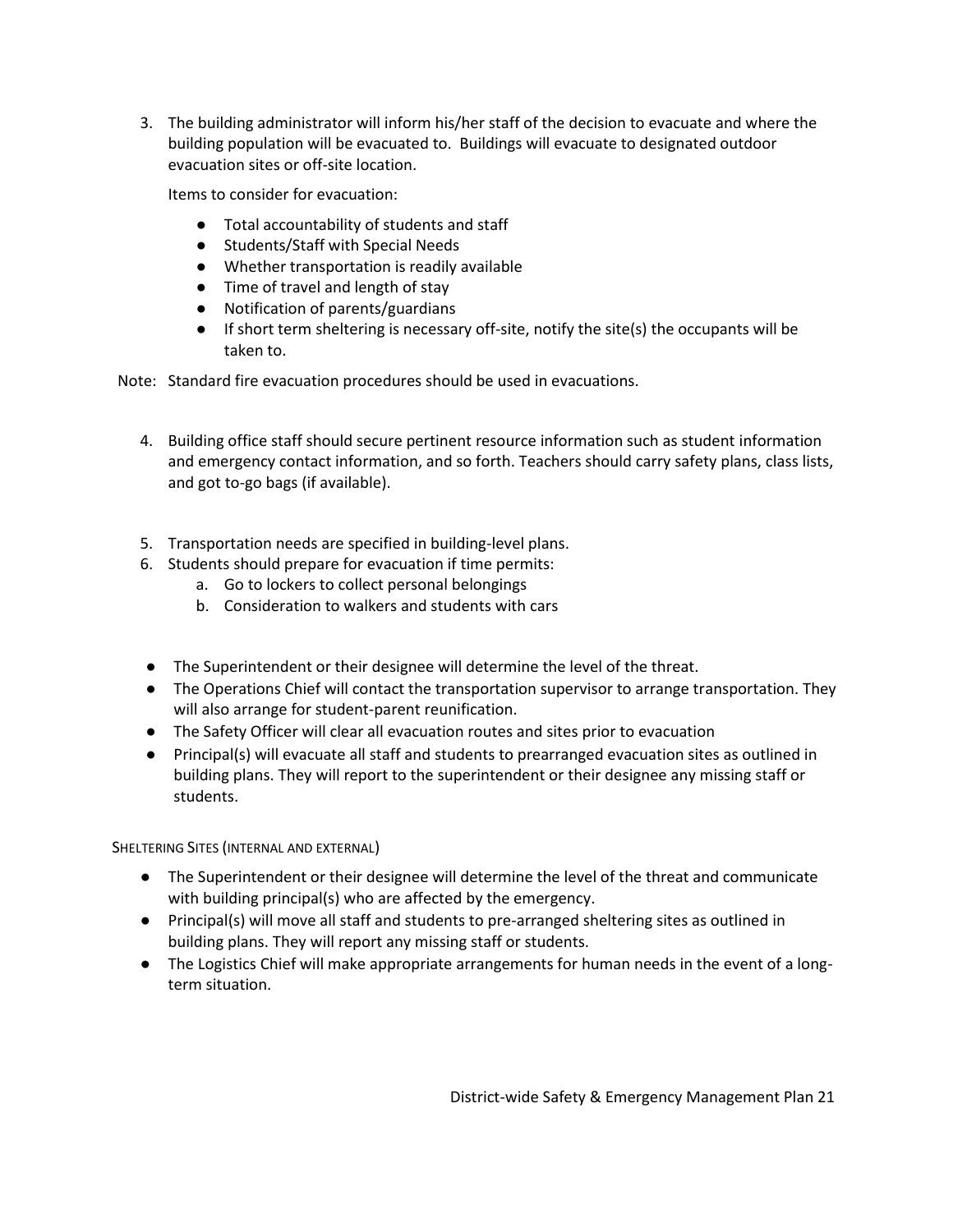<span id="page-22-0"></span>PROTOCOLS FOR RESPONDING TO BOMB THREATS, HOSTAGE-TAKINGS, INTRUDERS, ABDUCTION, AND OTHER **EMERGENCY SITUATIONS<sup>20</sup>** 

The District has procedures and provides training for emergencies. Specific response steps are confidential and contained within each Building-level Emergency Response Plan. Emergencies include but are not limited to the following situations.

- Abduction
- Armed Intruders / Active Shooters
- Bomb Threats
- Early or Alternate Emergency Dismissal
- **Explosions**
- Fires
- Hazardous Material Incident
- Homeland Security Threats
- Hostage Situations
- Infectious Disease
- Severe Weather
- Student-Made Threats
- Suicidal Students
- Suspicious Package Protocol
- Suspicious Persons

 $\overline{a}$ 

## <span id="page-22-1"></span>RESPONSES TO IMPLIED OR DIRECT THREATS OF VIOLENCE<sup>21</sup>

The district has several policies and procedures in place with respect to responding to acts of violence by students, teachers, other school personnel and visitors to the school. Reference Board of Education Policy #3 4 1 0 Code of Conduct on School Property, Policy #3 4 1 2 Threats of Violence in School, Policy #7 3 1 3 Suspension of Students, Policy #7 5 8 0 Safe Public-School Choice, and the Lancaster Central School District Code of Conduct

Also refer to Appendix 6, Threat Inquiry Process Form

 $^{20}$  155.17(c)(1)(xv) the identification of appropriate responses to emergencies, including protocols for responding to bomb threats, hostagetakings, intrusions and kidnappings;

 $^{21}$  155.17(c)(1)(i)policies and procedures for responding to implied or direct threats of violence by students, teachers, other school personnel, including bus drivers and monitors as well as visitors to the school, including threats by students against themselves, which for the purposes of this subdivision shall include suicide;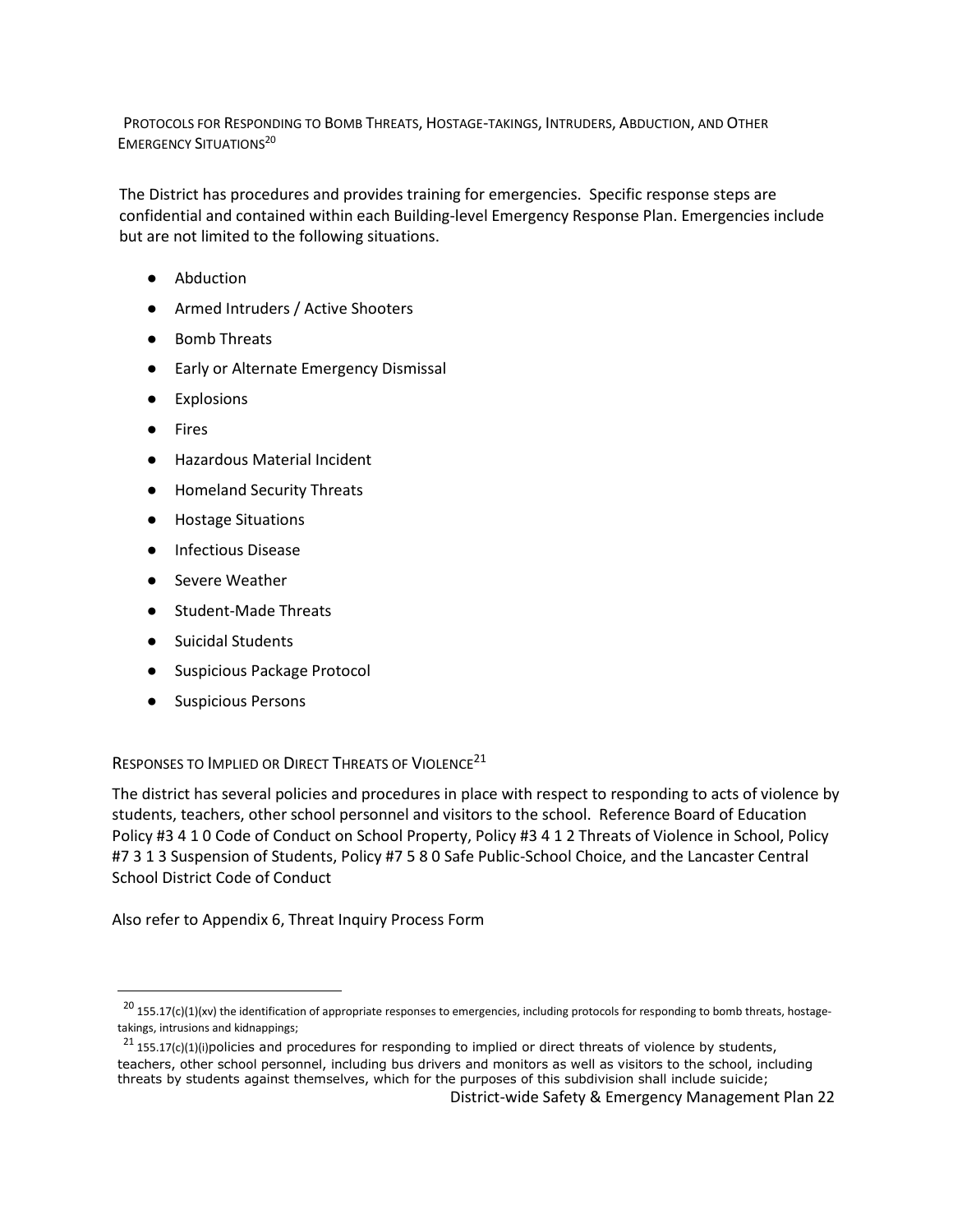Consideration of Zero-Tolerance: Per Board of Education Policy #3 4 1 2, the School District is committed to the prevention of violence against any individual or property in the schools, on school property or at school activities whether such acts and/or threats of violence are made by students, staff, or others. Threats of violence against students, school personnel and/or school property will not be tolerated whether or not such threats occur on school grounds or during the school day.

Any person who commits an act or threatens an act of violence, including bomb threats, whether made orally, in writing, or by email, shall be subject to appropriate discipline in accordance with applicable law, District policies and regulations, as well as the Code of Conduct on School Property and collective bargaining agreements, as may be necessary.

While acknowledging an individual's constitutional rights, including applicable due process rights, the District refuses to condone acts and/or threats of violence which threaten the safety and well-being of staff, students, visitors and/or the school environment. Employees, students, agents and invitees shall refrain from engaging in threats or physical actions which create a safety hazard for others.

All staff who are made aware of physical acts and/or threats of violence directed to students or staff are to report such incidents to the Building Principal/designee, who shall report such occurrences to the Superintendent. Additionally, the Building Principal/designee will also report occurrences of violence, whether involving an actual confrontation or threat of potential violence, to the school psychologist and/or Director of Special Education if applicable. Local law enforcement agencies may be called as necessary upon the determination of the Superintendent/designee.

Students are to report all acts and/or threats of violence, including threats of suicide, of which they are aware by reporting such incidents to the school hotline, a faculty member, or the Building Principal.

The District reserves the right to seek restitution, in accordance with law, from the parent/guardian and/or student for any costs or damages which had been incurred by the District as a result of the threats or acts of violence in the schools.

This policy will be enforced in accordance with applicable laws and regulations, as well as collective bargaining agreements and the Code of Conduct as may be necessary. Additionally, this policy will be disseminated, as appropriate, to students, staff, and parents and will be available to the general public upon request.

Appropriate sanctions for violations of this policy by students will be addressed in the Code of Conduct

Law enforcement will be contacted about and involved in violent situations to the extent allowed by New York State Education law and regulations of the Commissioner. The role, responsibilities, and involvement of School Resource Officers and local law enforcement is set forth in the February 2019 Memorandum of Agreement in Section 5 1 0 0. Law enforcement will also be contacted when the district is notified of a threat, rumor of a threat, or has suspicious behavior reported to it.

In the case of an active violent incident, law enforcement will be contacted by district employees (panic button and/or 911 call), students, or other bystanders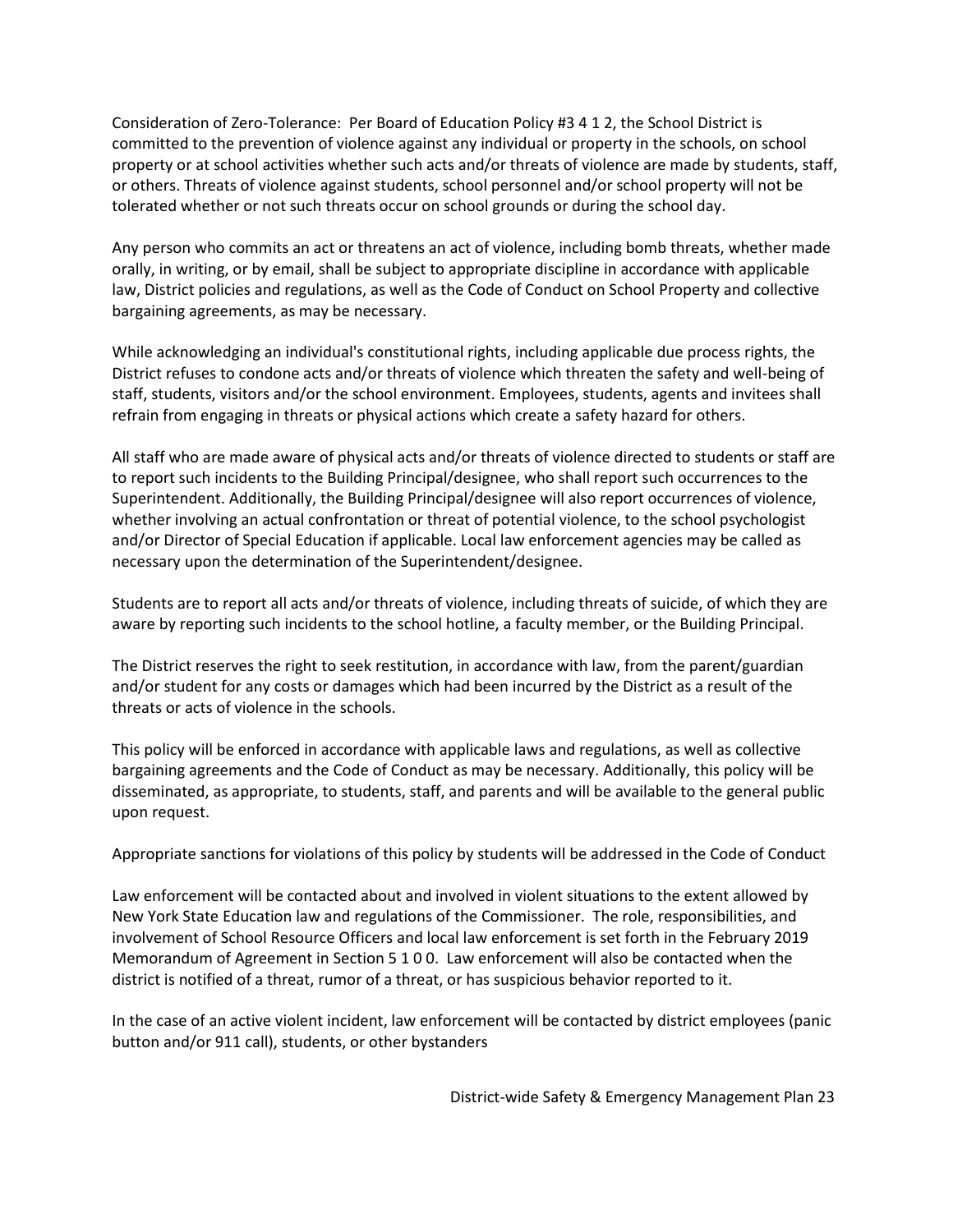- 1. Students are required to inform school staff about any direct or indirect threat of violence or actual act of violence to themselves, others or school property.
- 2. Staff members are required to immediately inform the Principal or their designee of any direct or implied threat of violence or actual act of violence by students, teachers, or other school personnel including bus drivers and monitors as well as visitors to the school, including threats by students against themselves, which shall include suicide. The Principal or their designee decides whether to utilize the building's trained clinician(s) in an effort to de-escalate or defuse the situation.
- 3. The district disseminates educational material encouraging parents and visitors to tell school staff about any direct or implied threat of violence or actual acts of violence by students, teachers, other school personnel and visitors to the school, including threats by students against themselves.
- 4. After considering the specificity/generality of the threat or severity of the violent act, the Principal or their designee will determine whether to immediately contact the Superintendent of Schools or the Assistant Superintendent to advise them of the threat, obtain assistance to determine the severity of the threat or report the violent act. The Principal will have the discretion to report minor incidents to the Superintendent verbally and/or in memorandum form after the situation has been resolved.
- 5. Each building has a Threat Assessment Team. This is a multi-disciplinary team that uses a nationally recognized evidence-based model to evaluate threats and implement the necessary mitigation steps to help prevent a threat from escalation to an act of violence.
- 6. The building administrator will investigate reported threats of violence and will make the determination of disciplinary measures consistent with the District's Code of Conduct. Chronic offenders may require a behavior plan or contract, close monitoring, and/or police involvement.

## <span id="page-24-0"></span>RESPONSES TO ACTS OF VIOLENCE<sup>22</sup>

 $\overline{a}$ 

- 1. The Principal or their designee will determine whether to contact law enforcement personnel. Threats or actions placing students, staff and others in imminent danger require an immediate LOCKDOWN protocol followed by a call to the police and the District Superintendent (if safe to do so). Violent offenses defined in the S.A.V.E. regulations will also require the involvement of the police.
- 2. The Principal, and/or their designee then determine the appropriateness of directing the Buildinglevel Emergency Response Team to be activated.

 $22$  155.17(c)(1)(ii) policies and procedures for responding to acts of violence by students, teachers, other school personnel including bus drivers and monitors and visitors to the school, including consideration of zero-tolerance policies for school violence;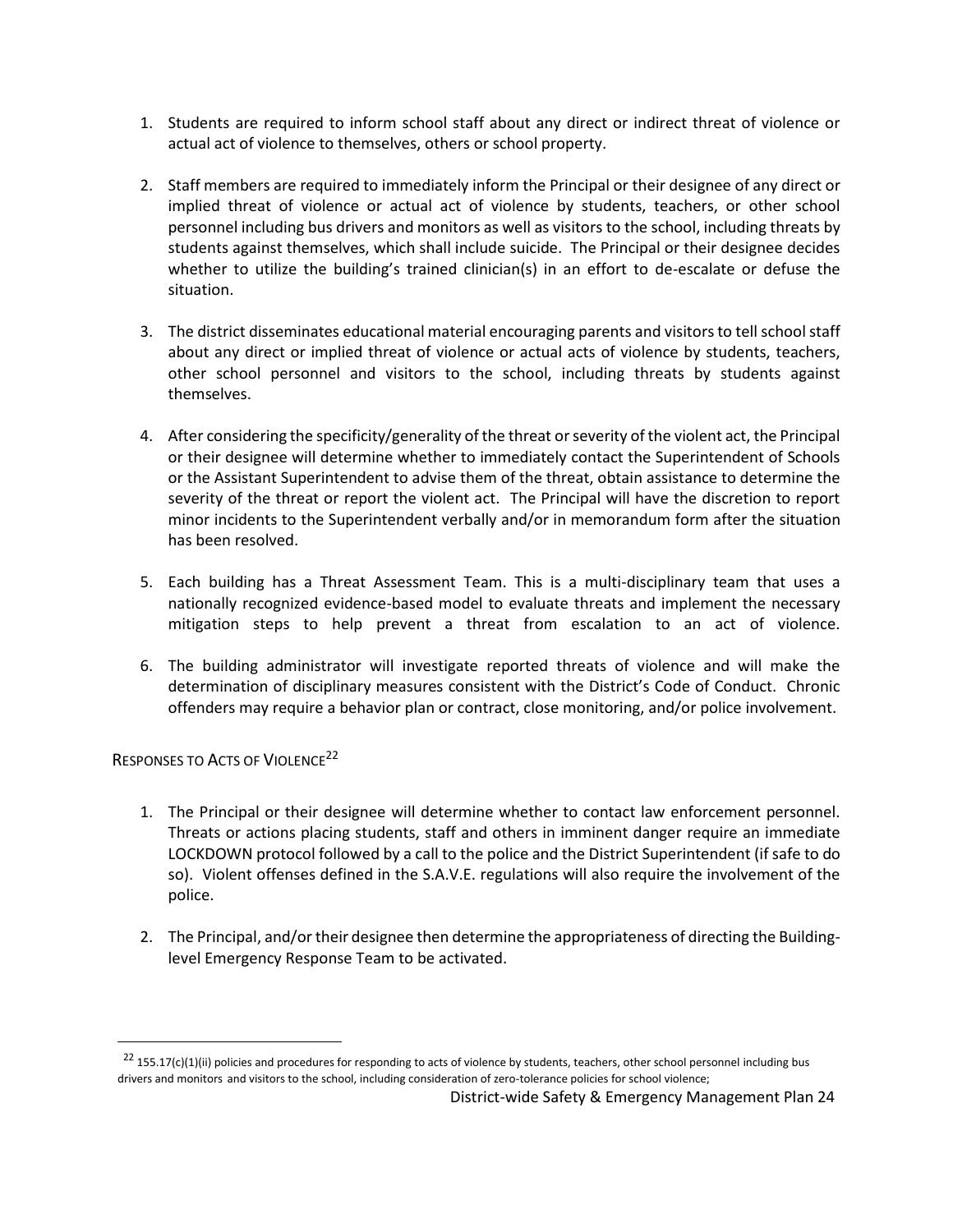- 3. The Building-level Emergency Response Team (BLERT) consisting of trained staff and school personnel may assist with an Evacuation, Lockout, Shelter-in-Place, Hold-in-Place, or Early Dismissal and will follow the appropriate protocol (see appendices for further information). The Incident Command System (ICS) under the National Incident Management System (NIMS) should be followed as closely as possible to ensure good coordination between the building-level teams, District leadership, and responding agencies.
- 4. If the threat of violence or danger is imminent, a Lockdown may be utilized. A Lockdown is time sensitive and therefore may be requested by any school staff member based on the incident and timely need for the Lockdown. During the Lockdown, all school staff, students, and visitors (including all BERT members) are required to Lockdown in the nearest lockable space and await further instruction, or in some situations, evacuate the campus.
- 5. Procedures for contacting parents, guardians and persons in parental relation to students in the event of a violent incident or early dismissal are detailed in each building-level emergency plan. The use of the District's mass communication system is typically utilized.
- 6. Aggressively dangerous and violent students, staff or visitors shall be managed as outlined by the procedures detailed in the district Code of Conduct.
- 7. The building administrator will investigate reported threats of violence and will make the determination of disciplinary measures consistent with the District's Code of Conduct. Chronic offenders may require a behavior plan or contract, close monitoring, and/or police involvement
- 8. School administrators must keep records of serious threats and acts of violence and report them annually to the state.
- 9. Prompt contact with appropriate law enforcement officials is essential in the event of a violent incident. These relationships have been established by participation of local response officials on Building-Level Emergency Response Teams. These individuals and appropriate means of contact are documented in each Building-Level Emergency Response Plan.<sup>23</sup>
- 10. The district has a zero-tolerance policy for acts of school violence.

## <span id="page-25-0"></span>PROTOCOLS FOR A PUBLIC HEALTH EMERGENCY

## <span id="page-25-1"></span>**BACKGROUND**

 $\ddot{\phantom{a}}$ 

In September 2020, Governor Cuomo signed legislation that requires all New York State public employers to adopt a plan for operations in the event of a declared public health emergency involving a communicable disease. The new legislation will constitute New York State Labor Law [Section 27-c,](https://altarisgroup.lt.acemlna.com/Prod/link-tracker?notrack=1¬rack=1&redirectUrl=aHR0cHMlM0ElMkYlMkZ3d3cubnlzZW5hdGUuZ292JTJGbGVnaXNsYXRpb24lMkZsYXdzJTJGTEFCJTJGMjctQw==&a=475248217&account=altarisgroup%2Eactivehosted%2Ecom&email=LRRV6glqIfcVPcYsJBrMHi%2FZD%2BmsUFpJrc5fHf6IoVE%3D&s=bad97c655476f96a390a72c05a742011&i=313A10521A21A1268) and serve as a response to the effects of the sudden onset of the COVID-19 pandemic in the Spring of 2020. In addition to 27-C, the following section was added t[o 2 8 0 1-a of the Education Law](https://altarisgroup.lt.acemlna.com/Prod/link-tracker?notrack=1¬rack=1&redirectUrl=aHR0cHMlM0ElMkYlMkZ3d3cubnlzZW5hdGUuZ292JTJGbGVnaXNsYXRpb24lMkZsYXdzJTJGRUROJTJGMjgwMS1B&a=475248217&account=altarisgroup%2Eactivehosted%2Ecom&email=LRRV6glqIfcVPcYsJBrMHi%2FZD%2BmsUFpJrc5fHf6IoVE%3D&s=bad97c655476f96a390a72c05a742011&i=313A10521A21A1269) that required additions to the District Plan.

District-wide Safety & Emergency Management Plan 25  $^{23}$  155.17(c)(1)(iv) policies and procedures for contacting the appropriate law enforcement officials in the event of a violent incident;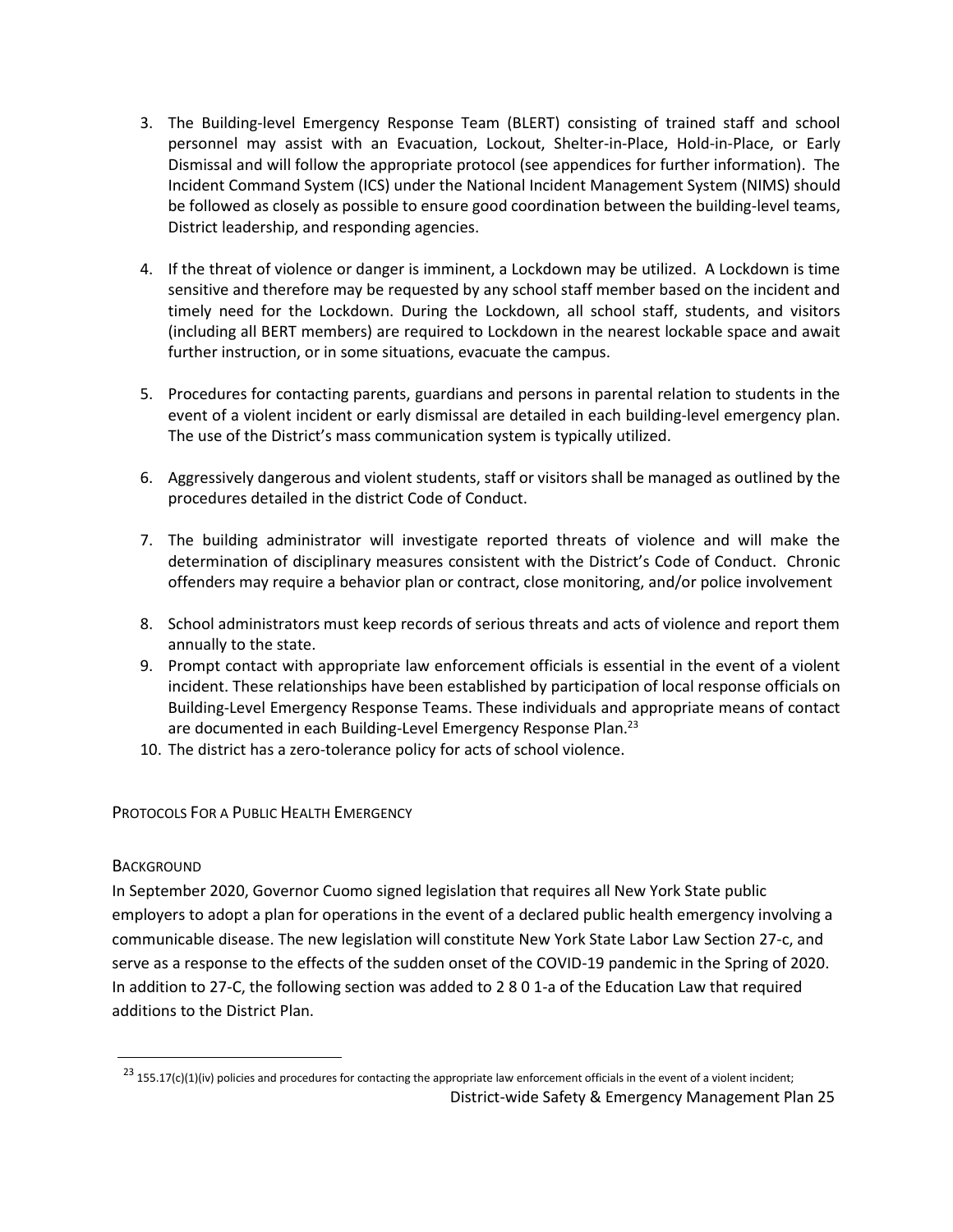Education Law - 2801-a (m) - requires protocols for responding to a declared public health emergency involving a communicable disease that are substantially consistent with the provisions of section twenty-seven-c of the labor law.

The district's full detailed Communicable Disease Continuity of Operations Plan is found here: [L C S D](https://www.lancasterschools.org/cms/lib/NY19000266/Centricity/Domain/1855/LCSD%20Continuity%20of%20Operations%20Plan%202-15-2021.pdf)  [Continuity of Operations Plan.](https://www.lancasterschools.org/cms/lib/NY19000266/Centricity/Domain/1855/LCSD%20Continuity%20of%20Operations%20Plan%202-15-2021.pdf) The basics of the plan are in the following pages.

## <span id="page-26-0"></span>**PROTOCOLS**

1. In the event of a state-ordered reduction of the District's in-person workforce, the following is a list of essential employees.

Administration & Oversight

Superintendent of Schools

The Superintendent is the decision-maker for the entire district.

Operations

Assistant Superintendent for Business and Support Services

The Assistant Superintendent for Business & Support Services ensures all essential functions are maintained.

Teaching & Learning

Assistant Superintendent for Curriculum, Instruction & Pupil Personnel Services

Director of Elementary Education

Director of Secondary Education

Director of Instructional Technology & Accountability

The Assistant Superintendent for Curriculum, Instruction & Pupil Personnel Services along with the Director of Elementary Education, Director of Secondary Education, and Director of Instruction Technology & accountability determine the plan for teaching and learning including the technologies necessary to support instruction.

The Assistant Superintendent for Curriculum, Instruction & Pupil Personnel Services also works with the Lancaster Central School Director Medical Director and Lead Nurse to direct school nurses regarding health services.

Special Education & Related Services

Director of Special Education; Assistant Director of Special Education

The Director and Assistant Director of Special Education ensure that all students Individualized Educational Plans including related services are implemented as best as practicable. The Director and Assistant Director of Special Education also serve as liaisons between students, families and the school district.

Building-Level Administration

Principals, Assistant Principals

The Principals and Assistant Principals are the liaisons between students, families and employees in the buildings.

Information Technology Services

Information Services Director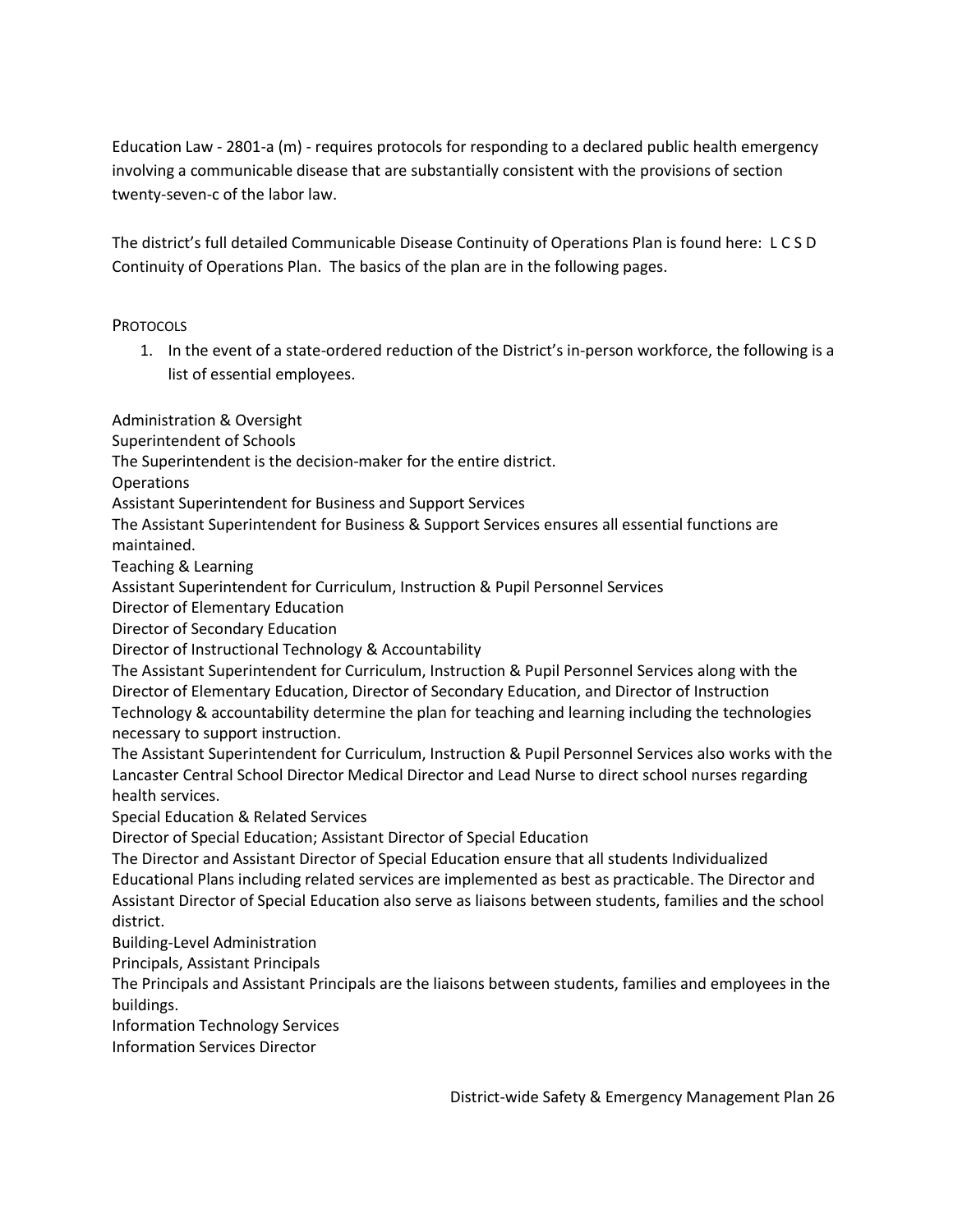The Information Services Director works directly with the Director of Instructional Technology & Accountability to establish priorities for instructional technology tasks and organizes staff. Staff Members from the Information Services department provide support in setting up hardware and software, network management, and help desk support.

Medical Services

Lead Nurse and School Nurses

Provides necessary medical-related services to Lancaster Central School District employees and students that are deemed vital to the health, safety, and well being of the school population.

Student Support Service Providers

Psychologists, Social Workers, Counselors, School Resource Officers

Provides necessary student support related services to Lancaster Central School District students and employees that are deemed vital to the health, safety, and well being of the school population. Building and Grounds

Director of Facilities

The Director of Facilities maintains the necessary level of cleaning and sanitizing and building preparedness. Steff members from the Buildings and Grounds department perform these duties. Cleaning and Sanitizing

Buildings, Grounds Staff, Custodial, Maintenance, Cleaners, and Laborers

Performs all cleaning and sanitization and necessary upkeep of the buildings.

Support

District Clerical Staff

Provides necessary support for all Administrators to ensure continuity of operations and accountability.

- 2. Non-essential employees and contractors able to accomplish their functions remotely will be enabled to do so at the greatest extent possible. Working remotely requires:
	- Creation of criteria and expectations for those positions who will work remotely.
	- Identification of staff who will work remotely.
	- Approval and assignment of remote work.
	- Equipping staff for remote work, which may include:
		- i. Internet capable device (e.g., Chromebook)
		- ii. Necessary peripherals
		- iii. Access to VPN and/or secure network drives, if necessary
		- iv. Access to software and databases necessary to perform their duties
		- v. The ability to utilize or access LCSD telephones, if necessary

The Superintendent of Schools and the District Administrative Staff will determine the level of remote working for all district employees in conjunction with all NYS DOH guidelines.

3. Implementing staggered shifts may be possible for personnel performing duties that must be conducted on-site; however, the duties may be completed outside the core business hours. District administration will identify, if possible, opportunities for staff to work outside core business hours as a strategy to mitigate the potential exposure of the communicable disease. Regardless of changes in start and end times of shifts, the Lancaster Central School District will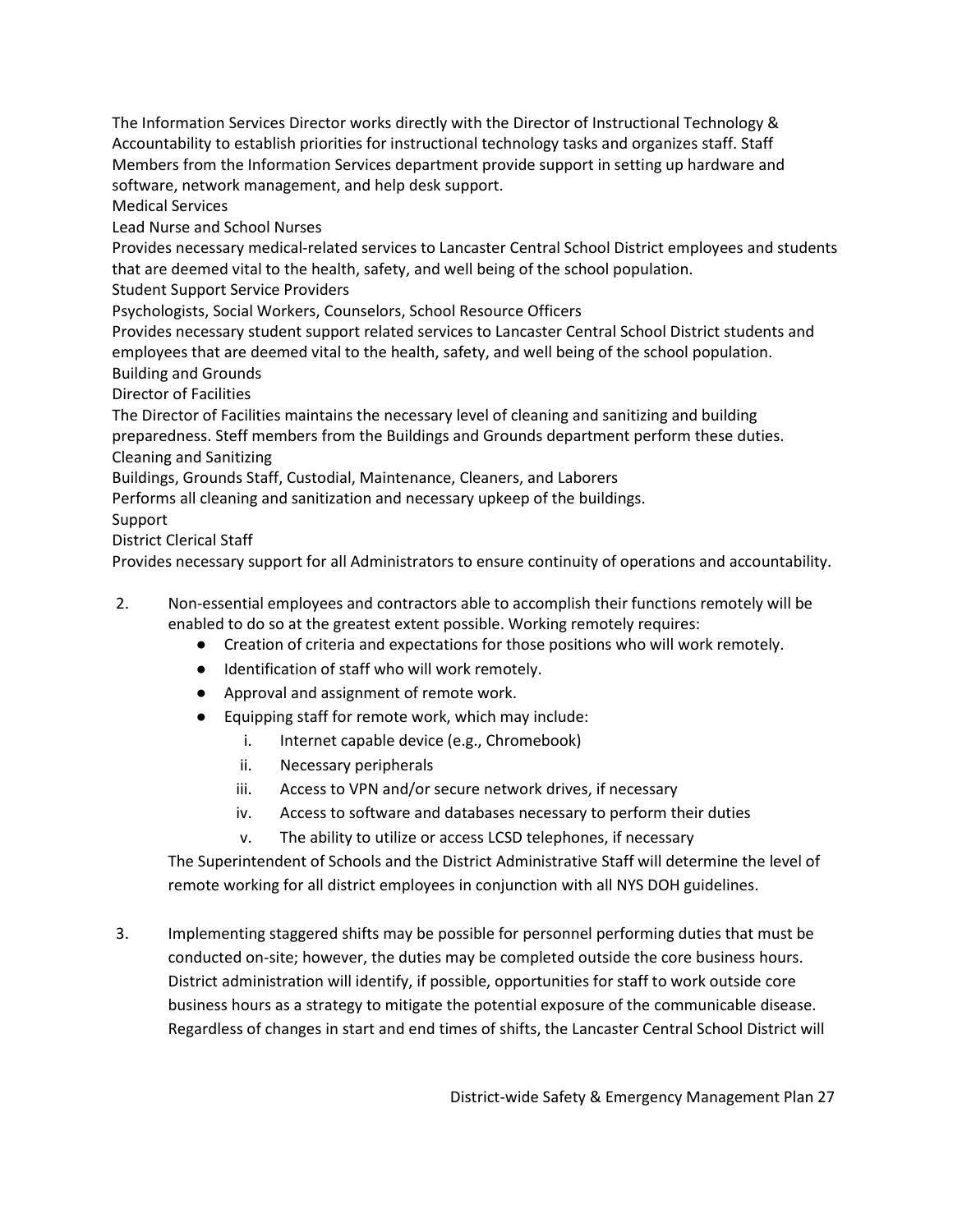ensure that employees are provided with their typical or contracted minimum work hours per week. Staggering shifts requires:

- Identification of positions for which work hours will be staggered.
- Approval and assignment of changed work hours.

The Director of Facilities will work with the Superintendent of Schools or a designee to formulate a calendar that schedules employees based on the needs of the District.

- 4. Personal protective equipment (P P E) will be procured and stored:
	- The Director of Facilities will be responsible for ensuring the proper P P E is available at all buildings for required applications.
	- The District will work to ensure and maintain a three-month supply of P P E as directed above for all staff and students.
	- An extra supply of P P E will be available in all buildings with the Nurses or Custodial staff.
	- The Lancaster Central School District participates in cooperative bid purchasing agreements where possible that provide a comprehensive list of suppliers and products used for maintaining student and staff health through cleaning, disinfecting and sanitizing protocols.
	- Surplus PPE will be stored in a dry, secured central location. Access to the surplus PPE can only be made by the Director of Facilities as this will ensure the accurate accountability of all supplies on hand.
	- The Director of Facilities will be responsible for keeping accurate records and reporting.
- 5. Staff Member, Student, or Visitor Exposures:
	- Each school will identify an area to separate anyone who exhibits symptoms of the communicable disease during hours of operation, and ensure that students are supervised by a staff member who is socially distanced.
	- Students who develop communicable disease symptoms during a public health emergency and are in isolation will be safely dismissed to the parent/legal guardian or means of transportation to their home or to a healthcare facility, as appropriate, depending on the severity of illness. Areas used by any sick person will be closed off and not used until they have been properly disinfected.
	- Employees and contractors who exhibit symptoms in the workplace should be immediately separated from students and other employees. They should immediately be sent home with a recommendation to contact their healthcare provider. Areas used by any sick employee or contractor will be closed off and not used until they have been properly disinfected.
	- Health officials, staff, and families will be notified of any possible case of a communicable disease while maintaining confidentiality consistent with the Americans with Disabilities Act (ADA) and other applicable federal and state privacy laws. In the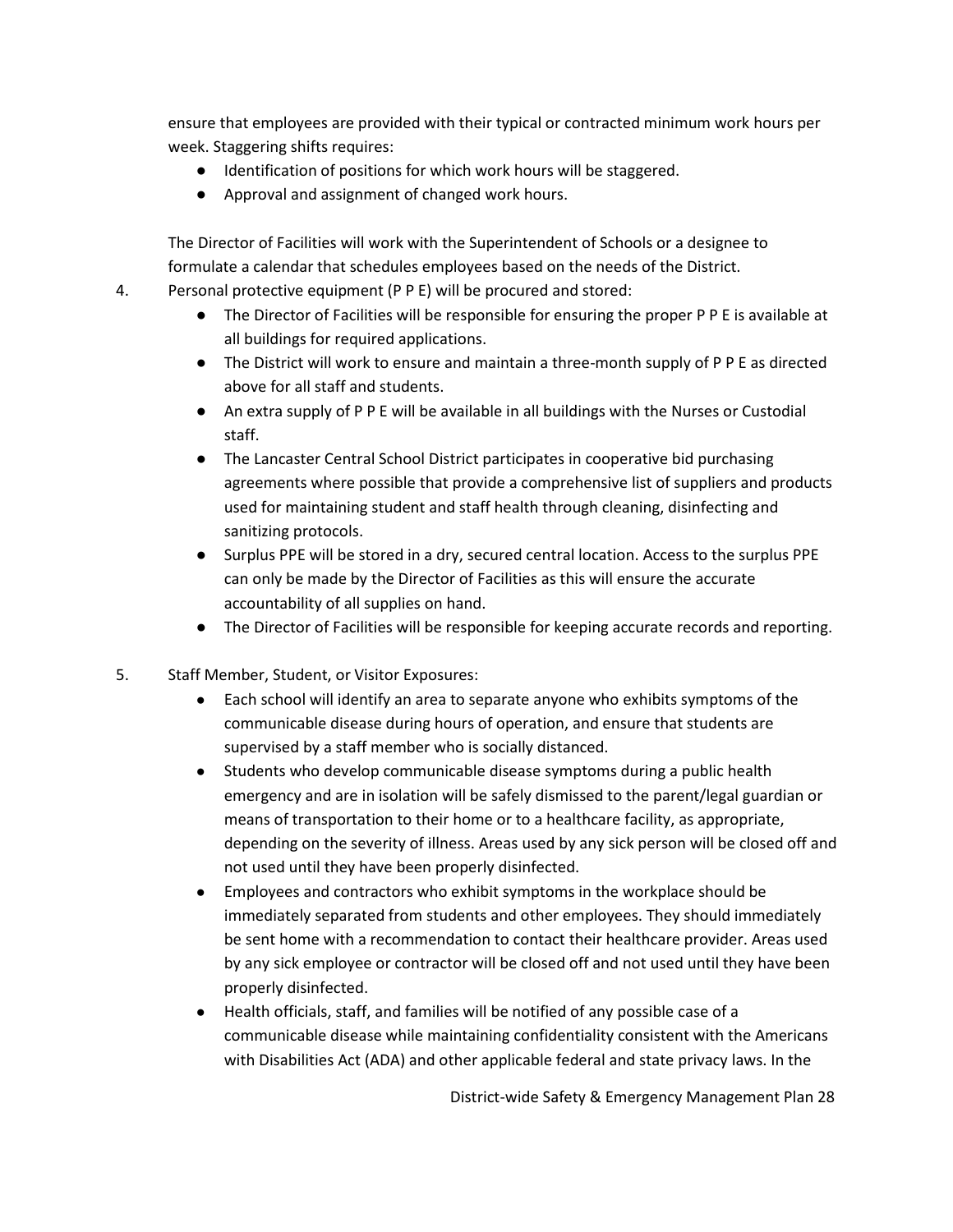case of a positive test, the District will coordinate with the E C D O H to trace all contacts of the individual, in accordance with the New York State Contact Tracing Program. The District will cooperate with contact tracing efforts, including notification of potential contacts, such as employees or students who had close contact with the individual, while maintaining confidentiality required by state and federal law and regulations.

- Those who have been directed to isolate or quarantine will be advised not to return until they have met C D C, N Y S D O H, and/or E C D O H criteria to discontinue isolation or quarantine protocols. Those who have had close contact with a person diagnosed with a communicable disease will be informed to stay home and self-monitor for symptoms, and to follow C D C or D O H guidance if symptoms develop. If a person does not have symptoms follow appropriate C D C or D O H guidance for home isolation.
- Any employee or student who screens positive for any of the above criteria (i.e., symptoms, test, or close contact) is prohibited from entering the school. They will be sent home with instructions to contact their health care provider for assessment and testing.
- If necessary, the District has a plan for cleaning and disinfecting as well as temporarily closing as directed by the N Y S D O H, E C D O H, and/or the governor.

Plan for Returning to School: During a public health emergency, if a staff member or student exhibits symptoms of a communicable disease, with or without a positive test, the District will refer to DOH's guidance for public and private employees returning to work following a communicable disease infection or exposure. This may need to be considered for family and/or household members who are positive for a communicable disease, as carriers can be asymptomatic. Any person returning after a positive diagnosis must be released from quarantine by the E C D O H and/or must have a note from a healthcare provider indicating they can return to school/work.

Compliance will be monitored by the District and documentation must be provided by the employee or student/parent. Further, a reporting plan will be in place to ensure all are alerted who have come into close or proximate contact with a person with the communicable disease.

Accommodations for High Risk Individuals:

- The District will provide information regarding medical conditions accepted as high risk for contracting/being impacted by a communicable disease and potentially eligible for Americans with Disabilities Act (ADA) accommodations as per their physician.
- All students and staff seeking accommodations for potential high-risk medical conditions will follow District procedures, as per district processes for A D A accommodation request.
- Documentation from a physician will be considered and proper and reasonable P P E/accommodations will be provided to students and staff to accommodate the documented condition.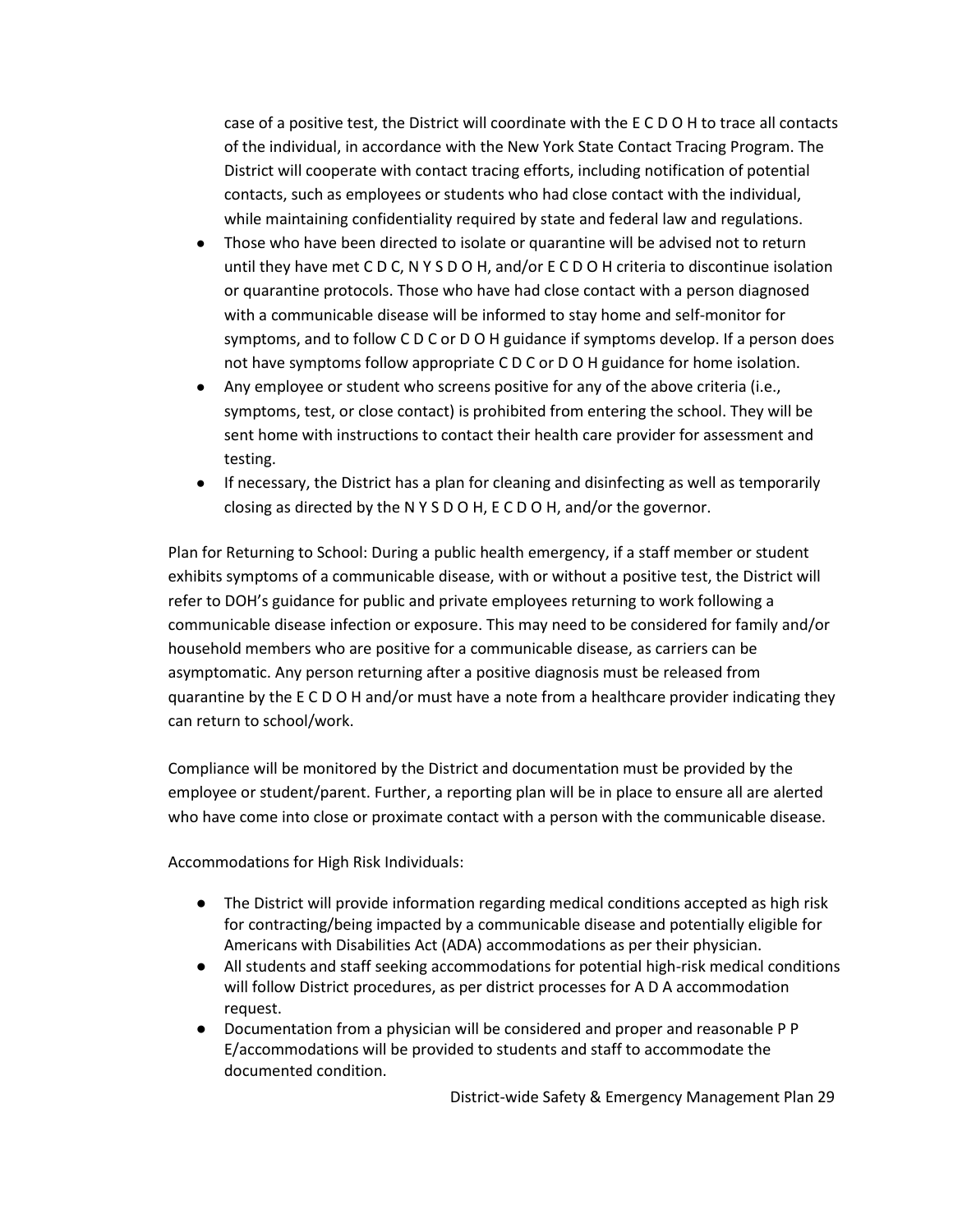● The District's designated Safety Coordinator is the Superintendent of Schools; however, the health and safety of our students and staff is everyone's responsibility. Any questions or concerns should follow the District's normal chain of command. Students and/or parents should first contact the teacher or building principal; whereas, employees should direct their concerns to the immediate supervisor. The building principals are the designated building-base coordinators for reports of positive cases as well as other building level student and staff issues.

## Cleaning and Disinfecting

Cleaning and custodial staff has received and will continue to receive professional development on the proper and appropriate procedures for cleaning, sanitizing, and disinfecting school buildings.

- The custodial and cleaning staff has been, and will continue to clean and disinfect the buildings consistent with the C D C and D O H Guidelines for mitigating the spread of a communicable disease.
- High contact surfaces will be cleaned and disinfected numerous times a day. This includes handrails, door knobs/handles, and other high touch areas.
- Additionally, the custodial and cleaning staff will perform a thorough cleaning and/or disinfecting daily. This includes, but is not limited to, dusting and wet mopping or auto scrubbing of floors, vacuuming, trash removal, cleaning/disinfecting of restrooms, spot cleaning of walls and carpet, cleaning meeting room tables, and other occupied spaces.
- All employees are encouraged to wipe down their personal work spaces and personal use items within the building/classroom and support student hand and respiratory hygiene and high contact surfaces.
- There will be an emphasis on the importance of hand washing with soap and water for 20 seconds. Hand washing will occur frequently throughout the day. Social distancing will remain a critical component of the facilities staff and when social distancing of six feet cannot be maintained the use of a mask/face covering is required.
- The District will provide appropriate signage prominently displayed at entrances and in high traffic areas. These signs will include messages about social distancing, effective hand washing, the use of PPE, and symptoms of the communicable disease.
- Outdoor areas, such as playgrounds in schools and parks generally require normal routine maintenance, but do not require disinfection, as per N Y S E D guidance.
- Building ventilation will be sustained if dealing with a respiratory communicable disease through frequent filter changes in order to provide optimal efficiency. Frequency of filter changes will be documented; adequate code requirements will be maintained. As per the guidance, we will continue to maintain adequate, code required ventilation. Additionally, our schools will increase the fresh air ventilation rate, to the extent possible, to aid in maintaining a healthy indoor air quality.
- 

●

## 6. Employee & Contractor Leave:

District-wide Safety & Emergency Management Plan 30 Public health emergencies are extenuating and unanticipated circumstances in which Lancaster Central School District is committed to reducing the burden on our employees and contractors. To that end the Lancaster Central School District will follow all required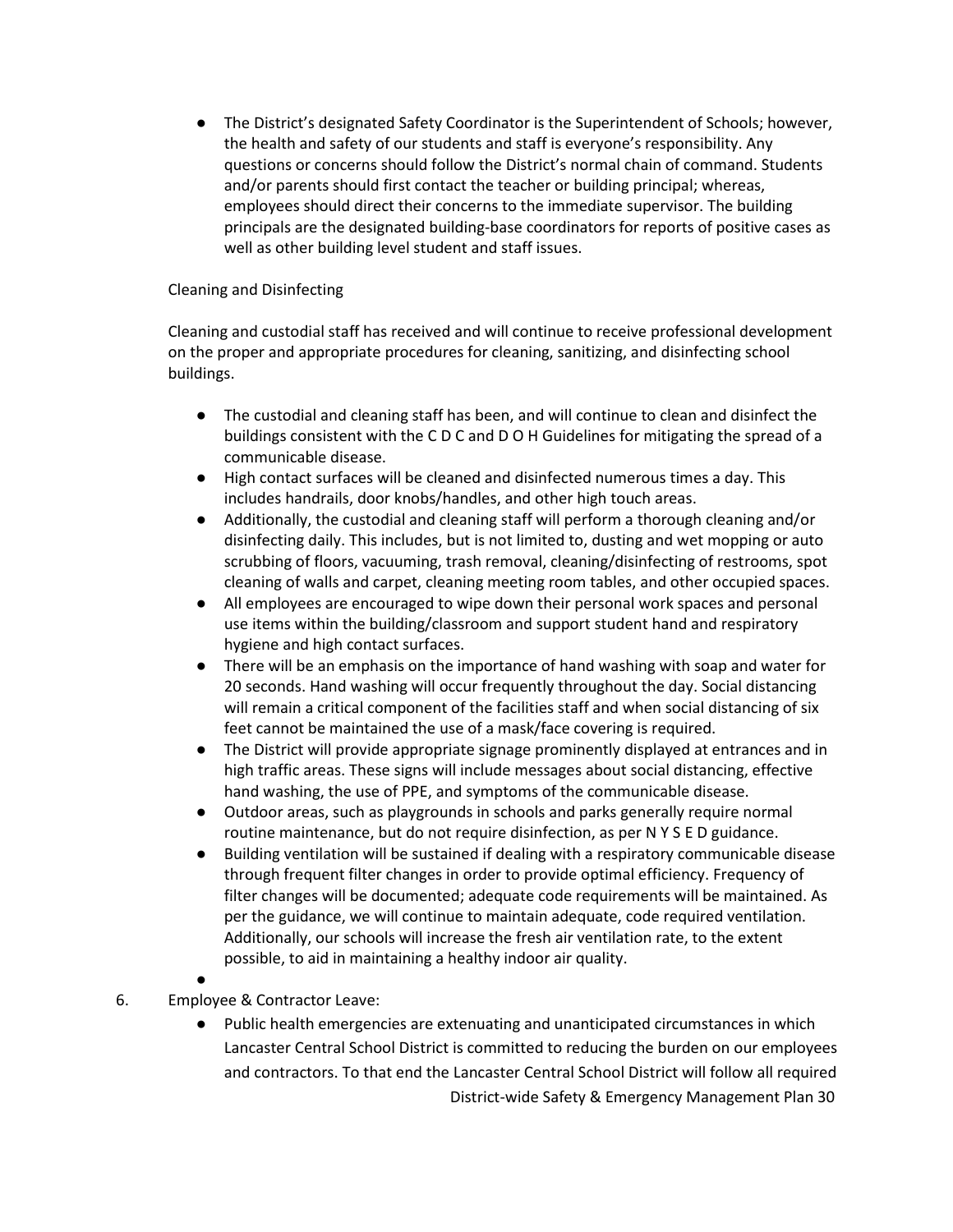federal, state and local laws in addition to employee contracts regarding employee and contractor leave during a public health emergency.

- Additional provisions may be enacted based upon need and the guidance and requirements in place by federal and state employment laws, F M L A, executive orders, and other potential sources.
- Contractors, either independent or affiliated with a contracted firm, are not classified as employees of Lancaster Central School District, and as such are not provided with paid leave time by the Lancaster Central School District, unless required by law.

Documentation of Work Hours & Locations:

- In a public health emergency, it may be necessary to document work hours and locations of each employee and contractor to support contact tracing efforts. Identification of locations shall include on-site work, off-site visits.
- This information may be used by Lancaster Central School District to support contact tracing within the organization and may be shared with local public health officials.
- 7. There are circumstances within a public health emergency when it may be prudent to have essential employees lodged in such a manner that will help prevent the spread of the subject communicable disease to protect these employees from potential exposures, thus helping to ensure their health and safety and the continuity of the Lancaster Central School District's essential operations.

If such a need arises, hotel rooms are expected to be the most viable option. If hotel rooms are for some reason not practical or ideal, or if there are no hotel rooms available, Lancaster Central School District will coordinate with the Lancaster Office Of Emergency Management to help identify and arrange for these housing needs. The Assistant Superintendent for Business and Support Services will be responsible for the coordination of these efforts.

<span id="page-31-0"></span>IDENTIFICATION OF DISTRICT RESOURCES WHICH MAY BE AVAILABLE FOR USE DURING AN EMERGENCY<sup>24</sup>

District resources are available in each building and stored in a central location. Each building will designate a Command Post. The list, which is not meant to be inclusive, requires the following items:

- Copy of District-Wide School Safety Plan
- Building-level Emergency Plan
- Quick reference Emergency Management Procedures
- List of emergency telephone numbers
- Building floor plans
- Telephones

 $\overline{a}$ 

- Radio communications
- Weather radio

 $^{24}$  155.17(c)(1)(vii) except in a school district in a city having a population of more than one million inhabitants, the identification of district resources which may be available for use during an emergency;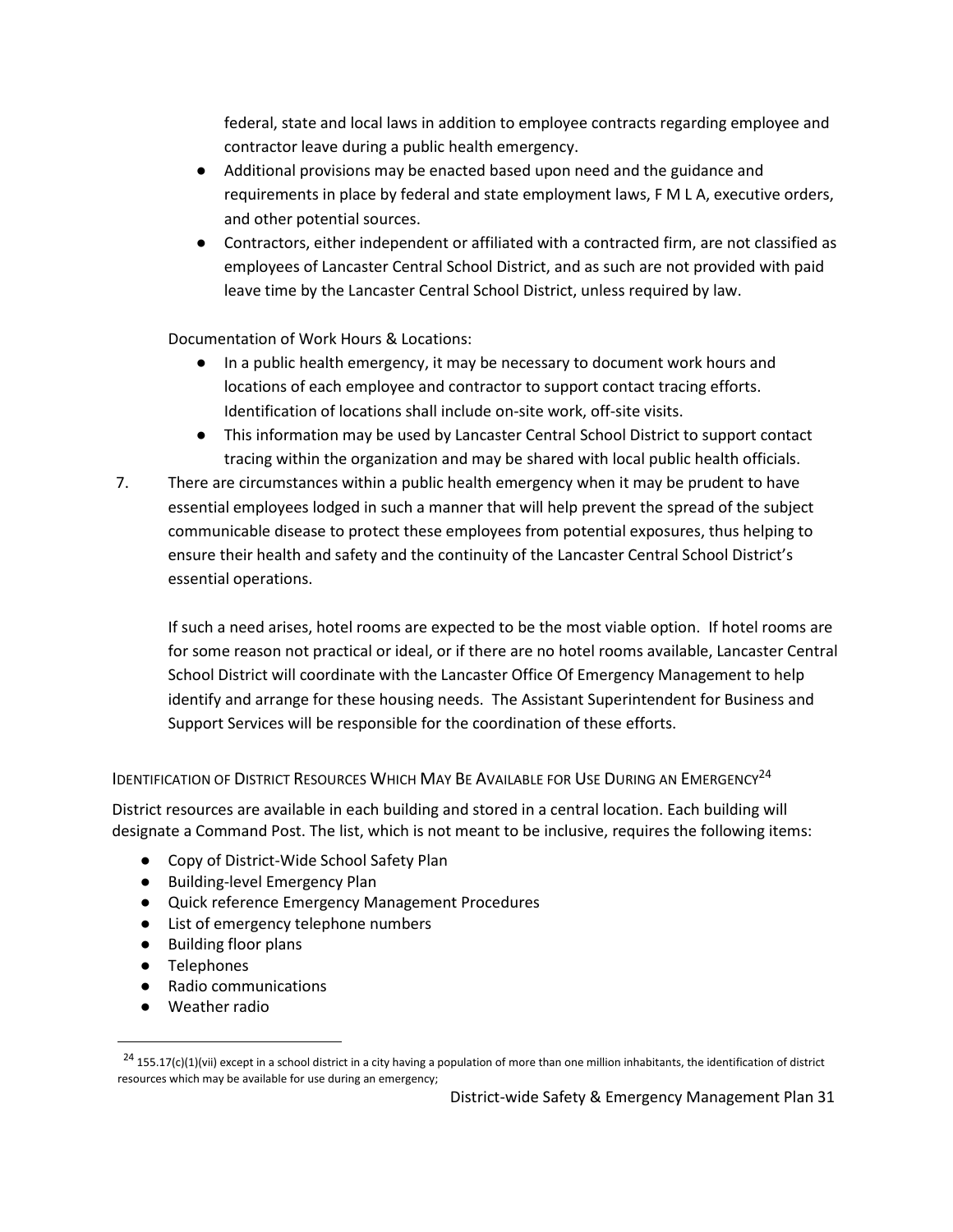- Flashlights
- Photocopier
- Computer
- Student rosters
- List of individuals with special needs and specific evacuation plans
- Telephone numbers for parents/guardians Information about emergency needs (e.g. students/staff that require medications, vehicular transportation issues, etc.)
- School and staff census information
- Continuity of Operations Plan

## <span id="page-32-0"></span>COORDINATION AND SCHOOL DISTRICT RESOURCES AND MANPOWER DURING EMERGENCIES<sup>25</sup>

The District will, as appropriate, utilize all available manpower during an emergency. Within each building, schools may use the Staff All Call response protocol, which quickly summons all available staff members to a staging area for assignments. Coordination of available employees is typically performed by the Principal or their designee. Specific job duties will be assigned based on the type of emergency and in compliance with the appropriate district and building emergency response procedure. Additional district resources may be requested by any building administrator or designee as needed. The Superintendent or their designee will call in all available maintenance and custodial staff to provide support during an emergency as needed. Assistance from outside government agencies may also be requested. A specific list of available resources may be found in Appendix 4 of this plan.

## <span id="page-32-1"></span>PARTICIPATING IN UNIFIED COMMAND UNDER INCIDENT COMMAND SYSTEM PRINCIPLES

## <span id="page-32-2"></span>ASSIGNMENT OF RESPONSIBILITIES

 $\overline{a}$ 

A chain of command consistent with the National Interagency Incident Management System (N I M S ) /Incident Command System (I C S) will be used in response to an emergency. Members of the School, Emergency Response Team, will be part of this system. In the event of an emergency, the response team will adopt N I M S/I C S principles based on the size, scope, and character of the emergency.

- 1. All administrators and Building-level Emergency Response Teams members shall complete the incident command training level one.
- 2. All District Emergency Response Team members shall complete incident command training level one and level two.

## <span id="page-32-3"></span>VARIATIONS OF EMERGENCIES AND CHAIN OF COMMAND

There are three variations of emergencies which may present themselves to a school district:

 $^{25}$  155.17(c)(1)(viii) except in a school district in a city having a population of more than one million inhabitants, a description of procedures to coordinate the use of school district resources and manpower during emergencies, including identification of the officials authorized to make decisions and of the staff members assigned to provide assistance during emergencies;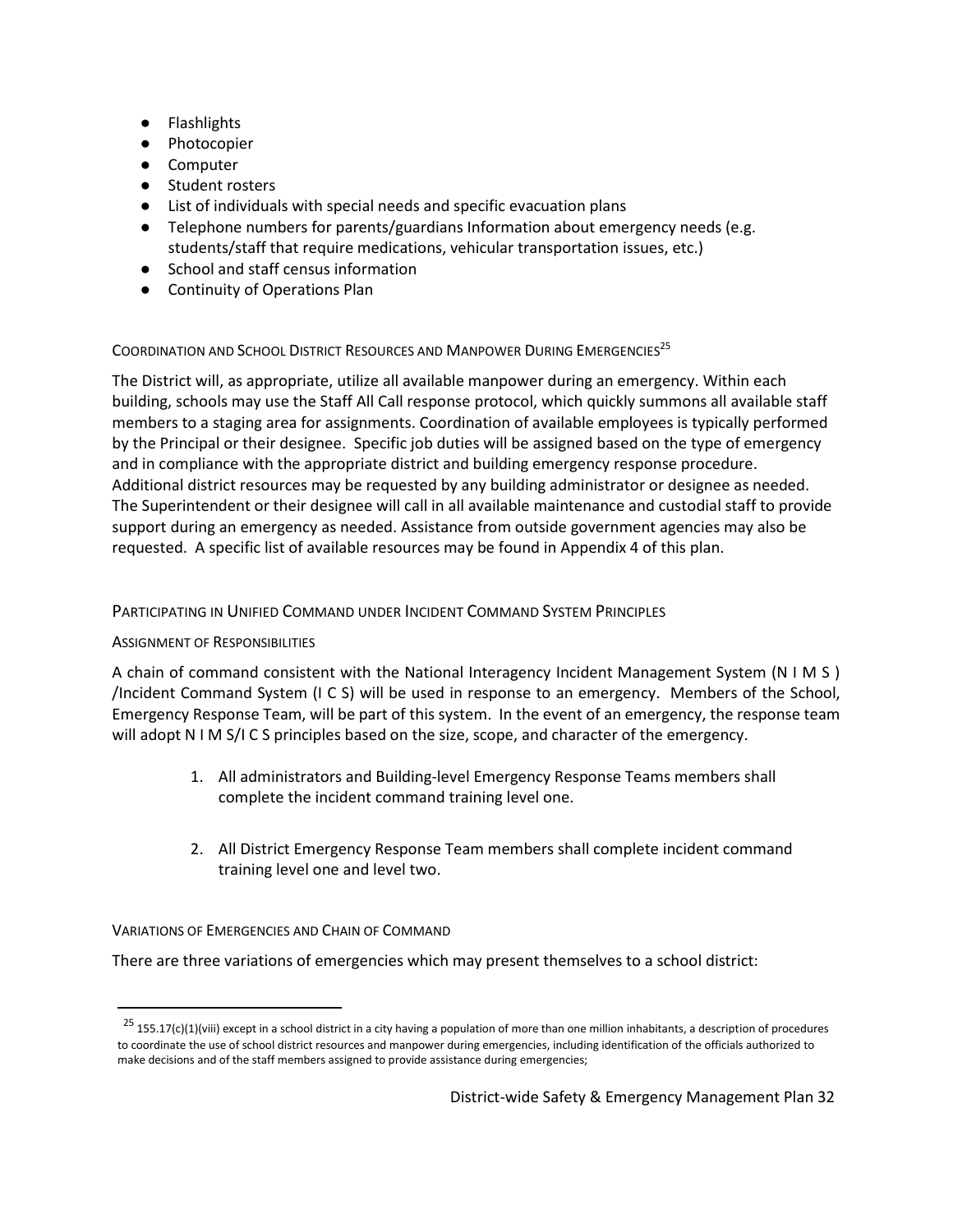1. Emergency situations within the school district are managed by the Superintendent, unless authority is shifted to the Chief Emergency Officer or another designee.

In this situation, the Superintendent or Chief Emergency Officer is in control, and makes their own decisions to remediate the situation.

2. Emergency incident within the school district which requires the assistance of an outside agency.

When the Fire Department is called by the school district, then the fire chief or ranking officer is in charge. The school district planning committee should then act as a resource and coordinating agency within the school district.

When a law enforcement agency is called by the school district, the building administrator remains in charge. However, the law enforcement agency's recommendations should be fully complied with.

3. Emergency incident at local, county, state or national level where notification of the school district of the emergency is done from outside sources.

In the event of a large-scale emergency, the outside coordinating agency (most likely the county) will be in charge and again the school district emergency coordinator and planning committee will act as a resource and coordinating agency within the school district.

#### <span id="page-33-0"></span>INCIDENT COMMAND SYSTEM POSITIONS

The number of I C S positions filled will be dependent upon the scope of the incident.

- Incident Commander Responsible for the direction of the building response in a buildinglevel emergency (Building Administrator/designee).
- Public Information Officer Compiles and releases information to the news media.
- Safety Officer Monitors the response to prevent injuries from occurring to both those involved in the incident and those trying to resolve it.
- Liaison Represents the District by working with responding agencies (law enforcement, fire department, E M S, utilities, etc.) and other school districts that may be involved in the incident.
- Incident Log Keeps a written log of all incident events and updates appropriate command post personnel on significant developments.
- Operations responsible for directing the implementation of action plans and strategies for incident resolution.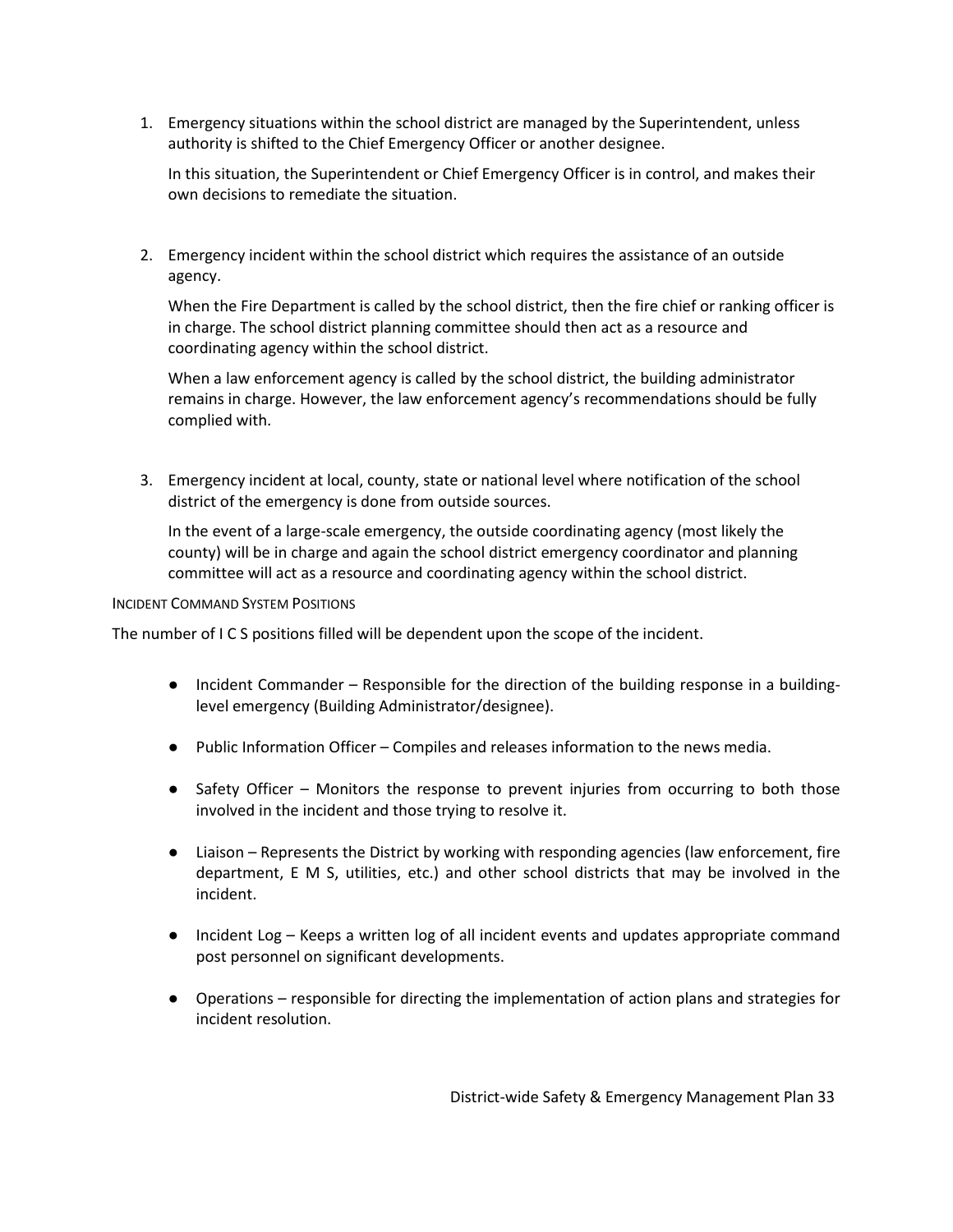- Logistics Responsible for providing all resources (personnel, equipment, facilities and services) required for incident resolution.
- Planning/Intelligence Responsible for collecting, evaluating, and disseminating the information needed to measure the size, scope and seriousness of an incident and to plan a response.
- Administration/Finance Responsible for all cost and financial matters related to the incident.

The Town of Lancaster Office of Emergency Management, Lancaster Police Department, and any other first responders at the scene may take control of the coordination at any point, based on the type and extent of the emergency.

The following district officials are also authorized to make decisions, coordinate, delegate, and provide assistance during emergencies.

Superintendent, Michael J. Vallely

Assistant Superintendent for Business and Support Services/Chief Emergency Officer, Jamie Philips

Assistant Superintendent for Curriculum, Instruction and Pupil Personnel Services, Andrew Kufel

Assistant Superintendent for Human Resources, Dina Allen

Director of Elementary Curriculum and Instruction, Karen Marchioli

Director of Secondary Curriculum and Instruction, Andrew Krazmien

Director of Instructional Technology and Accountability, Michele Ziegler

Director of Facilities, Michael Bryniarski

Pupil Personnel Director, John Armstrong

Pupil Personnel Assistant Director, Erin Gannon

Principal Middle School, Stephanie Lackie

Principal Como Park Elementary, Mary Marcinelli

Principal Court Street Elementary, Jacqueline Clinard

Principal Hillview Elementary, Amy Moeller

Principal John A. Sciole Elementary, Carrie Greene

Principal High School, Michael Candella

Principal William Street School, Jacqueline Bull

Director of Transportation, Judy Feldmeyer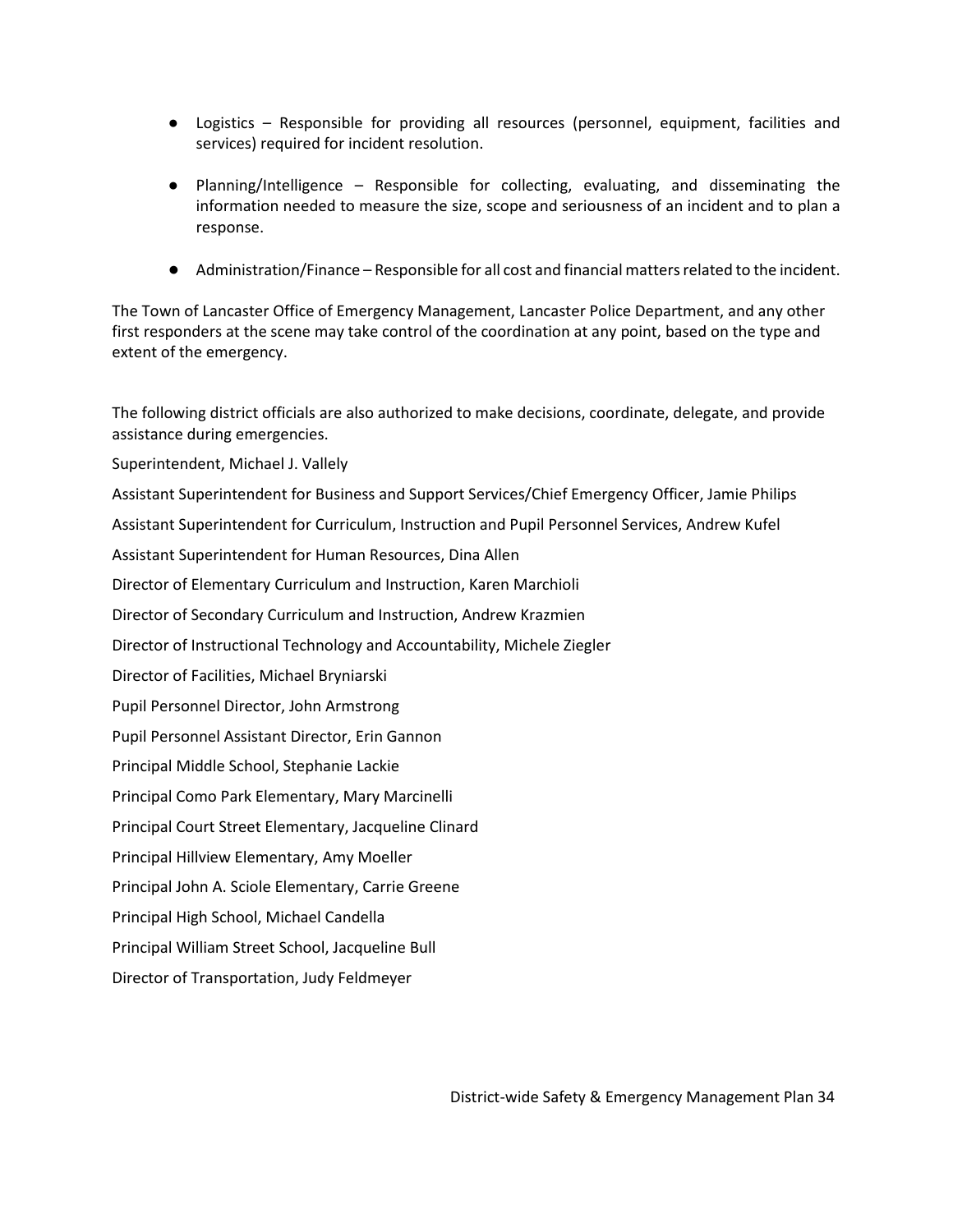#### District Command Post (D C P):

Unless otherwise specified, The District Command Post will be located in the District Offices. If necessary, the command post may be moved to an alternate site including the transportation facility and even nondistrict-owned buildings.

<span id="page-35-0"></span>POTENTIAL INCIDENT COMMAND SYSTEM EMERGENCY SITES:

| Building:                                            |                                                                                           |
|------------------------------------------------------|-------------------------------------------------------------------------------------------|
| Lancaster School District<br><b>District Offices</b> | <b>Command Center</b><br><b>Public Information Center</b><br><b>Communications Center</b> |
| Lancaster High School                                | Shelter-in-Place<br>Staging Area(s)<br>Alternate Command Center                           |
| Lancaster Middle School                              | Shelter-in-Place<br>Staging Area(s)                                                       |
| <b>William Street School</b>                         | Shelter-in-Place<br><b>Staging Area(s)</b>                                                |
| John A. Sciole Elementary                            | Shelter-in-Place<br>Staging Area(s)                                                       |
| <b>Hillview Elementary</b>                           | Shelter-in-Place<br>Staging Area(s)                                                       |
| <b>Court Street Elementary</b>                       | Shelter-in-Place<br><b>Staging Area(s)</b>                                                |
| Como Park Elementary                                 | Shelter-in-Place<br>Staging Area(s)                                                       |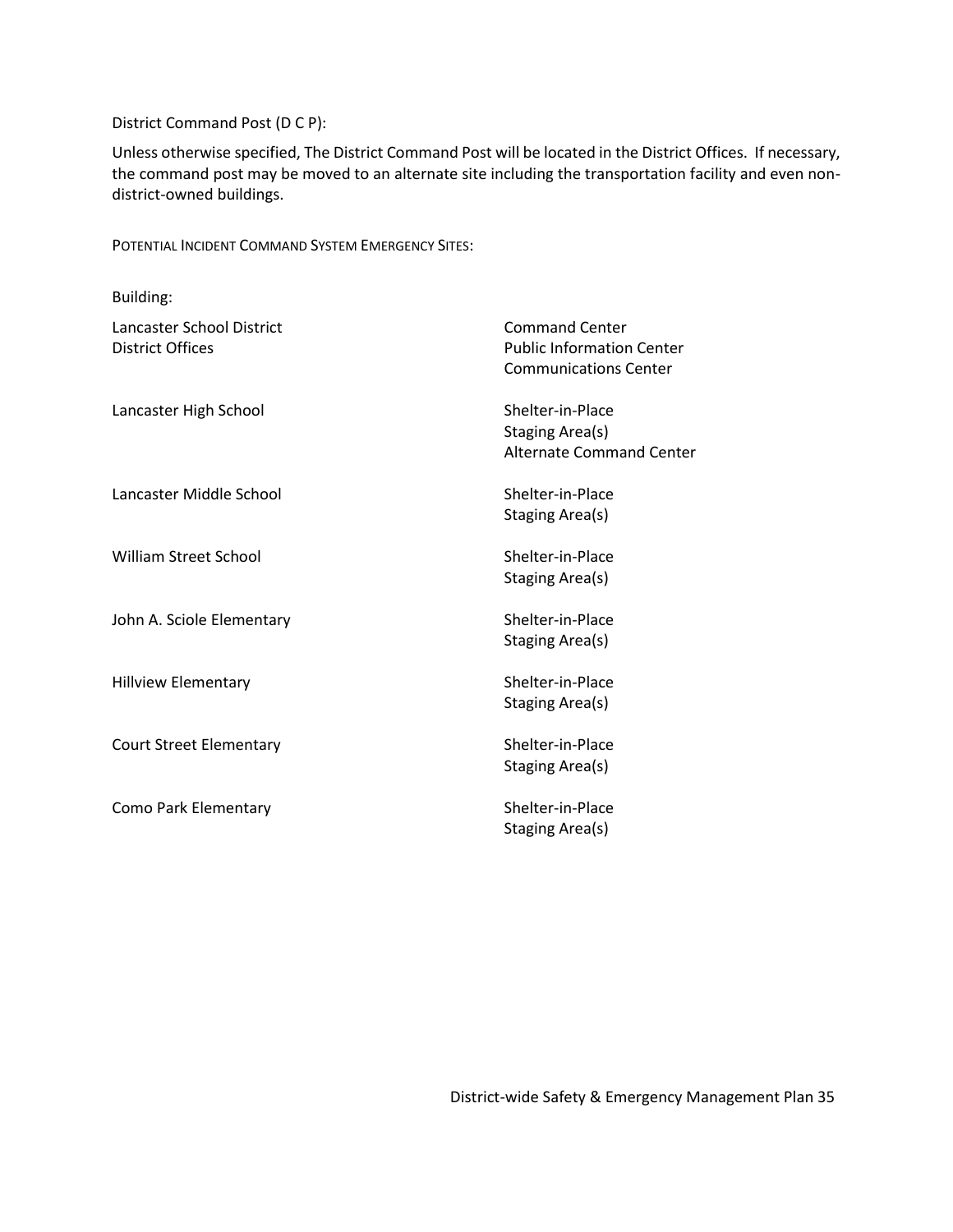## <span id="page-36-0"></span>SECTION **IV** COMMUNICATION WITH OTHERS

Obtaining assistance during emergencies from emergency service organizations and local government agencies

- 1. The district continues to work closely with local police, fire, E M S, and governmental agencies to obtain assistance during emergencies. Representatives helped in the development of this plan, have assisted in emergency drills, and provided technical assistance. Providers have given approval to the district to rely on local personnel, resources, and facilities in emergency situations.
- 2. The district maintains an updated list of local, county, and state agencies and personnel to contact to obtain assistance. The superintendent or their designee will initiate the contact when needed.

Obtaining advice and assistance from local government officials, including the county or city officials responsible for implementation of article 2-B of the Executive Law<sup>26</sup>

- 1. The district maintains an updated list of local and county emergency organizations, agencies, and government officials responsible for implementation of Article 2-B of the Executive Law. The superintendent and their designee will initiate the contact when needed.
- 2. The key officials in local government that can help to develop plans and assist in emergency situations as listed in emergency situations are listed in Appendix 4. Key government agencies are listed below:
	- 1. Depew Police Department
	- 2. Lancaster Police Department
	- 3. Bowmansville Volunteer Fire Department
	- 4. Townline Volunteer Fire Department
	- 5. Twin District Volunteer Fire Department
	- 6. Village of Lancaster Fire Department
	- 7. Village of Depew Fire Department
	- 8. New York State Police
	- 9. Town of Lancaster Office of Emergency Management
	- 10. Village of Depew Office of Emergency Management
	- 11. Erie County Office of Emergency Management
	- 12. Erie County Sheriffs
	- 13. Lancaster Volunteer Ambulance Corp
	- 14. Red Cross

 $\overline{a}$ 

- 15. Erie County Public Health Emergency Preparedness
- 16. Erie County Poison Control
- 17. Erie County Mental Health

 $26$  155.17(c)(1)(vi) except in a school district in a city having a population of more than one million inhabitants, a description of the arrangements for obtaining assistance during emergencies from emergency services organizations and local governmental agencies;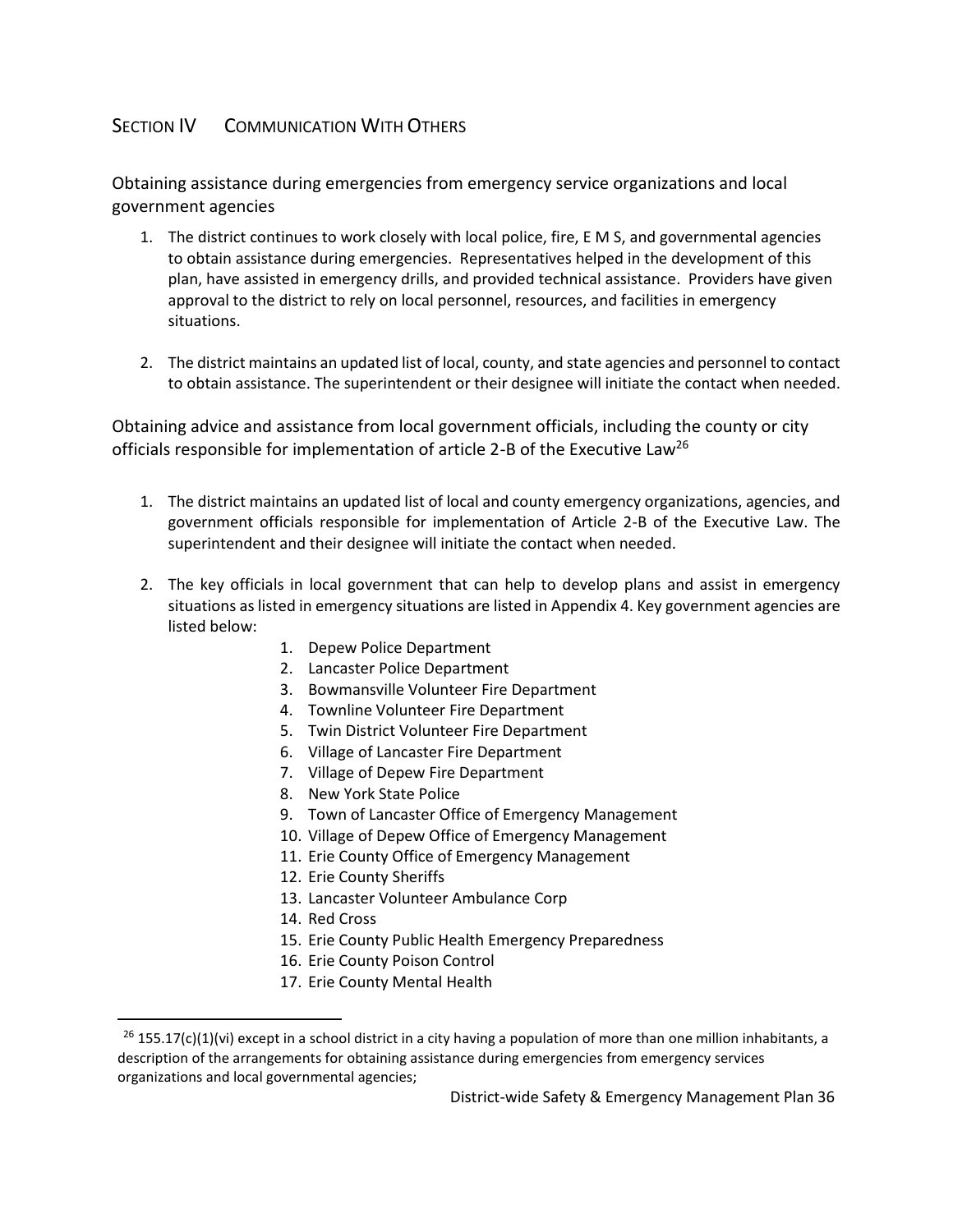- 18. E1B District Superintendent
- 19. New York State Education Department

Contacting Parents, Guardians or Persons in Parental Relation to the Students of the District in the Event of a Violent Incident or an Early Dismissal<sup>27</sup>

In the event of violent incidents or crises, or an early dismissal of students, every effort will be made to notify parents. As soon as practical, the Superintendent or their designee shall activate the emergency notification system that will provide relevant information. Parental notification procedures for a student involved in disciplinary situations shall be consistent with the Code of Conduct and New York State law, and shall be presented clearly and concisely to staff and students each year.

When a student is involved in any violent situation, or an implied or direct threat of violence by such student against themselves, including suicide, parent or guardian shall be contacted as soon as practicable.<sup>28</sup> Administration shall utilize school mental health resources when necessary.

It is the responsibility of all parents and guardians to ensure that emergency contact information for students is always up-to-date and complete.

## <span id="page-37-0"></span>SECTION V RECOVERY

## <span id="page-37-1"></span>CONTINUITY OF OPERATIONS

This district maintains continuity of operations at both the district and building level to ensure that essential functions continue during an emergency and its immediate aftermath. Essential functions include business services (payroll and purchasing), communication (internal and external), computer and systems support, facilities maintenance, safety and security, and continuity of instruction. Specific continuity plans are contained within each Building-level Emergency Response Plan.

## <span id="page-37-2"></span>CONTINUITY OF INSTRUCTION

The District offers a suite of online instructional tools that can be used to support remote instruction and communication. General instructional tools for communicating with students include online services including:

- Google Drive with shared folders
- G Suite (Docs, Sheets, Slides, Forms, Classroom, Sites)
- G mail

 $\overline{a}$ 

- E school
- District Website
- Various Ed law 2-d compliant instructional resources as assigned by individual teachers

 $27$  155.17(c)(1)(ix) policies and procedures for contacting parents, guardians or persons in parental relation to the students of the district in the event of a violent incident or an early dismissal;

 $28$  155.17(c)(1)(x) policies and procedures for contacting parents, guardians or persons in parental relation to an individual student of the district in the event of an implied or direct threat of violence by such student against themselves, which for the purposes of this subdivision shall include suicide;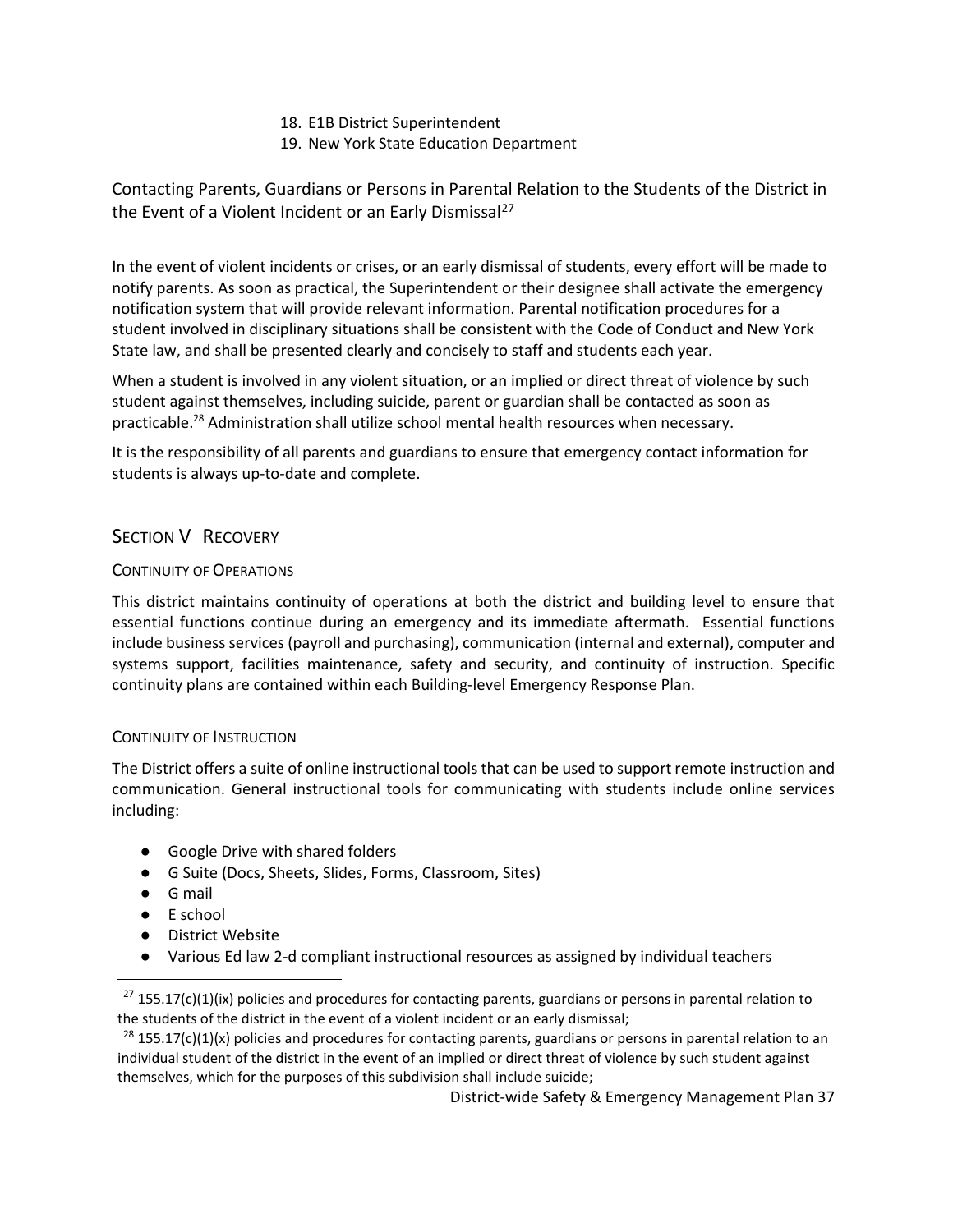Detailed grade-specific remote instructional procedures are contained within each building-level emergency plan.

Note: The local public Library online resources are available remotely and can be accessed by students who have a library card.

#### <span id="page-38-0"></span>DISTRICT SUPPORT FOR BUILDINGS

When the Chief Emergency Officer is notified that an emergency exists, he/she will respond accordingly.

Members of the District Safety Team will assist as needed either at their respective Building Command Posts or by responding where directed by the Incident Commander(s). The District Safety Team will assign such other personnel as deemed necessary to meet the needs of the situation.

The District Safety Team members will remain at their assigned posts until the Incident Commander(s) has determined that the emergency is over, or it is unsafe, or no longer necessary to remain, or need to relocate.

Should the incident involve a single building, at the discretion of the District Safety Team leader in consultation with that building's administrators and Building Emergency Response Team (B E R T), other school buildings may be called to support the Building Emergency Response Team in that building.

Should the incident involve multiple buildings, at the discretion of the District Safety Team leader, in consultation with building administrators, additional mental health support from the County Crisis Team and local area hospitals may be solicited to support the Emergency Response Teams in the affected building(s).

In any case, a "debriefing", or post-incident analysis, will be facilitated by the District Safety Team. This process will include a review of the actual incident, the Team's response to the incident, and posttraumatic incident debriefing.

District clinicians (or, mental health professionals from outside agencies if they have been involved) will provide ongoing as-needed support to the Team members, and will monitor post-traumatic stress symptoms in team members. As appropriate, team members may be provided with a referral to Employee Assistance Program and/or with information regarding private mental health providers in the area.

Principal(s) are expected to consult with the District Public Information Officer in composing letters to parents following any emergency. The District's Public Information Officer will assist in sending mass communication messages to affected groups. The District's Liaison Officer will communicate with outside agencies, such as the County Health Department, to provide necessary services following any emergency.

#### <span id="page-38-1"></span>DISASTER MENTAL HEALTH SERVICES

The District Liaison Officer will communicate with outside agencies, such as the County Health Department, to provide necessary mental health services following any emergency. District mental health providers may be temporarily reassigned to assist in the recovery process.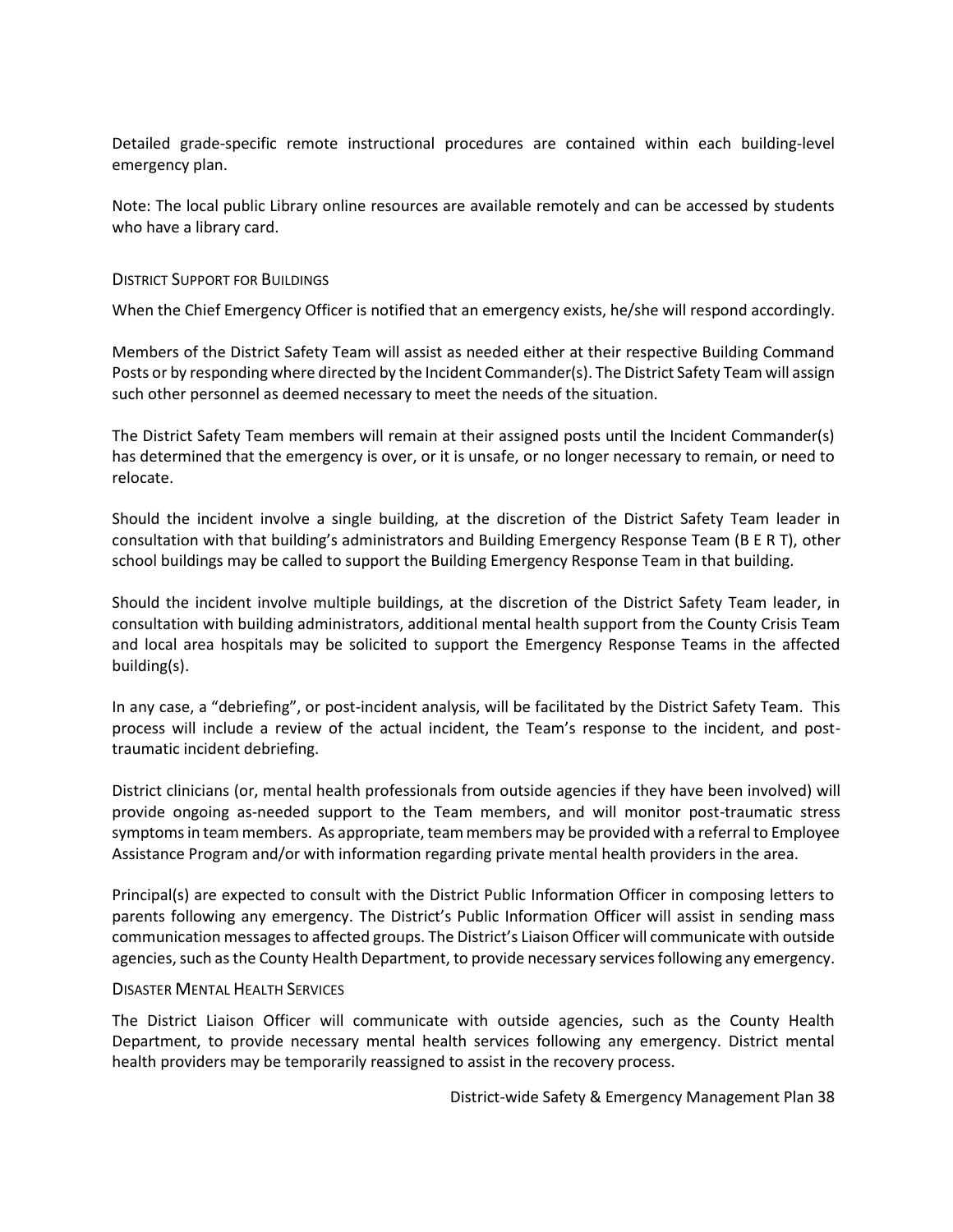The District will coordinate with Erie County Office of Mental Health, 716-858-8530, the New York State Office of Mental Health, 1-800-597-8481, and/or Substance Abuse and Mental Health Services Administration Disaster Distress 1-800-985-5990 as determined necessary for resources, programs, and direct support as needed after a mental health emergency, threat, incident, or traumatic event.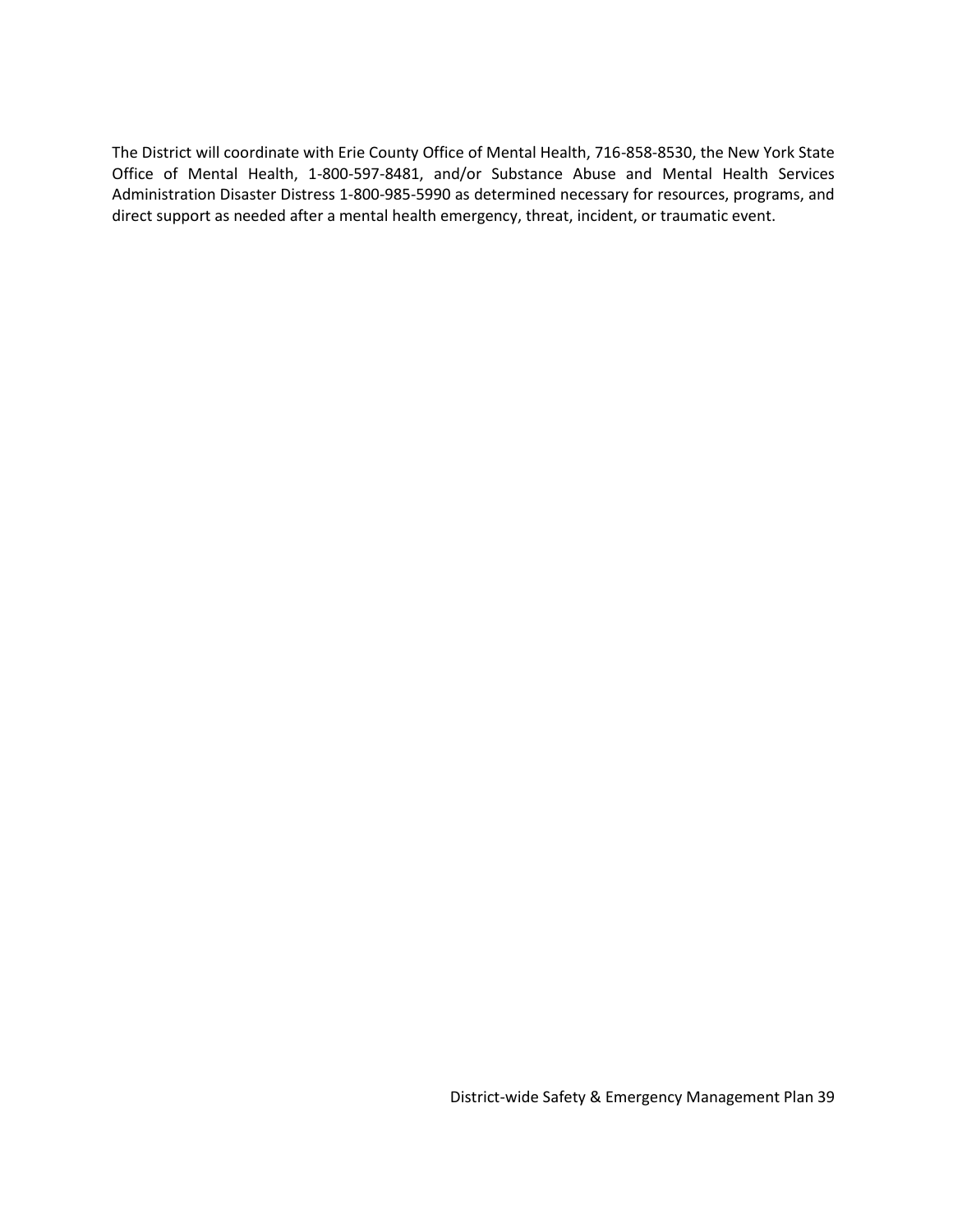## <span id="page-40-0"></span>APPENDIX 1 - LISTING OF SCHOOL BUILDINGS

District Office & Warehouse Annex

177 Central Avenue

Lancaster, New York 14086 (716) 686-3200

Lancaster High School

One Forton Drive Lancaster, NY 14086 Phone: 716-686-3255 Grades 9-12

Lancaster Middle School

148 Aurora Street Lancaster, NY 14086 Phone: 716-686-3220 Grades 7-8

William Street School

5201 William Street Lancaster, NY 14086 Phone: 716-686-3800 Grades 4-6

John A. Sciole Elementary

86 Alys Drive

Depew, NY 14043 Phone: 716-686-3285 Grades Kindergarten through 3

Hillview Elementary

11 Pleasantview Drive Lancaster, NY 14086 Phone: 716-686-3280 Grades Kindergarten through 3

Court Street Elementary

91 Court Street Lancaster, NY 14086 Phone: 716-686-3240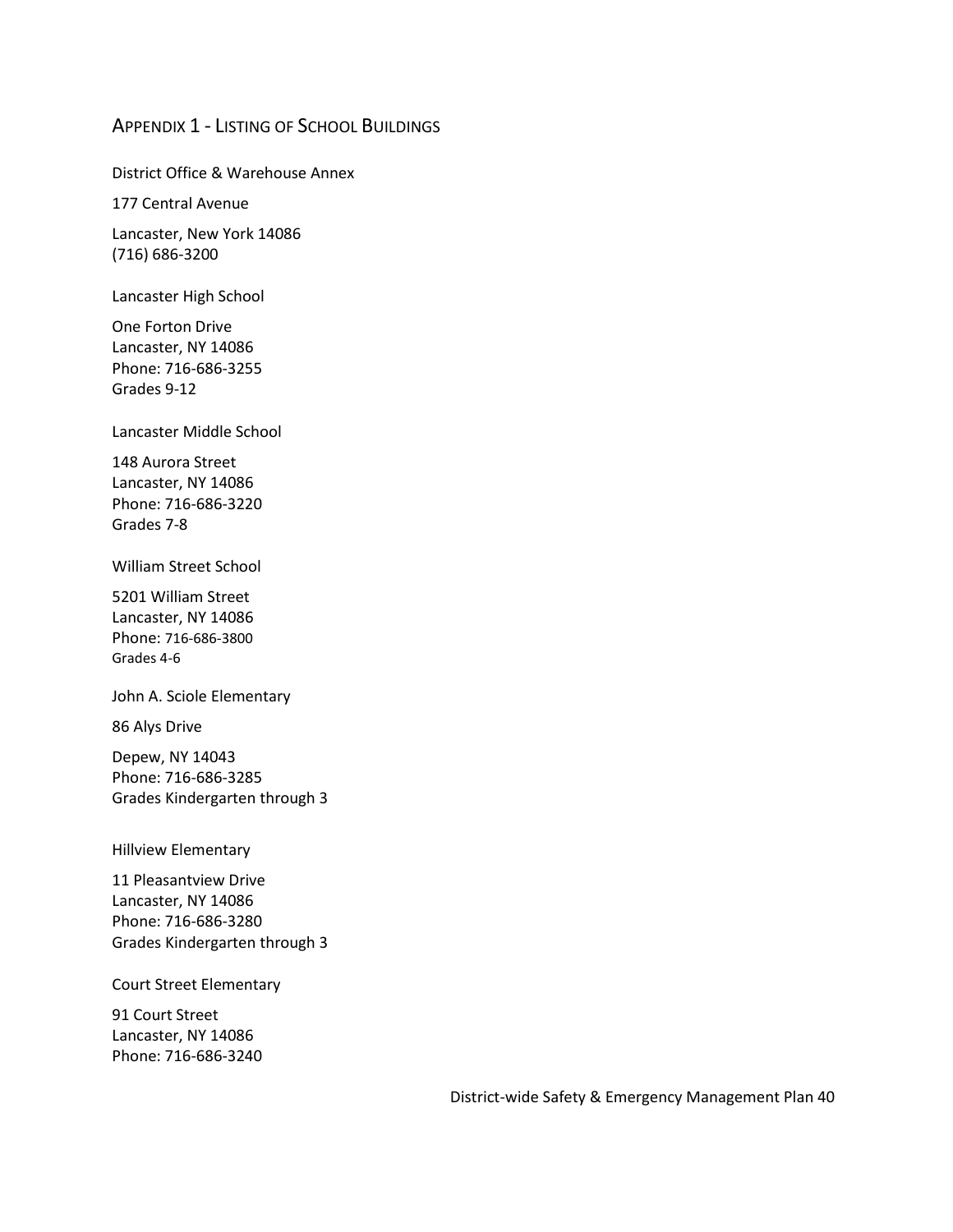Grades Kindergarten through 3

Como Park Elementary

1985 Como Park Boulevard Lancaster, NY 14086 Phone: 716-686-3235 Grades Kindergarten through 3

Central Avenue Elementary 149 Central Avenue Lancaster, NY 14086 716-686-3218 UPK & Suspension programs, offices

Bus Garage 4082 Walden Avenue Lancaster, NY 14086 716-686-3290

B&G/Food Service Operations 295 Pleasantview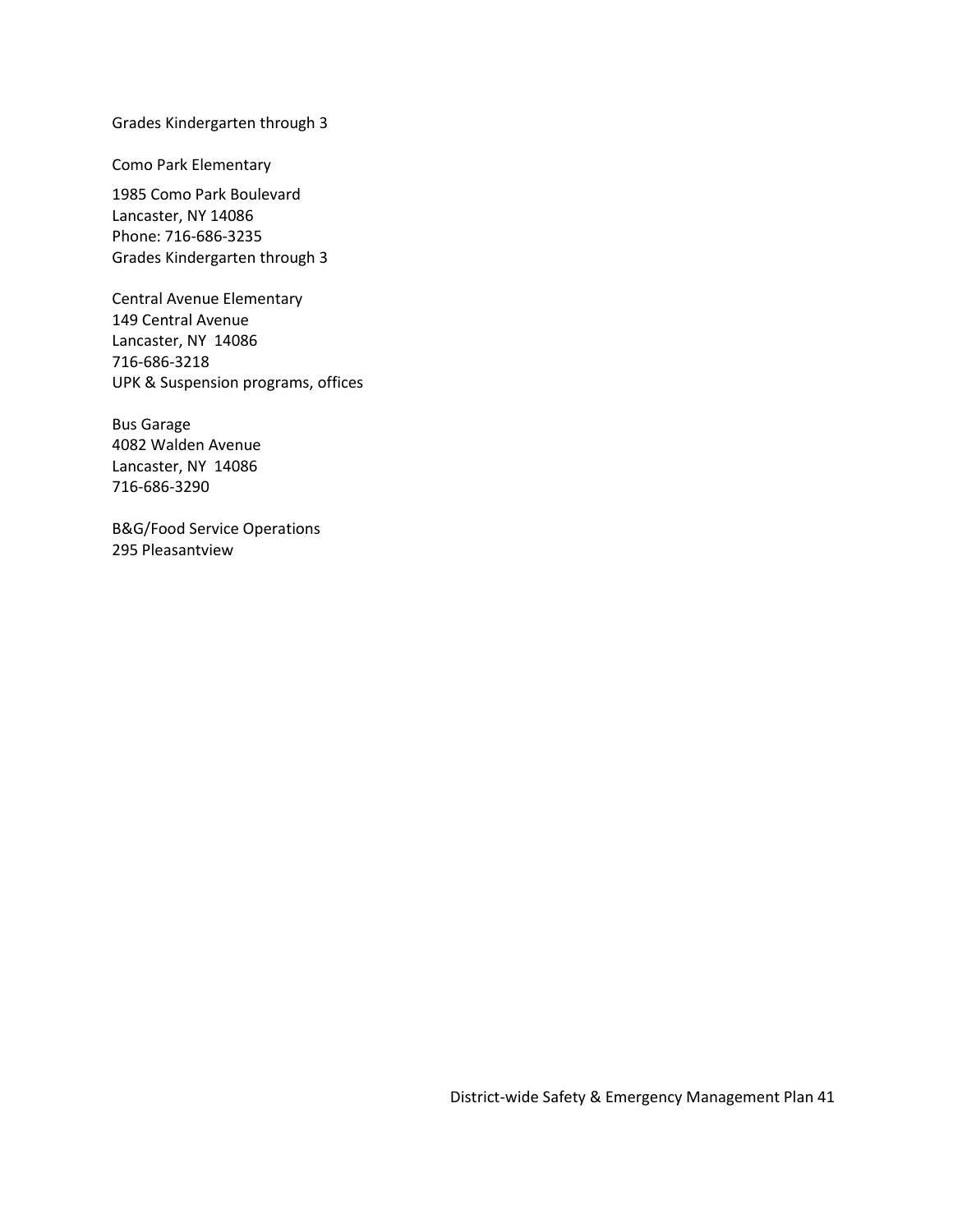## APPENDIX 2 – BUILDING-LEVEL EMERGENCY RESPONSE PLANS

Due to the sensitive safety and security information contained in each Building-level Emergency Response Plan, these plans are confidential and not available for public dissemination. Copies of plans are maintained at each school building and the District office.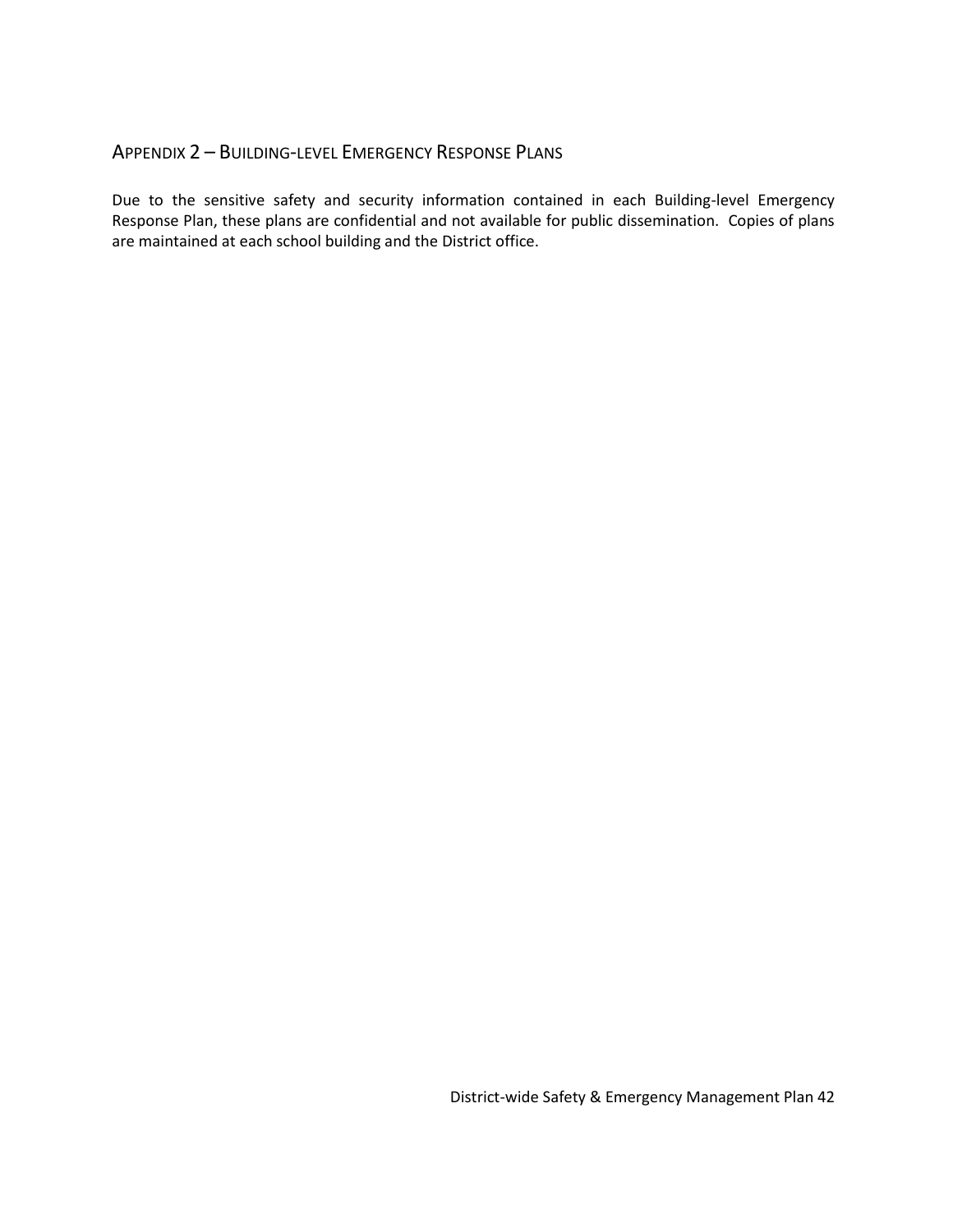<span id="page-43-0"></span>APPENDIX 3 – MEMORANDA OF UNDERSTANDING

# Memorandum of Understanding

## Between The Town of Lancaster And The Lancaster Central School District Regarding School Resource Officer Agreement Dated February 11, 2019

This document is to provide further understanding and clarification regarding an agreement between the Town of Lancaster, New York ("Town") and the Lancaster Central School District ("District") in regards to the roles and responsibilities of the School Resource Officers placed within the District regarding amendments to Education Law S 2 8 0 1-a.

WHEREAS, the Lancaster Central School District ("District") and the Town of Lancaster ("Town") entered an agreement in dated February 11, 2019 regarding the placement of three (3) police officers as School Resource Officers (S R O) within District Schools.

WHEREAS, the New York State enacted budget included amendments to Education Law S 2 8 0 1-a to add section 10 with respect to school district safety plans and the Regulations of the Commissioner of Education incorporates the requirements to the school district safety plan to define the roles and responsibilities of the School Resource Officers placed within the District as it pertains to student misconduct that violates the District Code of Conduct.

NOW THEREFORE, the District and the Town agree to the following regarding the roles and responsibilities of SROs placed within the District:

# 1. Scope of Services

a. The School Resource Officer Program is designed to provide education, law enforcement, and mentoring to District students, and is an attempt to deter criminal behavior through positive interactions with students during school hours. School Resource Officers are responsible for preventing crime and ensuring safety in primary and secondary schools. School Resource Officers work with school administrators to preserve a safe learning environment for students, teachers, and staff.

b. The security and law enforcement services provided by the School Resource Officer to the District pursuant to this Agreement shall be at the discretion of the District Superintendent, in consultation with the Chief of Police, as appropriate, and shall generally be as follows:

> i. The School Resource Officers primary duty is to work in conjunction with District administration to protect the District's schools' safe environment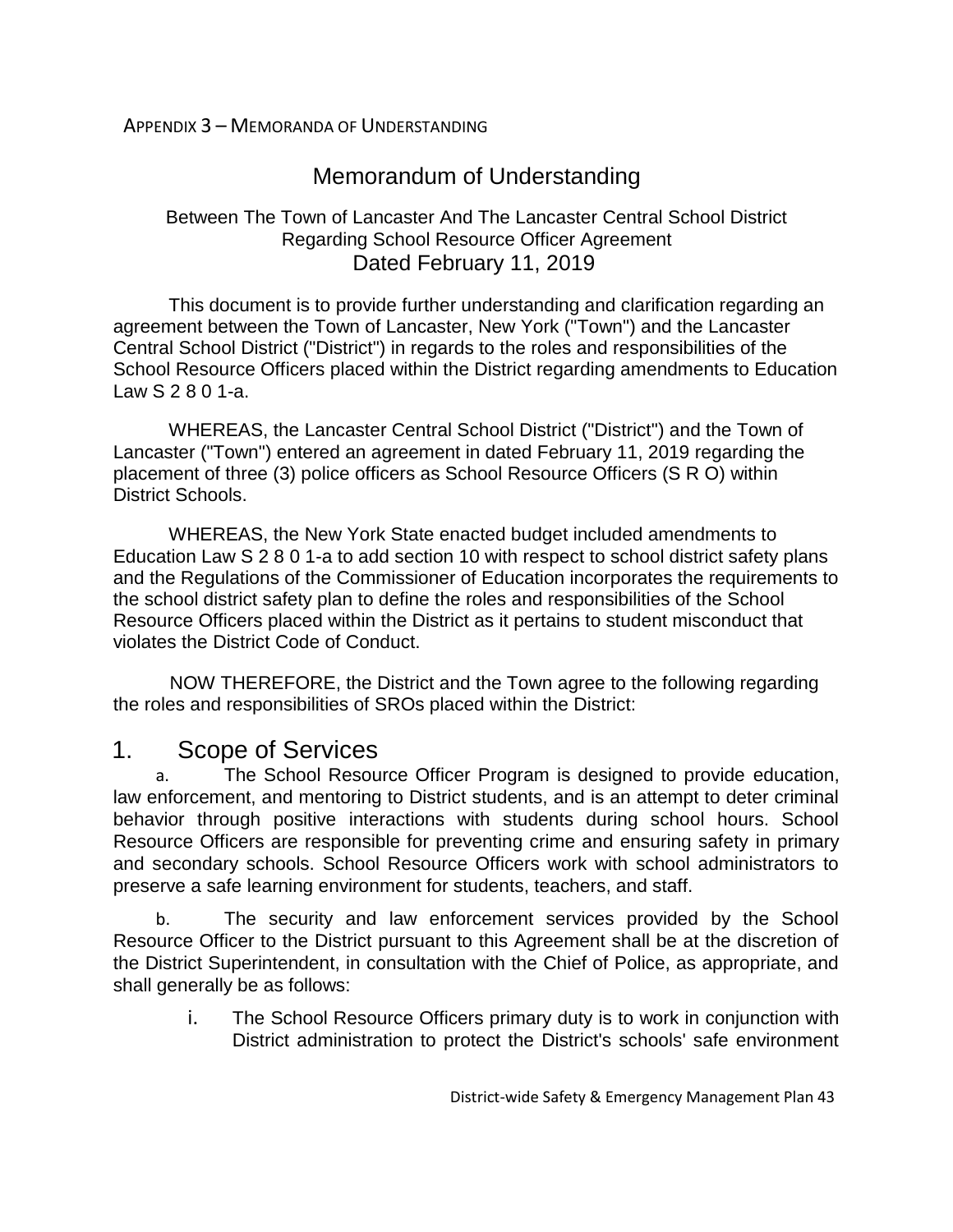and to maintain an atmosphere where students, teachers and staff feel safe that is conducive to learning, instruction and educational services.

- ii. The School Resource Officer shall have a visible presence on school grounds and be available to the students, faculty, and administration.
- iii. The School Resource Officer shall serve to improve relationships and act as a liaison between students, law enforcement, and the community.
- iv. The School Resource Officer shall serve as an educator, law enforcer, mentor and role model.
- v. The School Resource Officer shall work in concert with District and school building administration, and attend meetings on a regular and/or requested basis.
- vi. The School Resource Officer shall attend sporting events and extracurricular activities when requested by the District's Superintendent or his/her designee.
- vii. The School Resource Officer may investigate and/or assist in the investigation of suspected criminal activity occurring on District property and/or related to the District. This assistance shall be provided in consultation with District/school administrators, in accordance with New York State Law and District policy.
- viii. As an educator and consultant, the School Resource Officer shall work with classroom teachers and other District personnel. The School Resource Officer may present information and answer questions on a variety of topics, such as, but not limited to, the law, drugs, safety, crime prevention, violence prevention, concepts of safety, traffic laws, general law, and crime prevention techniques. The goal of the presentations is to increase the awareness and understanding of laws and personal safety for students, staff, and the community.
- ix. The School Resource Officer shall assist in maintaining order and enforcing school policies on school property.
- x. The School Resource Officer shall refer students and/or their families to the appropriate resources and/or agencies for assistance when need is determined.
- xi. The School Resource Officer shall not act as a school disciplinarian in response to student misconduct. Rather the respective teacher and/or administrator shall enforce and address any disciplinary incident in accordance with the District's Code of Conduct. District/building administration is responsible for student discipline. The relationship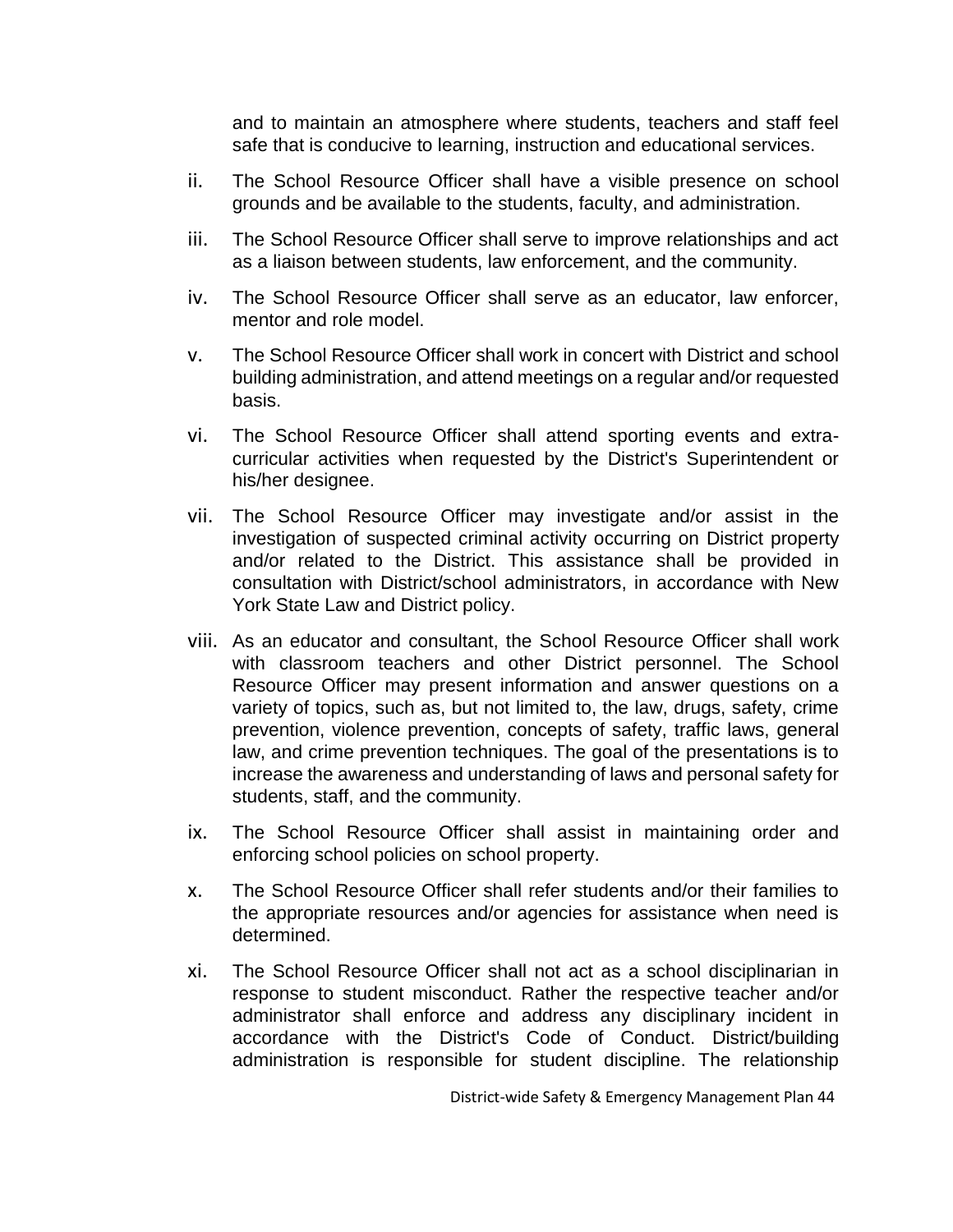between the District and students, visitors, law enforcement, and public or private security personnel, as well as law enforcement and security personnel's roles, responsibilities and involvement with regard to student infractions and misconduct, shall be as set forth in the District's Code of **Conduct** 

https://www.lancasterschools.org/cms/lib/NY19000266/Centricity(\_Domai n/12/C ode%200f%20Conduct%20Adopted%20010818ADA.pdf, incorporated by reference herein. This paragraph is included in this Agreement in good faith toward the goal of compliance with Education Law Section 2801-a and regulations of the Commissioner of Education and will be updated as may be necessary as further guidance is provided by New York State regarding such requirements.

- xii. The School Resource Officer shall perform such other security and/or law enforcement services as may be reasonably assigned by the District Superintendent or his/her designee, in consultation with the Chief of Police or his/her designee, as appropriate.
- xiii. School Resource Officers may be subject to the same restrictions as school officials with respect to (a.) detaining or interrogating students, and (b.) maintaining the privacy of student education records and information. School Resource Officers may only use student Personally Identifiable Information for the legitimate educational purpose for which the information was sought, which is to promote school safety and the physical security of students. A School Resource Officer who is acting as a school official under Federal Educational Rights and Privacy Act may not redisclose, without appropriate consent, Personal identifiable information from education records to outside parties, including other employees of his or her police department, who are not acting as school officials, unless such re-disclosure falls into a narrow Federal Educational Rights and Privacy Act exemption. A School Resource Officer may not request to access educational records to determine a student's immigration status. A School Resource Officer who managed to obtain such student information is not authorized to re-disclose that information. The School Resource Officer may not detain students or otherwise interrogate them for the purpose of determining the students' (or their families') immigration status, as such status is irrelevant to the school safety objectives a School Resource Officer is tasked with ensuring. School Resource Officers shall consult with district administration when requesting to disclose any Personal Identifiable Information to first ensure the request and use is in compliance with the Family Educational Rights and Privacy Act.

c. The School Resource Officers activities will typically be located at the District's buildings and property with certain exceptions, such as follow-up home visits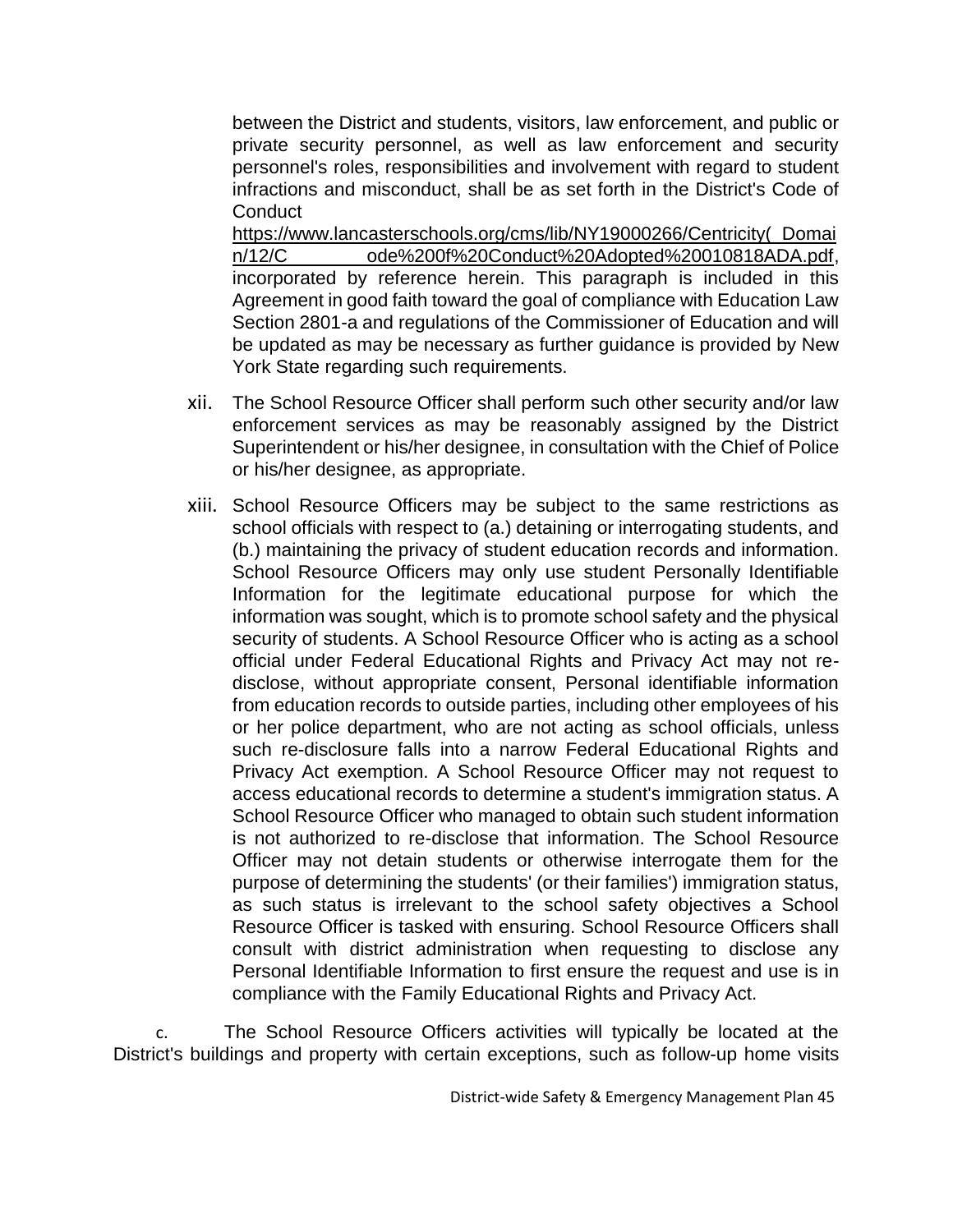when needed as a result of school-related student problems; District related off-campus activities when officer participation is requested by District administration; response to off-campus, school-related criminal activity; response to emergency law enforcement activities or court appearances; and Police Department training in the interest of public safety as deemed necessary by the Chief of Police or his designee. The Town will provide a vehicle for the School Resource Officer to use for School Resource Officer -related business.

2. Except as hereby set forth, amended, expressed and modified by this Memorandum of Understanding, the School Resource Officer Agreement dated February 11, 2019 between the Parties shall in all other respects and aspects continue in full force and effect according to its terms. The Memorandum of Understanding will follow the terms and termination clauses of the February 11, 2019 agreement.

In Witness Whereof: the parties hereto have executed this Agreement on the date hereof, pursuant to resolutions adopted by the Town Board of Lancaster and by the Board of Education of the Lancaster Central School District.

TOWN OF LANCASTER

legale, June By Johanna M. Coleman

**Supervisor** 

Date:  $9/25/19$ 

LANCASTER CENTRAL SCHOOL DISTRICT<br>By: *Julian 1 Liveling* 

Dr. Michael J. Vallely Superintendent of Schools

Date:  $9/19/19$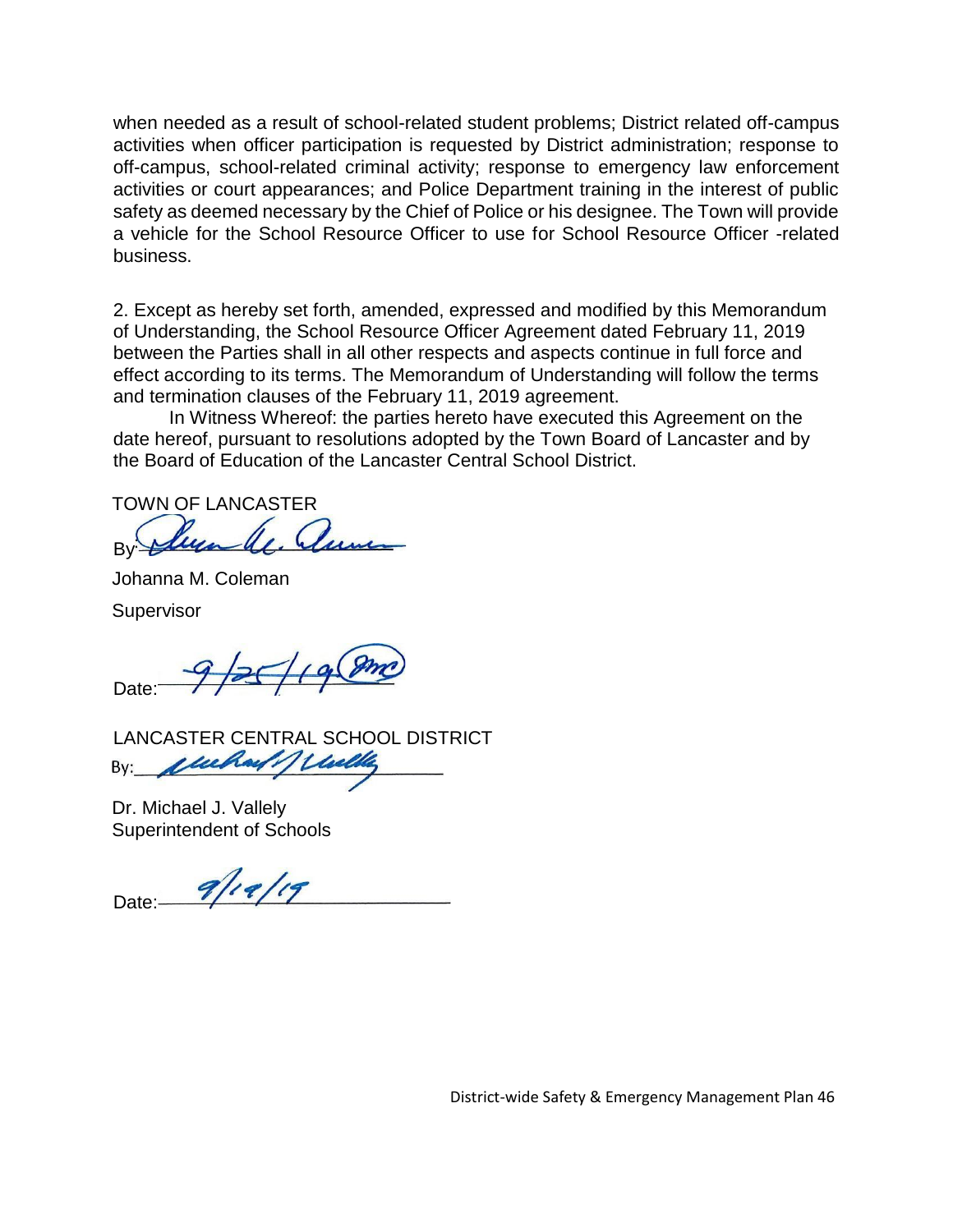<span id="page-47-0"></span>

| Appendix 4 – District Resources – Contact Information    |                        |
|----------------------------------------------------------|------------------------|
| Superintendent of Schools                                | <b>Michael Vallely</b> |
| 716-686-3201                                             |                        |
| Assistant Superintendent, Business/Emergency Coordinator | Jamie Phillips         |
| 716-686-3212                                             |                        |
| Assistant Superintendent, Curriculum                     | Andrew Kufel           |
| 716-686-3206                                             |                        |
| Assistant Superintendent, Human Resources                | Dina Allen             |
| 716-686-3222                                             |                        |
| <b>Transportation Supervisor</b>                         | Judy Feldmeyer         |
| 716-686-3290                                             |                        |
| Head Bus Driver, Routing                                 | Jackie Spengler        |
| 716-686-3290                                             |                        |
| Head Bus Driver, Dispatch                                | Julie Wilson           |
| 716-686-3290                                             |                        |
| <b>District Clerk</b>                                    | Sandra Janik           |
| 716-686-3201                                             |                        |
| <b>Public Relations</b>                                  | Kim Gromoll            |
| 716-686-3214                                             |                        |
| <b>Director of Facilities</b>                            | Michael Bryniarski     |
| 716-686-3209                                             |                        |
| <b>Athletic Director</b>                                 | Eric Rupp              |
| 716-686-3270                                             |                        |
| <b>Food Service Director</b>                             | Tami Augugliaro        |
| 716-686-3245                                             |                        |
| Directory of Secondary Education                         | Andrew Krazmien        |
| 716-686-3872                                             |                        |
| Director of Elementary Education                         | Karen Marchioli        |
| 716-686-3389                                             |                        |
| Director of Special Education                            | John Armstrong         |
| 716-686-3215                                             |                        |
| <b>Assistant Director of Special Education</b>           | Erin Gannon            |
| 716-686-3875                                             |                        |
| Director of Instructional Technology & Accountability    | Michele Ziegler        |
| 716-686-3844                                             |                        |
| <b>Director of Information Services</b>                  | <b>Eric Miller</b>     |
| 716-686-3315                                             |                        |
| Lancaster/Depew                                          |                        |
| Lancaster Police Department                              | Chief Karn             |
| 716-683-2800                                             |                        |
| Depew Police Department                                  | <b>Chief Miller</b>    |
| 716-683-1123                                             |                        |
|                                                          |                        |
| Lancaster Office of Emergency Management                 | Ron Rozler             |
| 716-684-1232                                             |                        |
| Bowmansville Volunteer Fire Department                   |                        |
| 716-686-9811                                             |                        |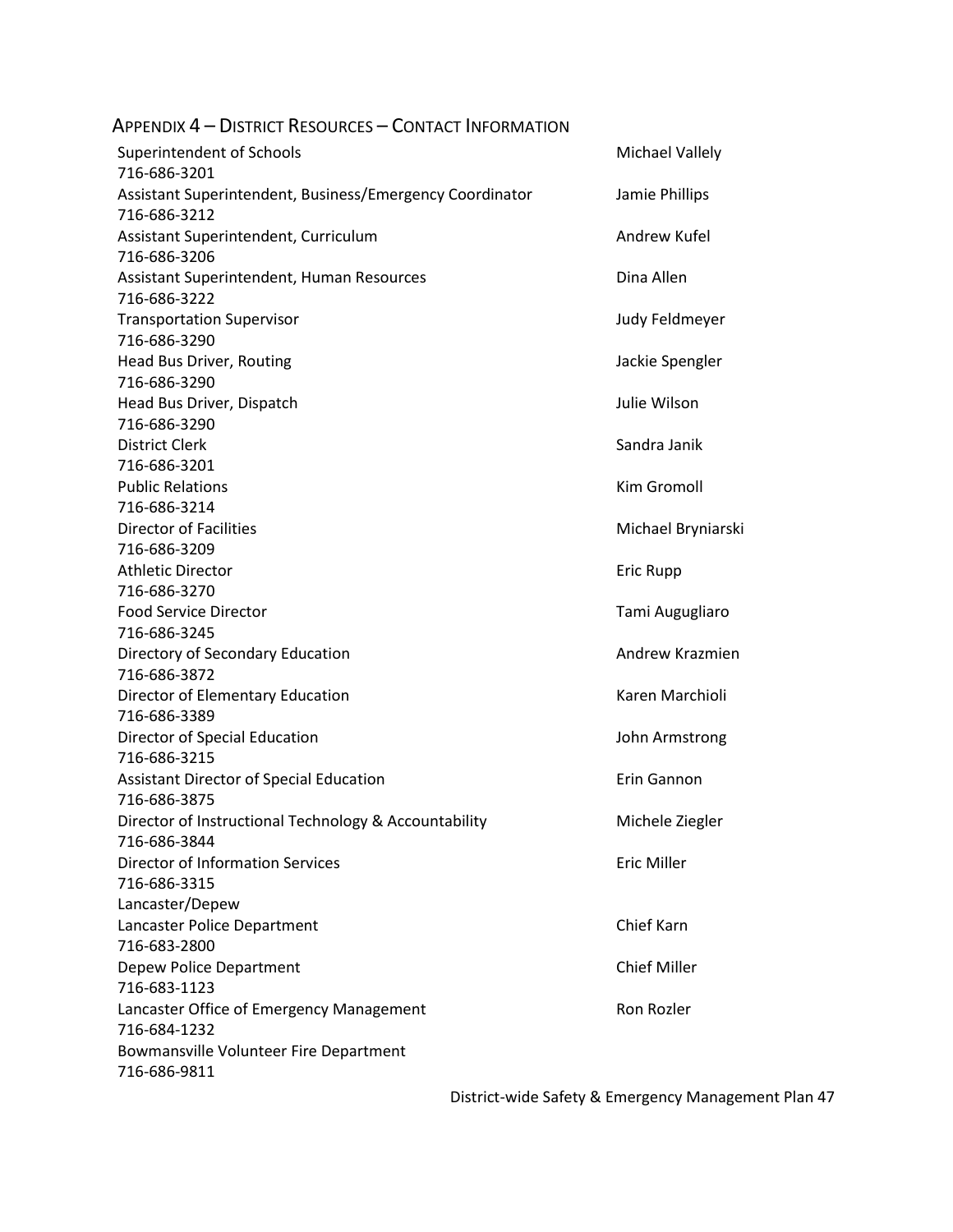Townline Volunteer Fire Department 716-683-0385 Twin District Volunteer Fire Department 716-681-3118 Village of Lancaster Fire Department 716-683-1901 Village of Depew Fire Department 716-681-1290 Village of Depew Office of Emergency Management 716-683-1400 Lancaster Volunteer Ambulance Corp (L VA C) 716-683-3283 Town of Lancaster Supervisor **Ronald Ruffino Ronald Ruffino** 716-683-1610 Village of Lancaster Mayor Lynne Ruda 716-683-2105 Village of Depew Mayor National Communication of Dependent Action Activities (New York 2012) 716-683-1400 Erie County/New York State Erie County Sheriffs 716-858-2903 New York State Police 716-759-6831 Erie County Emergency Management 716-898-3696 Erie County Public Health Emergency Preparedness 716-858-7101 Erie County Poison Control 800-222-1222 Erie County Office of Mental Health 716-858-8530 Erie County Health Department 716-858-7690 Erie County, County Executive Mark Poloncarz Mark Poloncarz 716-858-8500 **Other** New York State Education Department 518-474-3852 Erie 1 Boces District Superintendent Lynne Fusco 716-821-7002 American Red Cross Emergency Services 716-886-7500 National Fuel 800-444-3130 New York State Electric & Gas 800-572-1131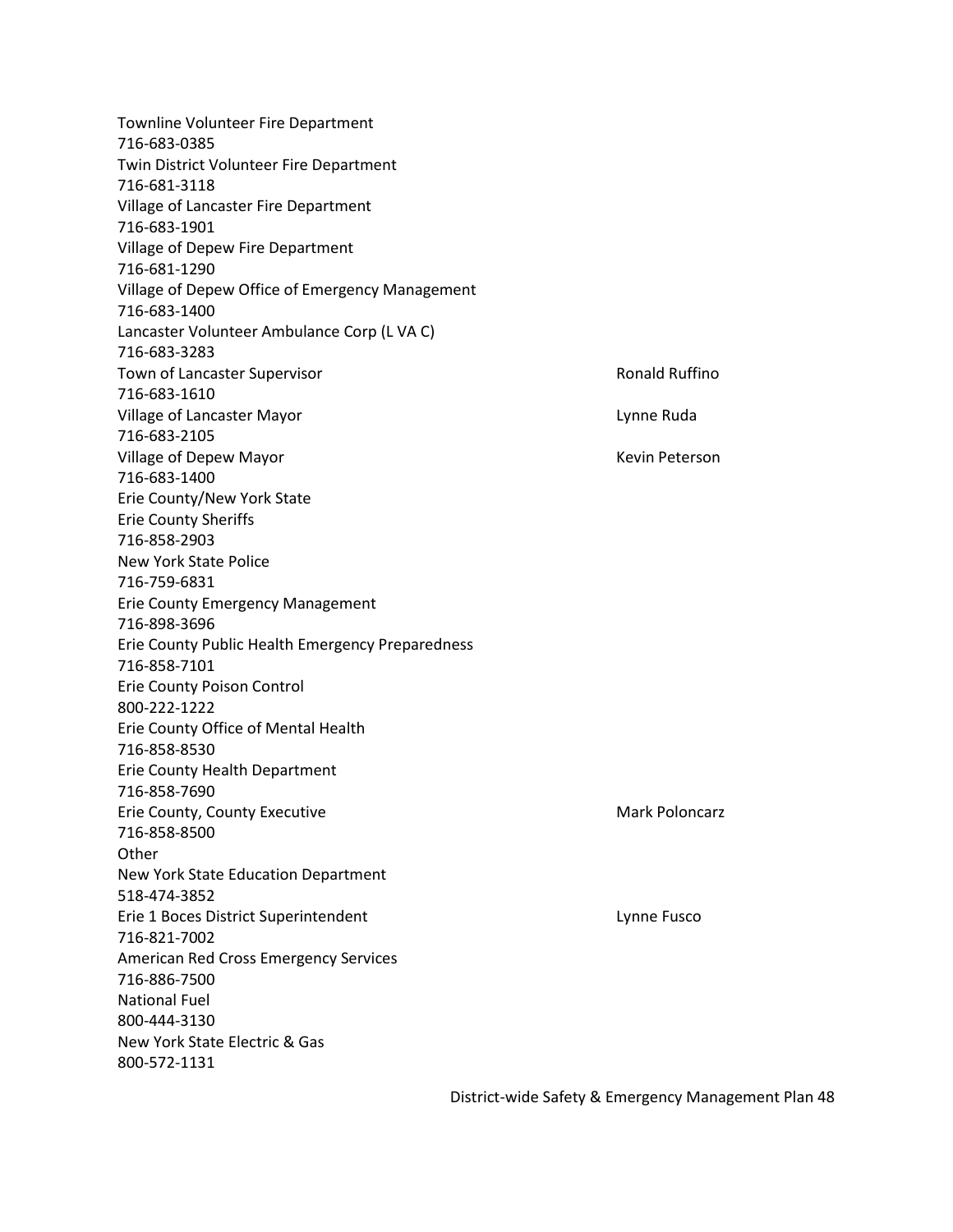## <span id="page-49-0"></span>APPENDIX 5 – SECTION 155.17 REGULATION COMPLIANCE REFERENCE

- 155.17(b)(14) District-wide school safety team means a district-wide team appointed by the board of education. The district-wide team shall include, but not be limited to, representatives of the school board, teacher, administrator, and parent organizations, school safety personnel, school bus drivers and monitors, and other school personnel. At the discretion of the board of education, or the chancellor in the case of the City of New York, a student may be allowed to participate on the safety team, provided however, that no portion of a confidential buildinglevel emergency response plan shall be shared with such student nor shall such student be present where details of a confidential building-level emergency response plan or confidential portions of a district-wide emergency response strategy are discussed.
- 155.17(c)(1)(i) policies and procedures for responding to implied or direct threats of violence by students, teachers, other school personnel and visitors to the school, including threats by students against themselves, which for the purposes of this subdivision shall include suicide;
- 155.17(c)(1)(ii) policies and procedures for responding to acts of violence by students, teachers, other school personnel and visitors to the school, including consideration of zero-tolerance policies for school violence;
- 155.17(c)(1)(iii) appropriate prevention and intervention strategies, such as: (a) collaborative arrangements with State and local law enforcement officials, designed to ensure that school safety officers and other security personnel are adequately trained, including being trained to de-escalate potentially violent situations, and are effectively and fairly recruited; (b) nonviolent conflict resolution training programs; (c) peer mediation programs and youth courts; and (d) extended day and other school safety programs;
- $\bullet$  155.17(c)(1)(iv) policies and procedures for contacting the appropriate law enforcement officials in the event of a violent incident;
- $\bullet$  155.17(c)(1)(v) except in a school district in a city having a population of more than one million inhabitants, a description of the arrangements for obtaining assistance during emergencies from emergency services organizations and local governmental agencies;
- $\bullet$  155.17(c)(1)(vi) except in a school district in a city having a population of more than one million inhabitants, the procedures for obtaining advice and assistance from local government officials, including the county or city officials responsible for implementation of article 2-B of the Executive Law;
- $\bullet$  155.17(c)(1)(vii) except in a school district in a city having a population of more than one million inhabitants, the identification of district resources which may be available for use during an emergency;
- $\bullet$  155.17(c)(1)(viii) except in a school district in a city having a population of more than one million inhabitants, a description of procedures to coordinate the use of school district resources and manpower during emergencies, including identification of the officials authorized to make decisions and of the staff members assigned to provide assistance during emergencies;
- $\bullet$  155.17(c)(1)(ix) policies and procedures for contacting parents, guardians or persons in parental relation to the students of the district in the event of a violent incident or an early dismissal;
- 155.17(c)(1)(x) policies and procedures for contacting parents, guardians or persons in parental relation to an individual student of the district in the event of an implied or direct threat of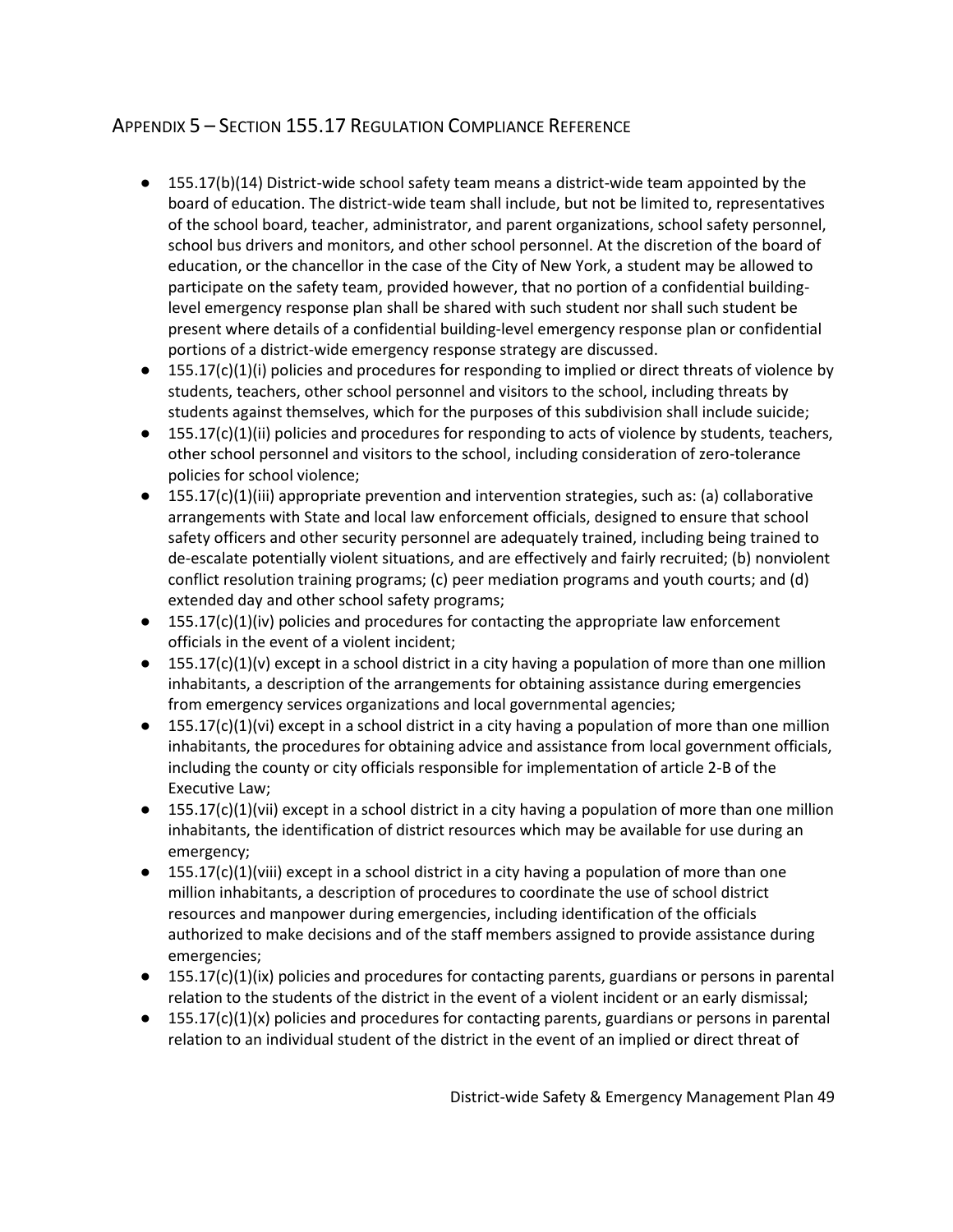violence by such student against themselves, which for the purposes of this subdivision shall include suicide;

- $\bullet$  155.17(c)(1)(xi) policies and procedures relating to school building security, including, where appropriate, the use of school safety officers and/or security devices or procedures;
- $\bullet$  155.17(c)(1)(xii) policies and procedures for the dissemination of informative materials regarding the early detection of potentially violent behaviors, including but not limited to the identification of family, community and environmental factors to teachers, administrators, parents and other persons in parental relation to students of the school district or board, students and other persons deemed appropriate to receive such information;
- 155.17(c)(1)(xiii) policies and procedures for annual multi-hazard school safety training for staff and students, provided that the district must certify to the commissioner that all staff have undergone annual training by September 15, 2016 and each subsequent September 15th thereafter on the building-level emergency response plan which must include components on violence prevention and mental health, provided further that new employees hired after the start of the school year shall receive such training within 30 days of hire or as part of the district's existing new hire training program, whichever is sooner;
- 155.17(c)(1)(xiv) procedures for review and the conduct of drills and other exercises to test components of the emergency response plan, including the use of tabletop exercises, in coordination with local and county emergency responders and preparedness officials;
- 155.17(c)(1)(xv) the identification of appropriate responses to emergencies, including protocols for responding to bomb threats, hostage-takings, intrusions and kidnappings;
- $\bullet$  155.17(c)(1)(xvi) strategies for improving communication among students and between students and staff and reporting of potentially violent incidents, such as the establishment of youth- run programs, peer mediation, conflict resolution, creating a forum or designating a mentor for students concerned with bullying or violence and establishing anonymous reporting mechanisms for school violence;
- $\bullet$  155.17(c)(1)(xvii) a description of the duties of hall monitors and any other school safety personnel, the training required of all personnel acting in a school security capacity, and the hiring and screening process for all personnel acting in a school security capacity;
- $\bullet$  155.17(1)(c)(xix) the designation of the superintendent, or superintendent's designee, as the district chief emergency officer whose duties shall include, but not be limited to:
- 155.17(c)(2)(h) Fire and emergency drills. Each school district and board of cooperative educational services shall, at least once every school year, and where possible in cooperation with local county emergency preparedness plan officials, conduct one test of its emergency response procedures under each of its building-level emergency response plans, including sheltering, lock-down, or early dismissal, at a time not to occur more than 15 minutes earlier than the normal dismissal time.
- $\bullet$  155.17(c)(2)(h)(3)(i)Except in a school district in a city having a population of more than one million inhabitants, the chief executive officer of each educational agency located within a public school district shall provide to the superintendent of schools information about school population, number of staff, transportation needs and the business and home telephone numbers of key officials of such educational agencies.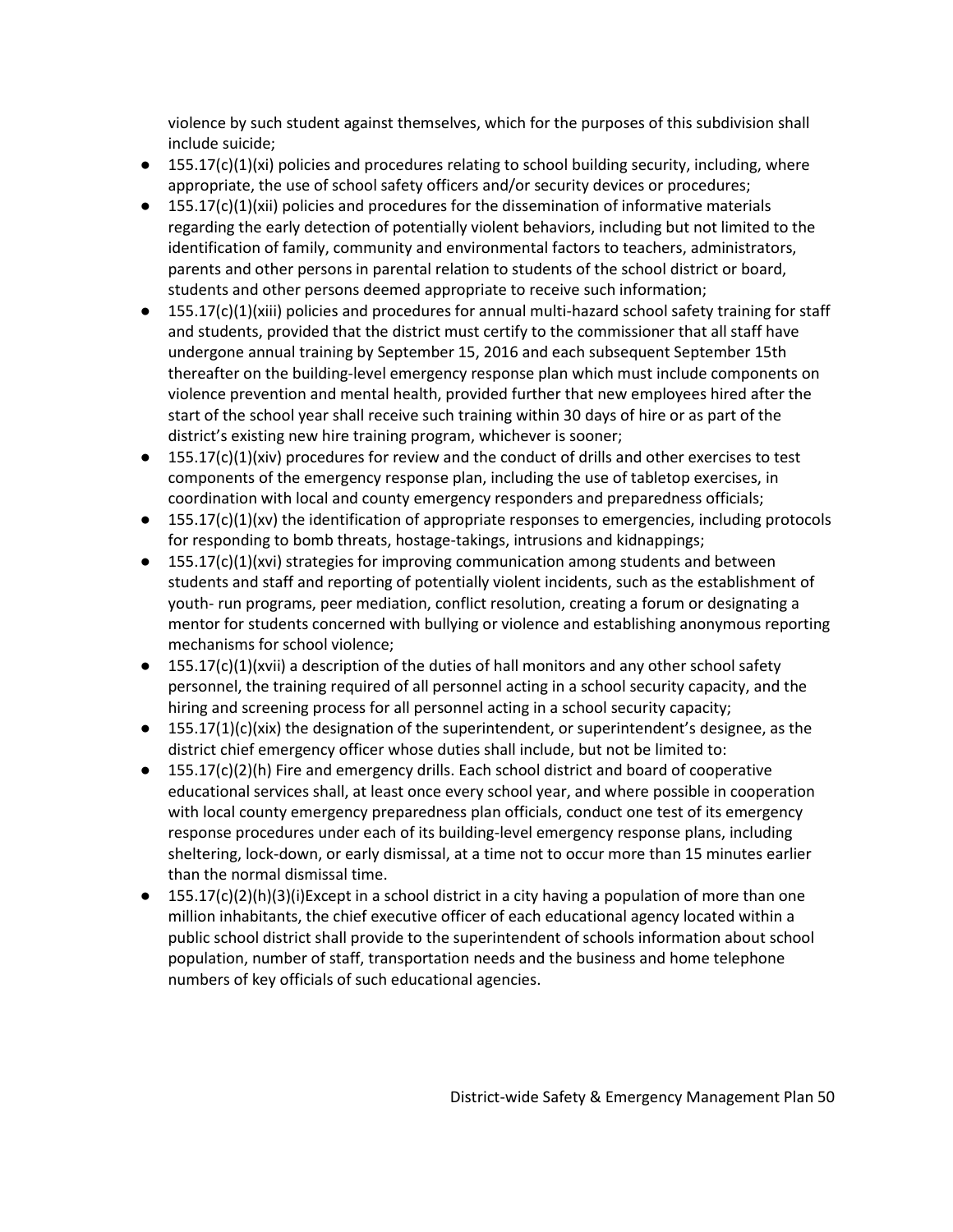## APPENDIX 6 - THREAT INQUIRY PROCESS

A threat is an expression of intent to do harm or act out violently against someone or something. A threat can be spoken, written, or symbolic—for example, motioning with one's hands as though shooting another person.

A threat assessment inquiry should always be completed by a team, not just one individual.

A threat is reported/suspected.

- 1. Administrator activates the threat assessment team. The team should include an administrator, a school social worker, the school psychologist, the School Resource Officer and the respective school counselor. It may include the respective teacher or teachers.
- 2. A determination is made as to whether immediate action is required to safeguard lives, if so, law enforcement is notified immediately.
- 3. If not, the team begins to gather data (facts) from multiple sources (includes 4-pronged approach; personality characteristics, family dynamics, school dynamics, social dynamics)

Collect General Information (e school, including identifying information and discipline cumulative folder; confidential folder) person assigned

Conduct Interviews

- 1. Threat Maker person assigned
- 2. Witness, witness(s) completes incident form person assigned
- 3. Parent/guardian person assigned
- 4. Student history form person assigned
- 4. Data collection is shared by the team (a representative from outside the building may participate) and a determination is made of low, medium or high risk.

High Level of Threat

Threat is direct, specific and very plausible Concrete steps have been taken toward carrying out the threat Developed a specific plan Sought/recruited accomplices Feels justified and/or obligated to carry out the plan Created a hit list Does not have a trusting relationship with at least one responsible adult Has engaged in attack related behaviors Strong history of conflict and previous violent behaviors Sees violence as an acceptable way to solve problems Those close to the student are deeply concerned about his/her potential for violence The student is lacking positive, protective factors Student's story is not consistent with their actions Built explosive device or has the materials to create a bomb